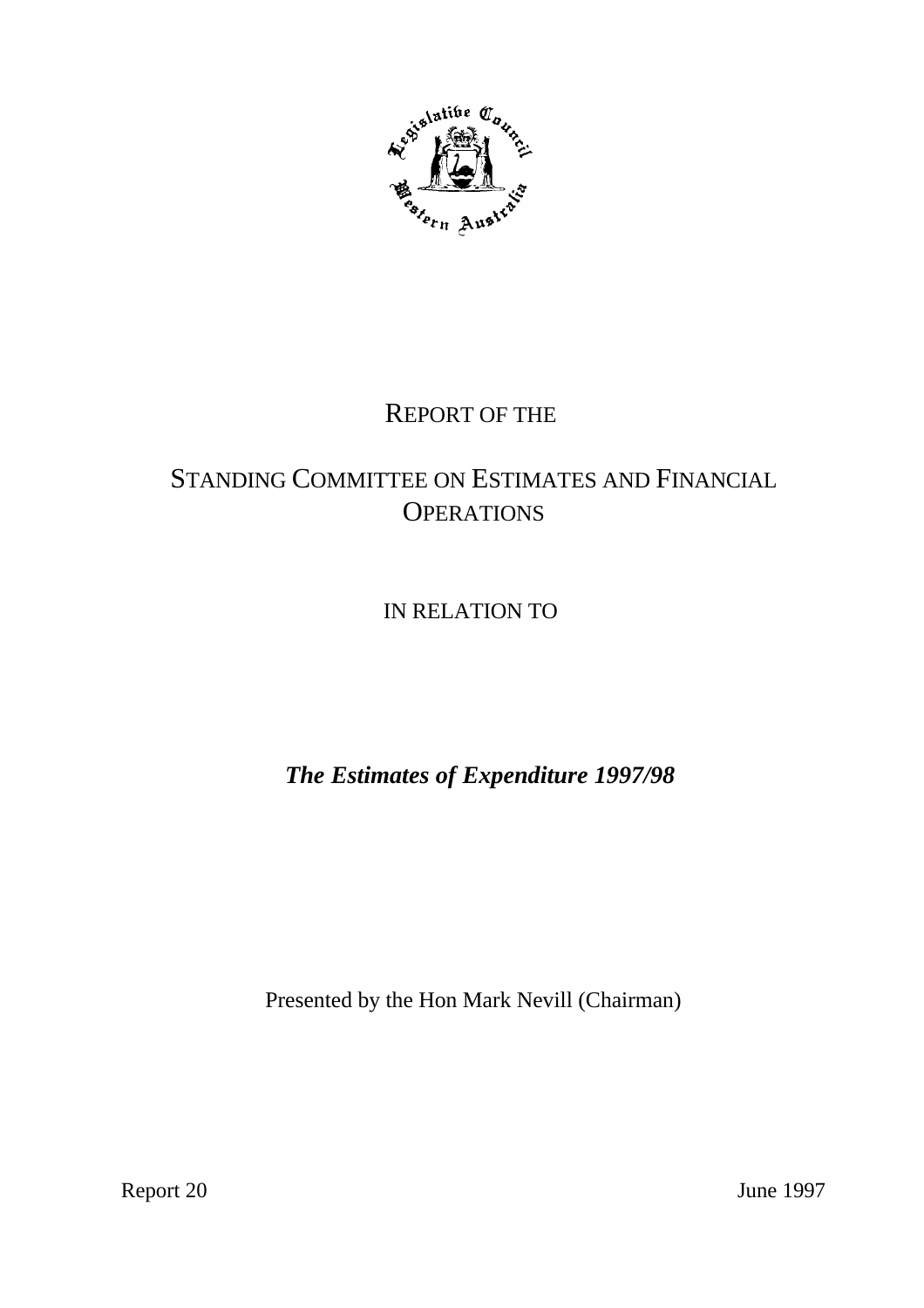#### **STANDING COMMITTEE ON ESTIMATES AND FINANCIAL OPERATIONS**

The Standing Committee was established on December 21 1989 with the following terms of reference:

- 1. There is hereby appointed a Standing Committee to be known as the *Estimates and Financial Operations Committee.*
- 2. The committee consists of 5 members.
- 3. The functions of the Committee are to consider and report on:
	- (a) the estimates of expenditure laid before the Council each year; and
	- (b) any matter relating to the financial administration of the State.
- 4. The Committee shall report on the estimates referred under clause 3 by or within one sitting day of the day on which the second reading of the *Appropriation (Consolidated Fund) Bill* is moved.
- 5. For the purposes of clause  $3(a)$ , the House may appoint not more than 6 members at any stage of its examination.
- 6. A reference in clause 3 to "estimates of expenditure" includes continuing appropriations, however expressed, that do not require annual appropriations.
- 7. The Committee may initiate investigations under clause 3(b) without prejudice to the right of the Council to refer any such matter.

#### **Members of the Committee:**

Hon Mark Nevill (Chairman) Hon Murray Criddle Hon Muriel Patterson Hon Simon O'Brien Hon Bob Thomas

#### **Staff of the Committee:**

Mr Peter Williams (Advisory/Research Officer) Ms Kelly Campbell (Committee Clerk)

#### **Previous Reports of the Committee:**

See Appendix VI

#### **Address:**

Parliament House, Perth WA 6000, Telephone 222 7222

**ISBN 0 7309 8798 1**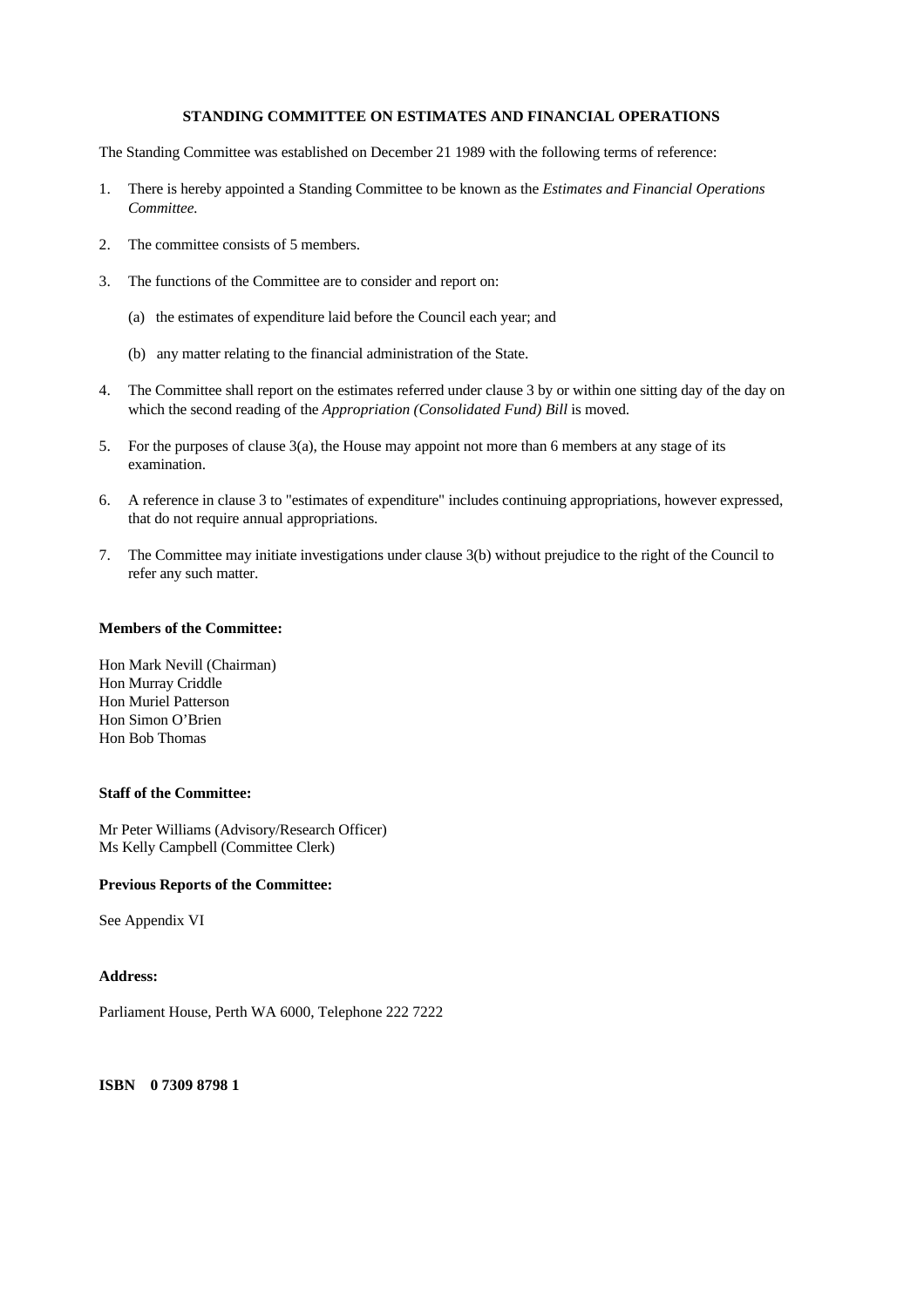#### **CHAIRMAN'S PREFACE**

I am pleased with the conduct and results of the Estimates hearings this year. The hearings were well attended and all members contributed. The hearings were completed in three days because of the need to swear in new members of the Legislative Council following the State election. Fifteen departments were examined. Some requests to examine departments were not accommodated, however members can request the committee to invite other departments to our normal meetings to pursue issues of interest.

The committee welcomed the Hon Murray Criddle who replaced the Hon George Cash who resigned when elected President. The committee also welcomed the Hon Simon O'Brien who replaced the Hon Alan Carstairs. I wish to thank the committee staff Mr Peter Williams and Ms Kelly Campbell for their efforts over this busy period and also to thank the Auditor General for his help. Mr Alan Pereira from the Office of the Auditor was of great assistance to the committee and the staff. The committee is interested in any comments from members as to how the process can improve.

HON Mark Nevill (MLC) **CHAIRMAN**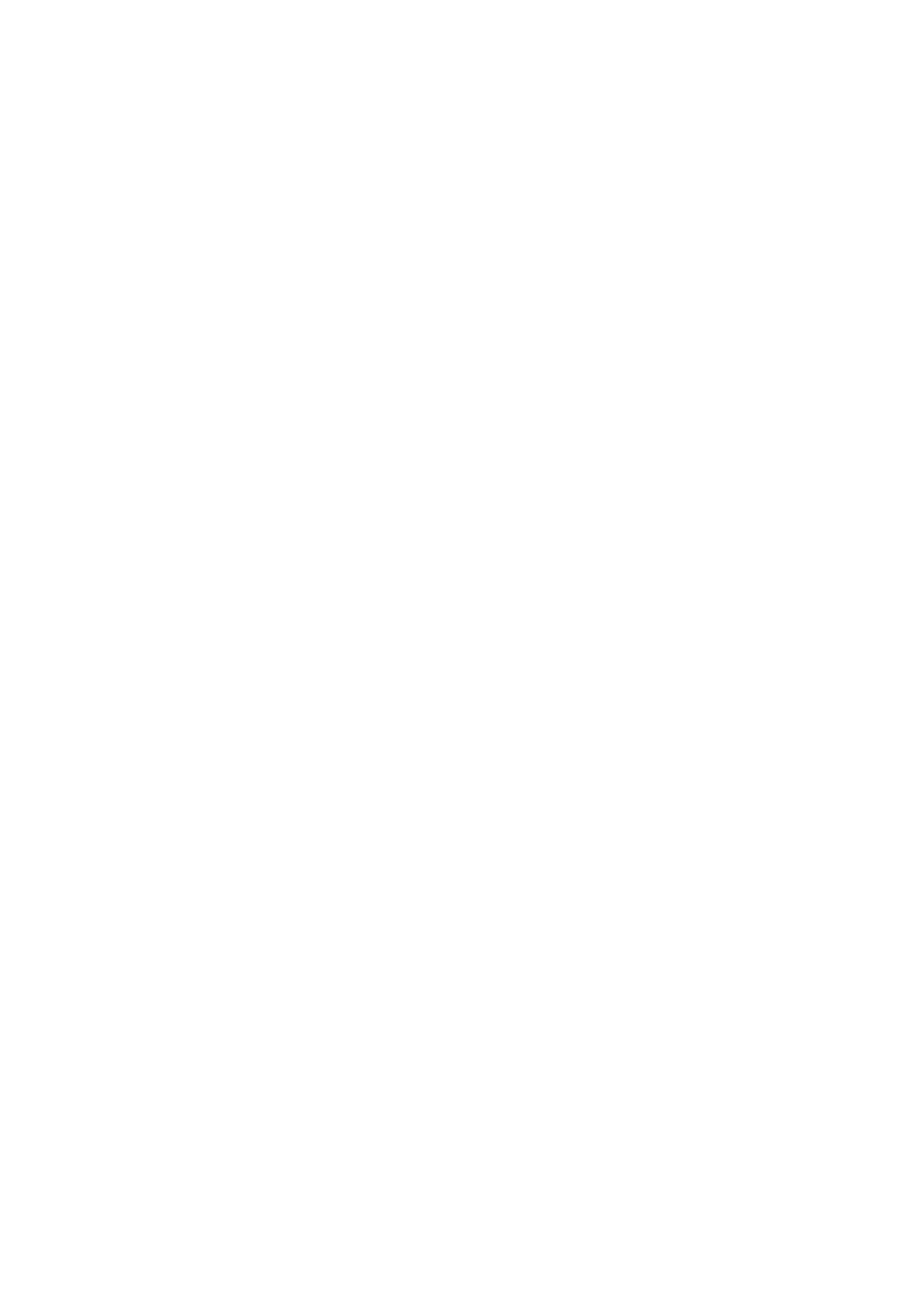# **CONTENTS**

| 1. |      |  |  |
|----|------|--|--|
| 2. |      |  |  |
| 3. |      |  |  |
|    | 3.1  |  |  |
|    | 3.2  |  |  |
|    | 3.3  |  |  |
|    | 3.4  |  |  |
|    | 3.5  |  |  |
|    | 3.6  |  |  |
|    | 3.7  |  |  |
|    | 3.8  |  |  |
|    | 3.9  |  |  |
|    | 3.10 |  |  |
|    | 3.11 |  |  |
|    | 3.12 |  |  |
|    | 3.13 |  |  |
|    | 3.14 |  |  |
|    | 3.15 |  |  |
|    |      |  |  |

## APPENDICES

| $\mathbf{H}$ |  |
|--------------|--|
| III          |  |
| IV           |  |
| V            |  |
| VI —         |  |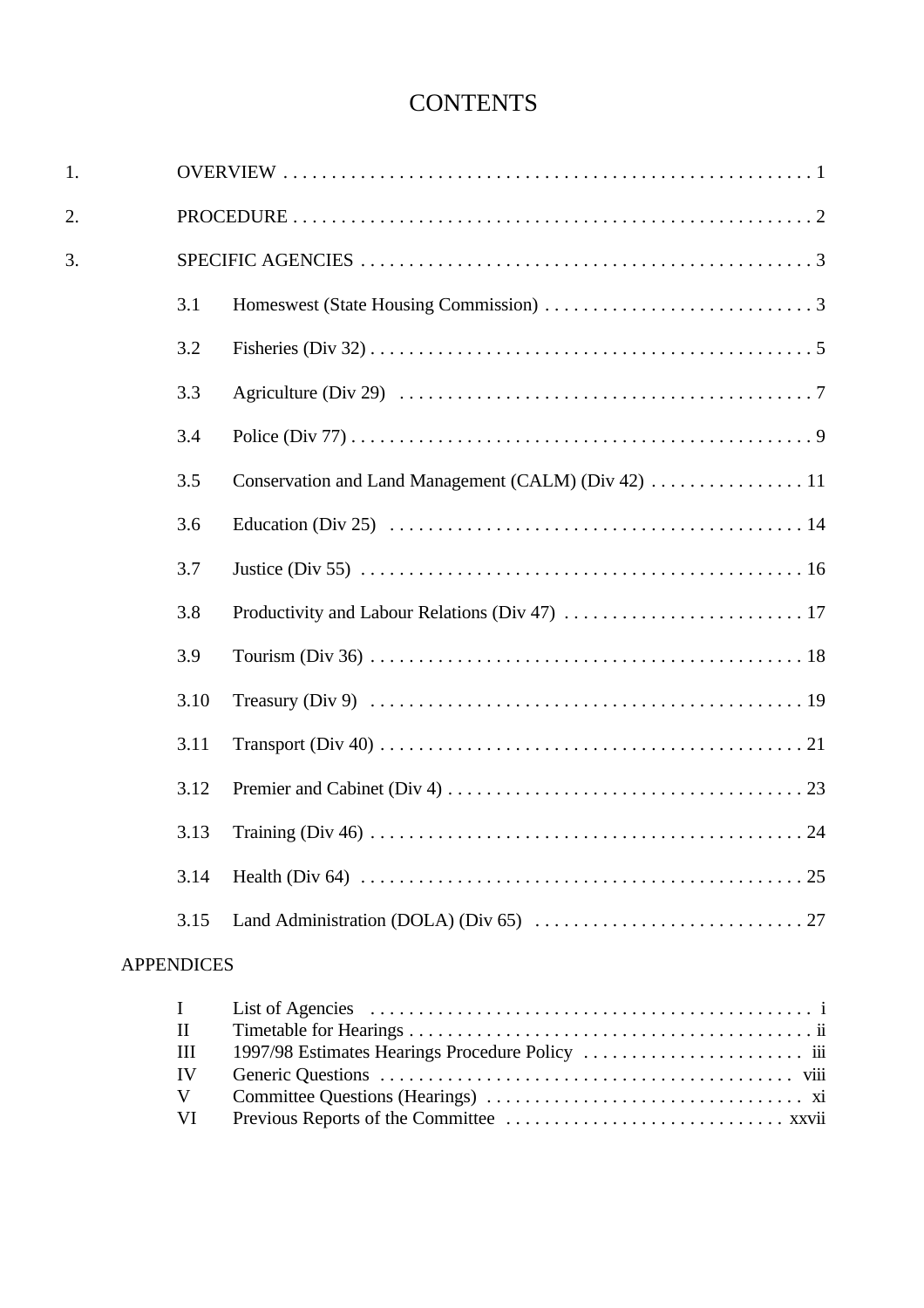# **1. OVERVIEW**

This is the Eighth Report by the Standing Committee on Estimates and Financial Operations concerned with the consideration of the estimates of expenditure laid before the Legislative Council.

These hearings provide all members of the Legislative Council with the opportunity to question a range of agencies invited to attend Committee hearings for the purpose of examining the estimates of expenditure for 1997/ 1998.

The Committee in continuing the practice followed in previous years:

(i) decided to focus on particular agencies during the estimates hearings;

[The agencies selected are listed in Appendix I and the timetable of agencies examined is contained in Appendix II.]

- (ii) adopted a Procedure Policy for the conduct of hearings, a copy of which is contained in Appendix III; and
- (iii) provided a series of Generic Questions circulated to all agencies being examined at the hearings, a copy of which is listed in Appendix IV.

[Agency answers to the Generic Questions are contained in the Hansard Record of the Committee estimates hearings.]

The Committee, in the preparation for the estimates hearings, sought the advice of Treasury and the Office of the Auditor General and appreciates the assistance provided by both agencies in the estimates process.

The Committee, in particular, appreciates the support of the Office of the Auditor General in providing a member of his office for the conduct of the hearings.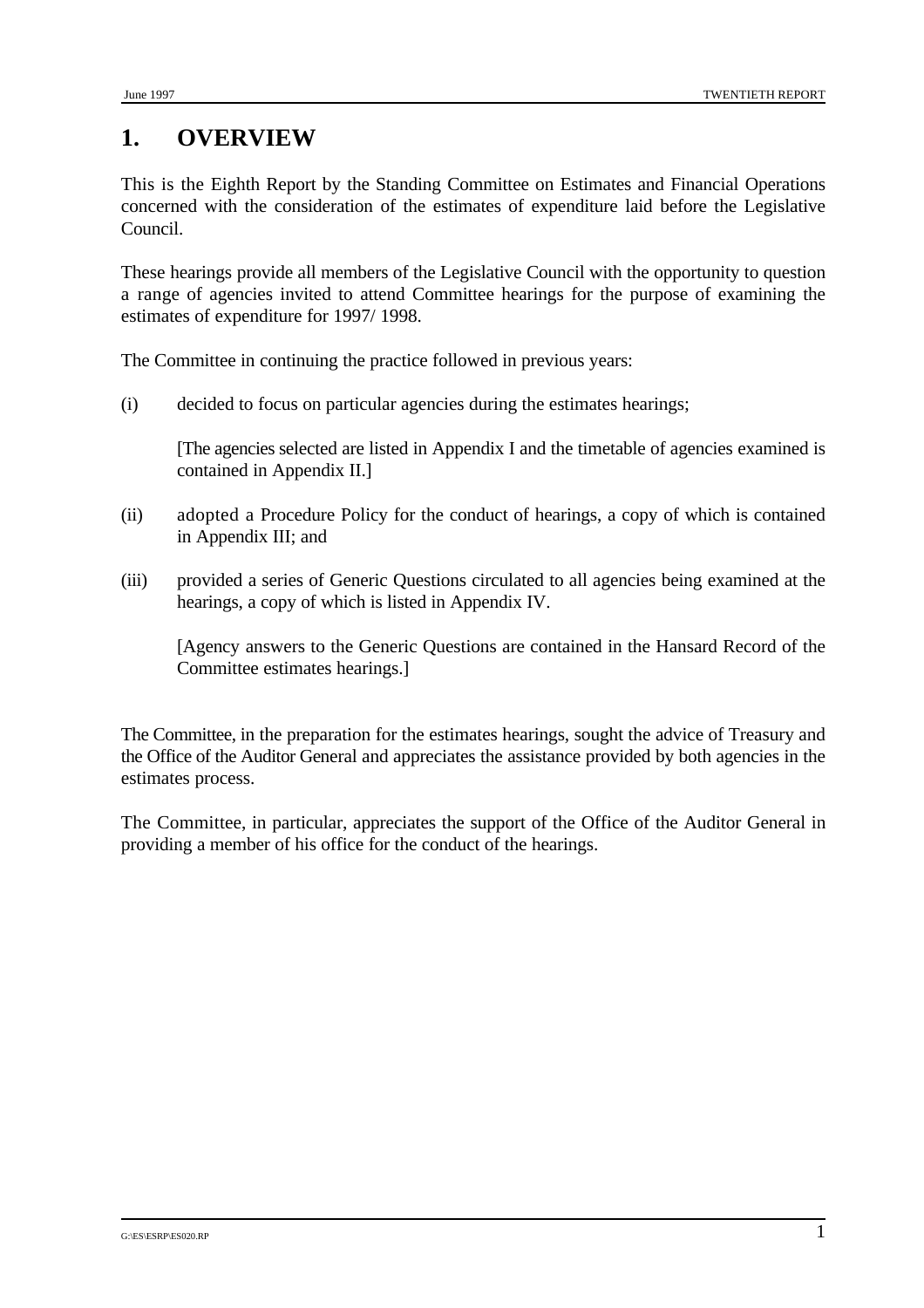## **2. PROCEDURE**

The Committee, following the procedure of previous years, resolved to focus its energies on examining particular agencies during the estimates hearings. It again sought the advice of members of the Legislative Council in selecting the list of agencies that were to be questioned during the Committee hearings.

The rationale for a specific set of agencies lies in the concentration of Committee resources and a concerted examination by members of the Legislative Council of agencies that they seek to investigate.

To facilitate the conduct of the estimates hearings, the Committee produced a Procedure Policy for participants.

The 1997/1998 Procedure Policy provides a framework for the conduct of the hearings.

The following precedents were used by the Committee as a guide in the formulation of its policy:

- Information to agencies and ministers of general areas of committee enquiry
- Circulation of Committee Generic Questions to agencies under examination
- Precedence to Committee questions and lines of enquiry
- Limiting opening statements by agency representatives
- Procedure for taking Questions on Notice and Supplementary Information
- Types of questions permitted to be asked.

The Committee also formulated additional questions to be asked of agencies either during the hearings or as Questions on Notice. A list of these questions is contained in Appendix V.

The Committee appreciates the support of the Office of the Auditor General in supplying briefing papers to assist in the development of these questions.

To assist the members of the Legislative Council and expedite the consideration of the estimates process, the Committee resolved to produce the transcript of proceedings, as a separate document from the Questions on Notice and the Supplementary Information to be supplied by agencies.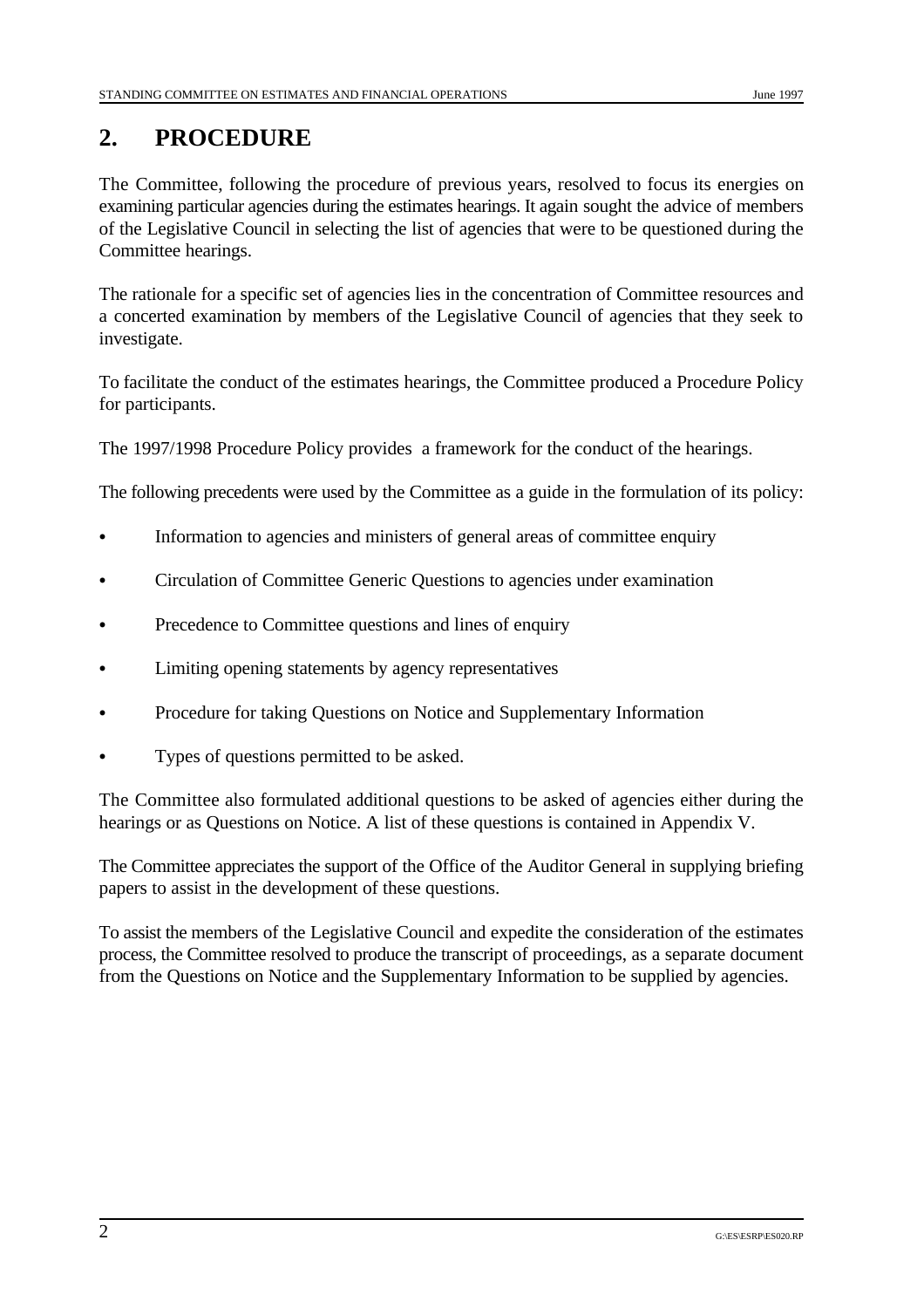# **3. SPECIFIC AGENCIES**

Over the course of the three day program, the Committee met with 15 government bodies.

This section provides:

- (i) a survey of selected issues and topics raised during the three day program; and
- (ii) a point form summary of subjects addressed during agency questioning.

For further information on agency responses to individual subjects reference should be made to the Hansard Record of Estimates Committee hearings from 28 May 1997 to 30 May 1997.

## **3.1 HOMESWEST (State Housing Commission)**

## **3.1.1 Outline of Selected Issues and Topics**

#### **Information Technology**

Homeswest assured the Committee that it had thoroughly scrutinised the Year 2000 computer issue and anticipated that it would have computer software amended by June 1998.

In providing proper accountability of outsourcing of IT needs, Homeswest is engaged in a process called BIPAC. It is currently at the stage of due diligence, where a contractor has been selected.

In regard to Internet access for staff, Homeswest has only one Internet station, which has been restricted due to issues of cost.

The agency referred to recent reviews that it has taken through IBM in regard to the continuing need to upgrade IT equipment and software. It now operates a user friendly system, which will be regularly monitored.

#### **Accountability of Assets**

Homeswest reported that in its accountability of public property it had "a system of internal control which is second to none". Regular audits of their "strong room" against the nominal index and titles divisions are undertaken and the agency is currently participating with the Government Property Office with an audit of all of their property.

Homeswest acknowledged that the issue of accommodation in the Joondalup area is a difficult one, due to long waiting lists and "little stock and no land". It will use some of its acquisition money to buy land, encourage those with specifically requested accommodation to consider other locations and has been asked by the Minister to remove applications from 1989 to 1992 off the waiting list.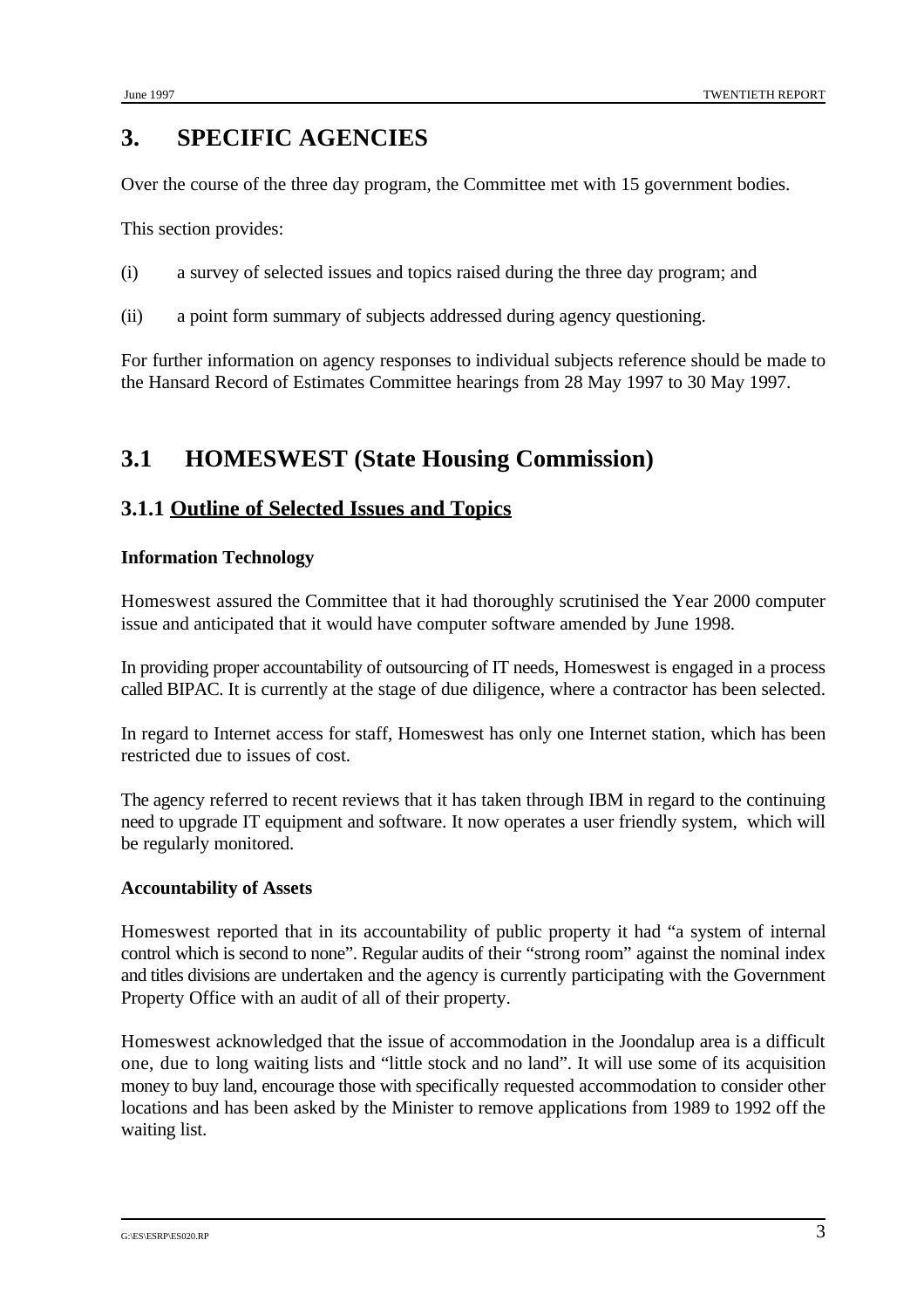With assets such as motor vehicles, it has privatised its arrangements through a leasing system, which enables up to date information of the numbers and condition of the car fleet.

The agency has also adopted bar coding and electronic scanning of its smaller assets, which are regularly audited.

#### **Accountability of Private Sector Involvement**

Homeswest is committed to the government policy of tendering out through the Department of Contract and Management Services (CAMS) and provides that the majority of its contracts go out to public tender. To ensure that the contracted service is provided it uses a post - occupancy evaluation system and annual customer service surveys, to obtain feedback from tenants.

#### **Accountability of Continued Outsourcing**

Homeswest contracted out their Internal Audit system in the last financial year and maintains that the public tender system with the due diligence process ensured that the tenderer with the best quality was selected. To assess the tenderer an efficiency audit was conducted, rather than a "tick and flick" type audit.

#### **Rural Waiting Lists and Housing Stocks**

Homeswest is addressing waiting lists in rural areas by seeking to assist people within 18 months of an application. It admits that this is a guideline which it does not meet in all circumstances.

The problem of surplus stocks in country towns is being addressed through the involvement of the local authorities. It is accepts that the upgrading of certain rural properties needs to be pursued.

### **3.1.2 Summary of Subjects**

- Information technology
- Estate improvement program
- Karawara redevelopment
- Joondalup zone of the Mirrabooka region
- Public relations
- Public tender system
- Land development process
- Asset controls
- Wheelchair access to Homeswest units
- Coolbellup development
- Keystart mortgage foreclosures
- Country area wait lists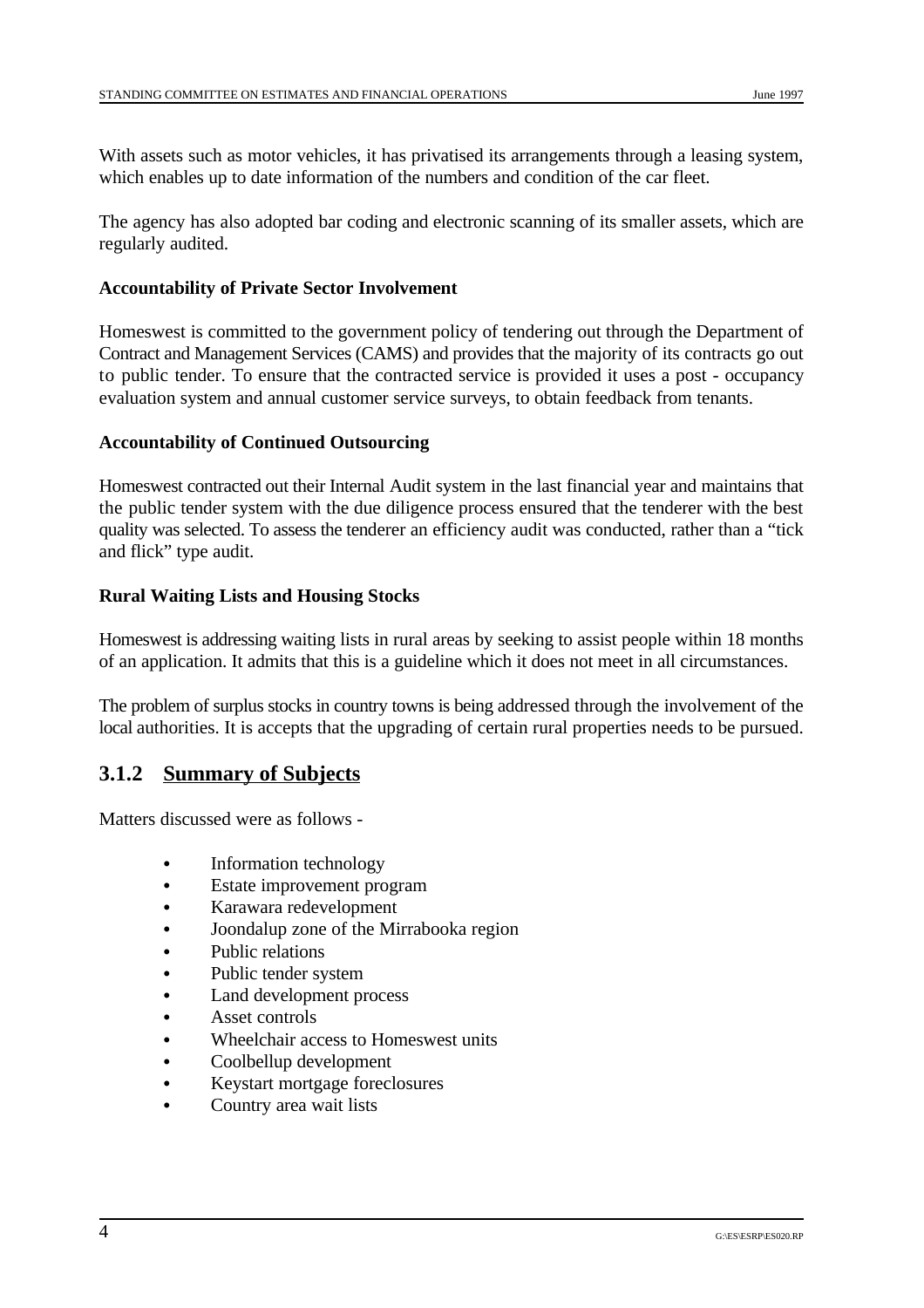## **3.2 FISHERIES (Div 32)**

## **3.2.1 Outline of Selected Issues and Topics**

#### **Information Technology (IT)**

Fisheries is now assessing the Year 2000 issue and stated that the results of that analysis will be available later in 1997.

Ongoing outsourcing of IT needs are being carried out in accordance with guidelines developed in consultation with CAMS.

Access to Internet facilities is limited and covered by existing policy within the agency. Policies require a demonstrated need for access and are signed off by divisional managers who are responsible for IT management.

An IT Strategic Plan has been developed to look at ongoing requirements for the agency. It is currently being implemented within Fisheries.

Fisheries maintains that it places "a high value on training people" in IT.

#### **Accrual Accounting System**

A first draft has been completed on an accrual accounting system. The agency plans to complete a complete stock take of all assets as a basis for verifying a comprehensive financial statement before the end of the financial year.

### **3.2.2 Summary of Subjects**

- Addressing the Year 2000 issue
- Outsourcing of IT needs
- Controls over staff access to Internet
- Replacement and upgrade of technology to address technological change
- IT Training for Staff
- Pilchard fish stocks in Bremer Bay
- Impact of proposed management plan for 1999 on Esperance fishing stock
- Expenditure and staffing levels relating to public relations
- **Advertising**
- Development of aquaculture industry
- Supply of marron
- Marine conservation and protection of threatened or endangered species
- Prohibition of finning of sharks
- Identification of significant threats to important fish habitat areas
- Use of no-take areas to ensure maintenance of marine species
- Workplace agreements
- Excessive powers versus self-regulation in fishing and processing industries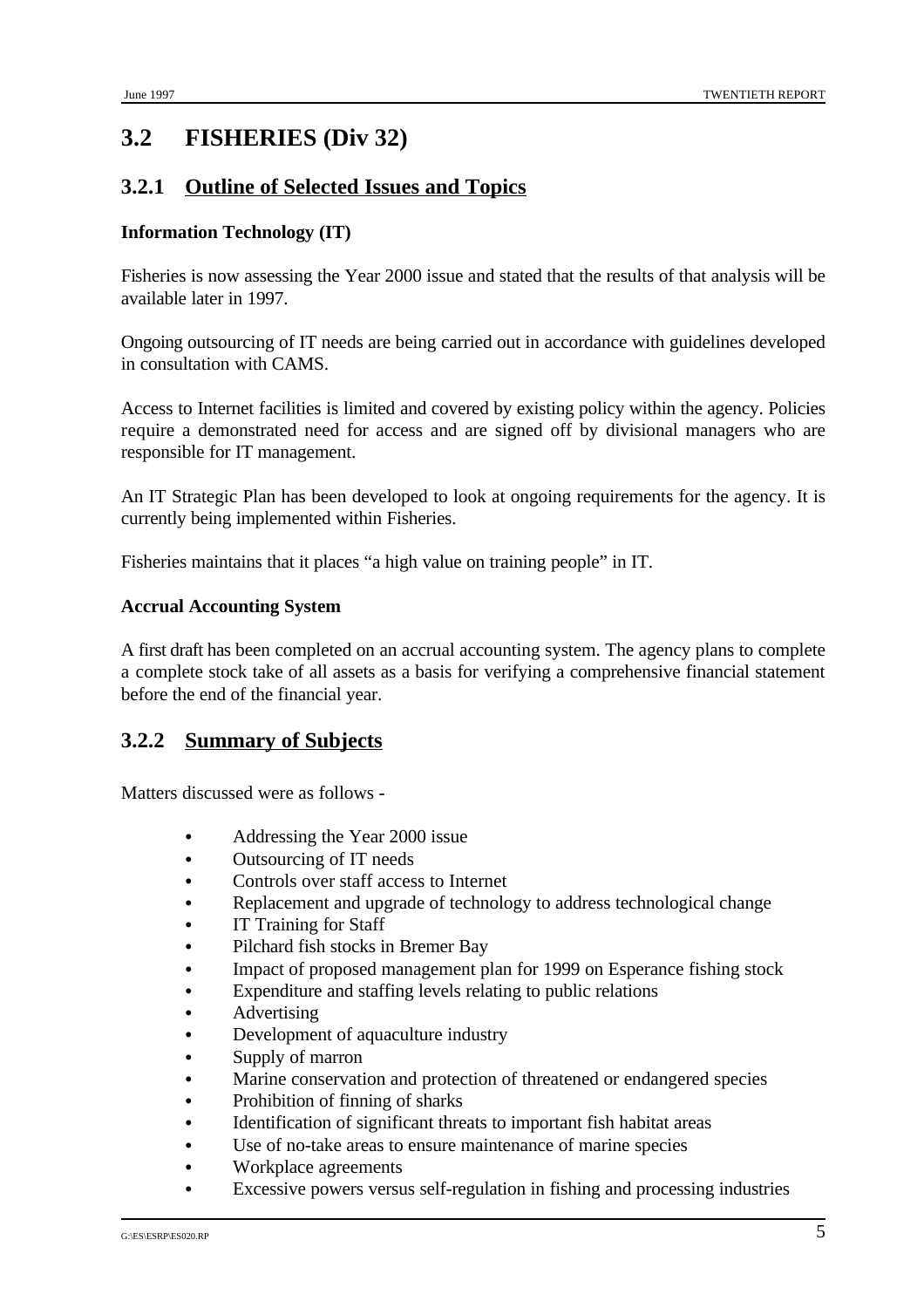- Full accrual and fixed assets accounting system
- Controls over recording and accounting for public property
- Impact of aquaculture industry on ocean supplies
- Use of trust funds to buy-out or compensate licensed fishermen
- Presentation of accounts in Program Statements
- Fall in demand for Western Rock Lobster and targeting of the live market
- Exporting of whole fish and re-importing as processed fish
- Decline in value of state fisheries production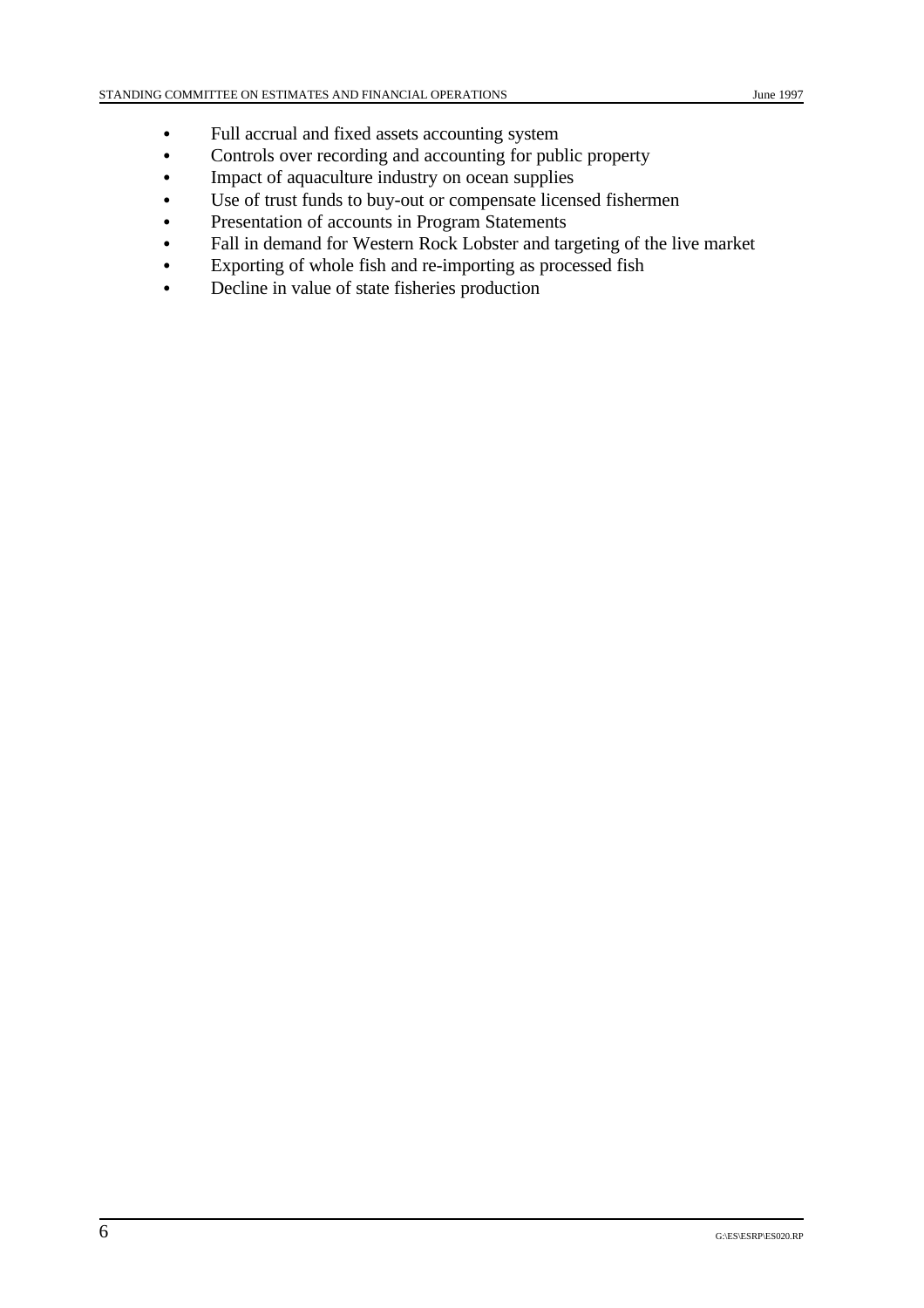# **3.3 AGRICULTURE (Div 29)**

## **3.3.1 Outline of Selected Issues and Topics**

#### **Information Technology (IT)**

Agriculture has established a formal working group to look at the Year 2000 issue and states that it is going through all systems and believes that it is in a good position. It also reported that it has not found anything that causes concern for the agency.

Agriculture also indicated that it has been involved with IT issues for a substantial time and is in the process of upgrading archaic systems. They have an ongoing recurrent maintenance program that the agency will look at in the future. Recent significant IT resources include a new financial management information system.

#### **Asset Control**

The agency is in the process of implementing a new asset management system. This will involve a complete stock take of all capital assets in the state.

#### **Intellectual Property Rights**

Agriculture has been involved in the protection of plant genetic material for about nine years. It routinely seeks plant breeders' rights for new material and for material which has international usefulness or commercial prospects, it takes out appropriate patents.

When it gives material to any other organisation for testing or evaluation, it formally enters an agreement for testing, recognising its rights.

#### **Food Safety**

The agency reports that as part of the SQF2000 program, it is undertaking projects with a number of industries. This involves a quality assurance approach to ensure that all techniques used are compatible with the production of a safe, clean, green product.

Agriculture has also been involved in a complete review by the Australian and New Zealand Food Safety Council of all issues of food safety, as a result of events in the meat industry. It also noted the quality assurance programs associated with meat processing groups in Western Australia.

### **3.3.2 Summary of Subjects**

- Workplace agreements
- Industry resource protection/border controls
- Information technology
- Asset control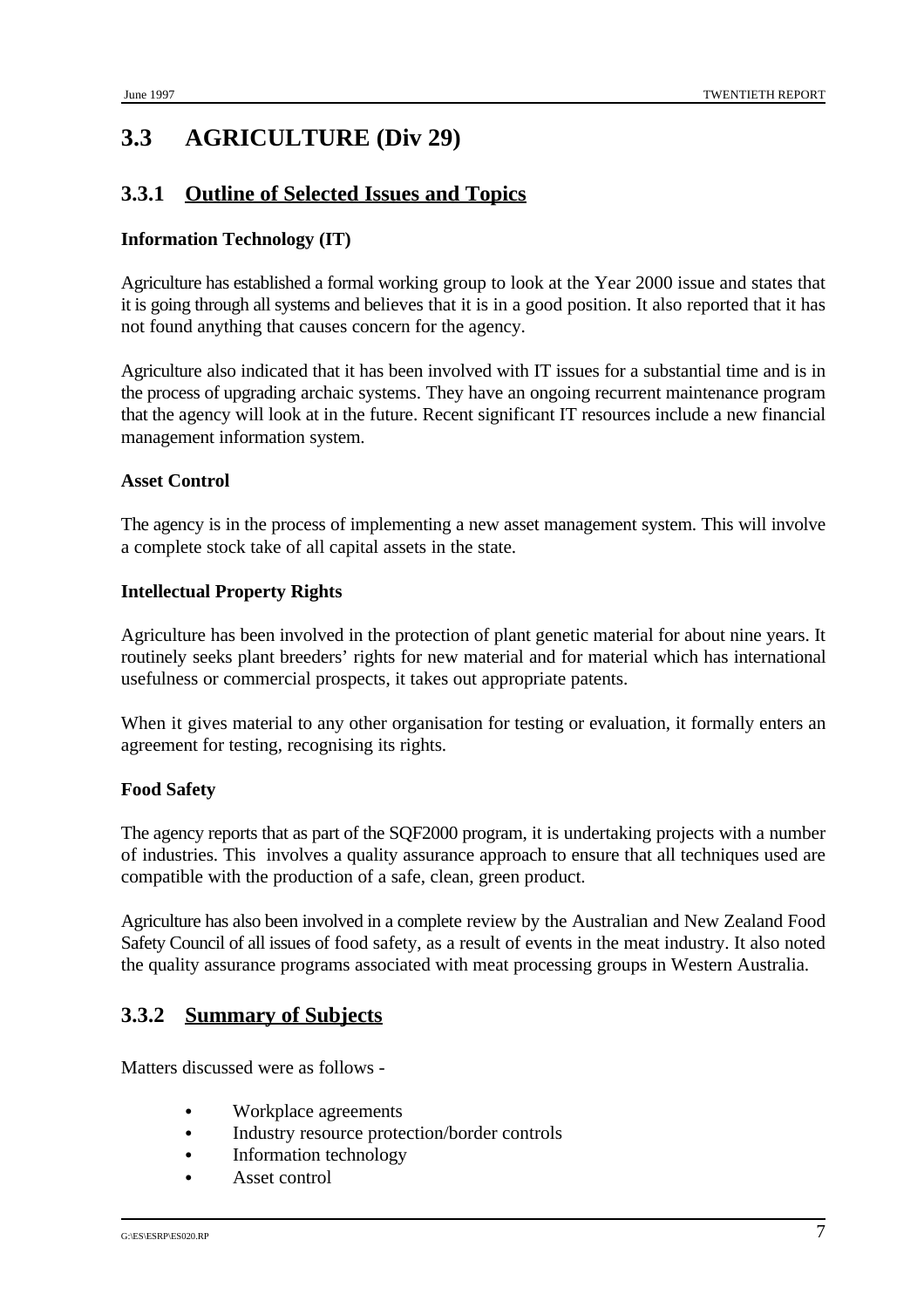- Patents of genetically engineered plants and animal species
- Annual budget: remuneration and appointment of agricultural boards, councils, committees etc
- Accountability of partnership groups
- Quality assurance programs in milk processing
- Lupin-based fishmeal
- Prevention of fire blight spread
- Legislative power to strengthen quarantine surveillance and detection
- Beef in Schools Program
- Research of organic food production
- Salinity action plan
- **Calicivirus**
- Growth areas in services and contracts
- Direct and indirect costs of new accounting system
- Stable fly eradication program
- Reduction achievement through retained revenue
- Revenue and expenditure invoices and debtor-creditor accounts
- Cash advances due from public officers employed in the Minister's office
- Outstanding departmental debtors
- Monthly statements to departmental clients
- Internal audit procedures
- Gascoyne/Murchison Rangeland Strategy
- Status of Footrot Program
- Reduction in National Landcare Program/launch of state salinity plan
- Rural Adjustment and Finance Corporation
- Industry resource protection/annual rye grass toxicity
- Outstanding debts/write-offs
- Public relations
- Staffing levels of the Minister's office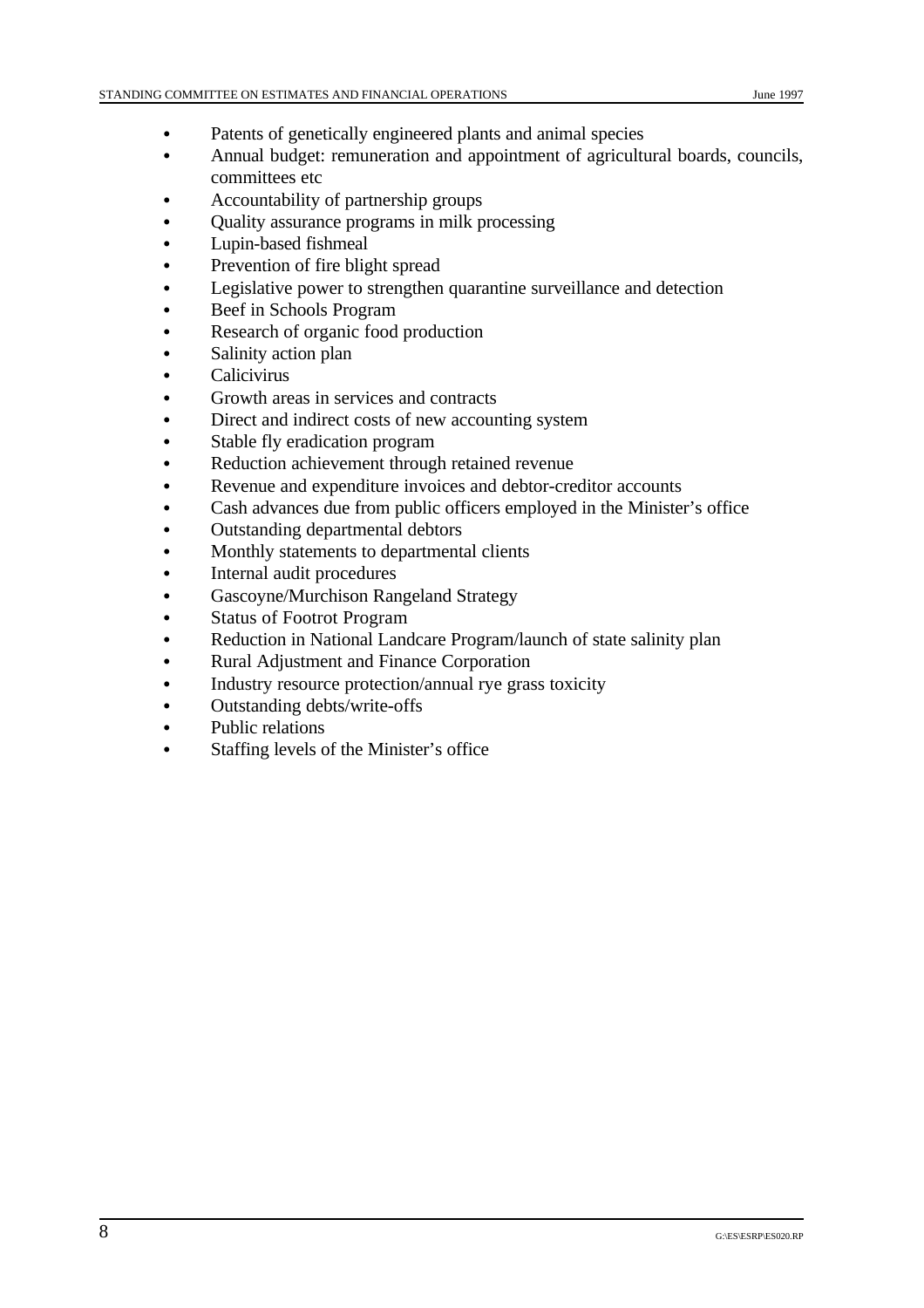# **3.4 POLICE (Div 77)**

## **3.4.1 Outline of Selected Issues and Topics**

### **New Police Training Academy**

Police have sought to collocate to its own purpose built academy with a tertiary institution. Edith Cowan University has expressed an early interest.

A full brief has been developed, with input by the architectural firm of Peter Hunt and Associates. The agency believes that the Maylands location is inappropriate due to heritage restrictions on that site**.** Government approval is still to be finalised in regard to this issue.

#### **Vehicle Immobiliser Subsidy Program**

Police stated that it is the host agency for the car immobiliser program. It receives monthly accounts from the Insurance Council of Australia and has an accountability process in place for program and vehicle qualification checks. Payments are then made under this system.

#### **Firearm Buyback Scheme**

Police receives a financial allocation from the Commonwealth government to administer the scheme. The firearms are handed in at the local police facility and then transported to the Maylands ballistic section, which verifies the firearm and provides information for requisite payment to be made.

## **3.4.2 Summary of Subjects**

- Sponsorship and maintenance costs of police helicopter
- Level of crime in the Willagee area
- Location of new police training academy
- Management of the Vehicle Immobiliser Subsidy Program
- Management of the Firearm Buyback Scheme
- C Delay in proclaiming the *Telecommunications (Interceptions) Western Australia Act 1996*
- Prevention of domestic violence resourcing the new restraining order legislation
- Use of Multinova cameras at the 100 most dangerous crash sites
- Local authorities experimenting with 40 kmph zones
- Use of road traffic infringement revenues
- Operational Drug Squad and Metropolitan Liquor Squad
- Permanent police presence in Balgo area south of Halls Creek
- Resourcing Police and Citizens Youth Clubs
- Local Government security patrols
- Regionalisation of the Police Service
- Response times
- Responsibilities of pedestrians, motorcyclists and cyclists on the roads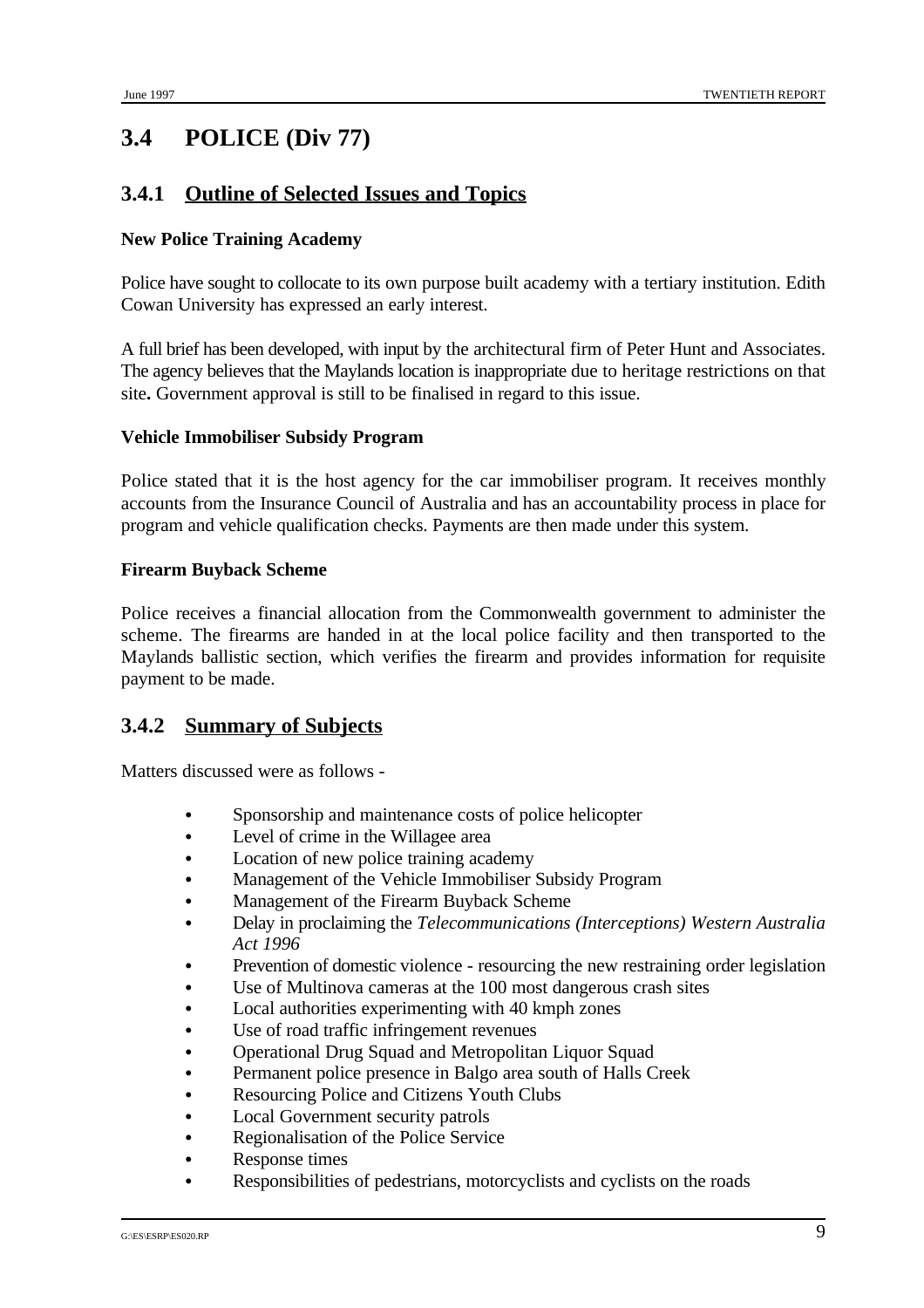- Accidents resulting from stolen vehicles
- Braking capacity of vehicles
- Upgrade of communications
- Clarkson and Bunbury police stations
- Transfer of specially trained officers
- Accidents resulting from drugs
- Publication of effects of prescription drugs
- Murdoch police station
- Relationship between Police Service and Labour Relations Building and Construction Taskforce
- Offences against the person and causal factors (research)
- Road toll for cyclists
- C Operations relating to current anti-third wave industrial relations campaign
- Increase in speed limits and impact on fatalities
- Public safety on public transport
- Clearance rate for damage caused by graffiti
- Resourcing of the Security and Related Activities (Control) Act
- Payments to Forensic Behavioural Investigative Services International Pty Ltd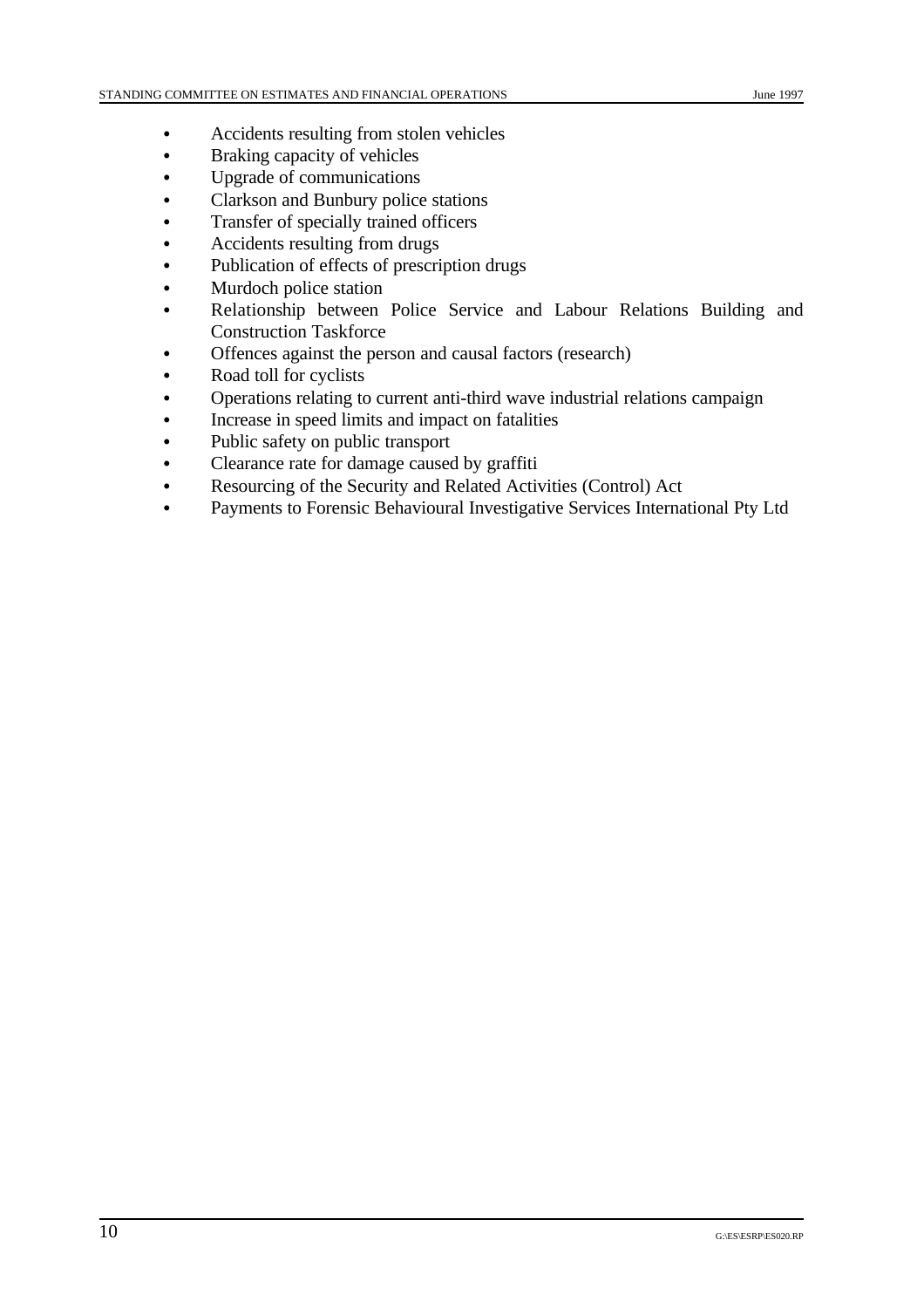# **3.5 CONSERVATION AND LAND MANAGEMENT (CALM) (Div 42)**

## **3.5.1 Outline of Selected Issues and Topics**

### **CALM "Debt Free by 2003"**

CALM reported that the government had decided to assist in the implementation of the salinity strategy and make the debt repayment schedule flexible, so that CALM can increase its commitment to salinity tree planting to \$18 million by 2001. The rate of debt will depend on CALM's ability to generate revenue and on some of its asset realisation proposals, but it will not be aiming to eliminate debt by 2003. It anticipates that the debt will be down to \$30 million by 2003 to 2005 and eliminated by 2010 to 2015.

#### **Control of Feral Cats**

CALM reported progress in the control of major causes in the decline of native animals in Western Australia. Progress has been made to identify and confirm the existence of a bait window. The agency has developed and is in the process of patenting a unique cat bait. In cooperation with the research centre for vermin and animal control in Melbourne, CALM has tested and is using a specific poison to kill cats.

#### **Farm purchases for Globulus plantations**

CALM acts as agents for Japanese and Korean companies, and a proportion of land is dedicated to a blue gum planting program in the Albany, Collie and Bunbury regions. The agency reported that a proportion of the cost of that program is met by purchasing farm properties. As an agent CALM receives nominations for the properties the companies are interested in buying and the agency facilitates the sale and "plant up" of the properties.

#### **Wildlife licences for Avian Fauna**

CALM issued licences to six aviculturalists to determine whether the Naretha Blue Bonnet could be bred in captivity. Part of the arrangement was that the aviculturalists paid the costs, CALM received half of the progeny and retained all the birds that were captured. CALM received about \$30 000 from the project and now proposes to replicate the program with a range of other species, including the ground parrot.

### **3.5.2 Summary of Subjects**

- Current CALM debt level/debt repayment
- Native animals for nature based tourist attraction
- $\bullet$  Feral cats
- Sale of assets in Blackwood Valley
- Purchase of farms for globulous plantations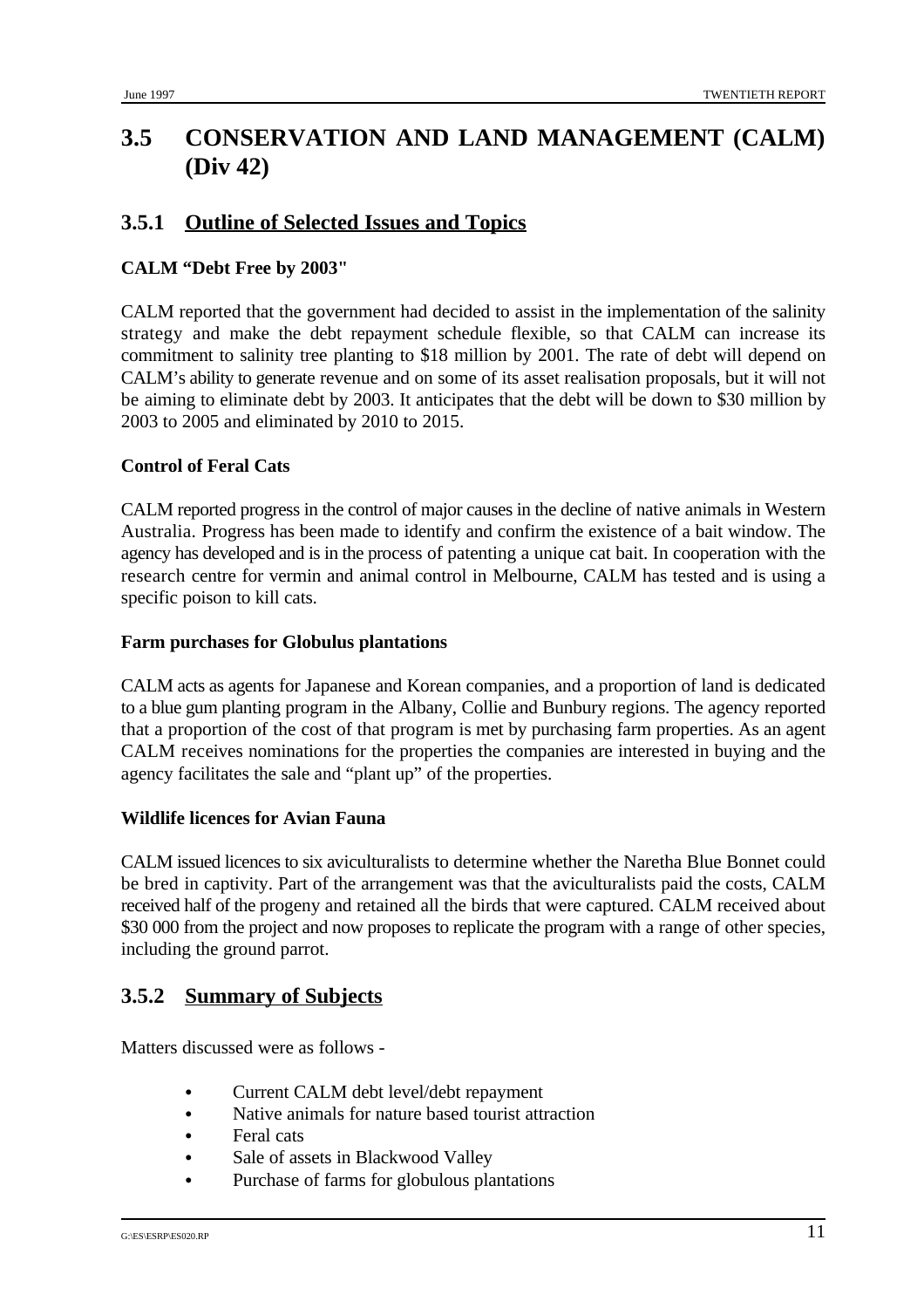- Gnangara pine plantation and park
- Salinity control/salinity action plan
- Funding of Observatory
- Giblett block interim listing
- RFA process
- Gnangara water mound
- Representative ecosystems
- Contractual agreements to supply woodchips
- Creation of, and area covered by, new national parks and nature reserves
- **Beedelup National Park**
- Budget for purchase of land for conservation purchases
- Coordination of firefighters and CALM officers during bushfires
- Use of entry fees collected from visitors to national parks
- Prescribed burning in the Fitzgerald National Park area
- National park in the Wellington Dam area
- Karijini National Park
- C Underwood Block at Jurien
- Dieback risk areas
- Large scale photography and ground surveys
- Lease agreement for the Yanchep Inn
- Tree planting on agricultural land
- Motor vehicle fleet
- Journalists employed by CALM
- National trust covenants to preserve natural heritage
- Bio-diversity in marine parks
- Trawling in Shark Bay marine parks
- Creery Wetlands
- Yalgorup National Park
- Lake Clifton thrombolites
- Programs run on basis of Commonwealth recoups
- Protection of hairy-nosed wombat habitat
- Salaries determination
- **Neerabup National Park**
- Forward estimates for annual adjustment of community grant
- Remuneration for CALM volunteers
- Litigation expenditure
- Return from leaseholders for nature-based tourist program
- Retained revenue
- Sale of car fleet
- Native title claims
- Pricing of Australian woodchips
- Logging rate
- Pemberton Mill
- Pulp mills
- Wildlife licences for avian fauna
- **Bat viruses**
- Dam site sold to Water and Rivers Commission
- Research funding allocation
- Income from commercial exploitation of conocurvone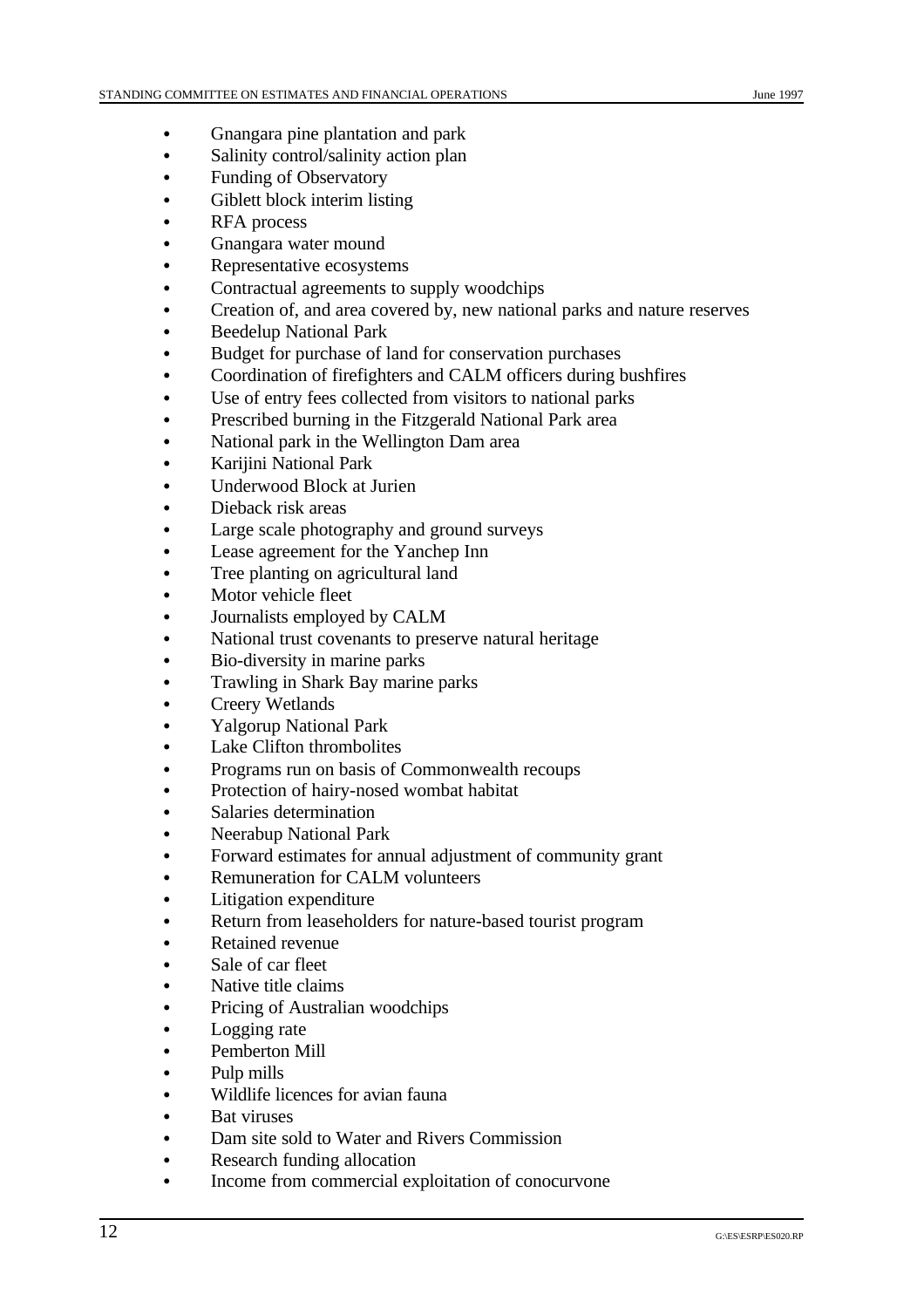- Aboriginal employment rate in CALM
- Employment rate caused by WA wood and wood product industry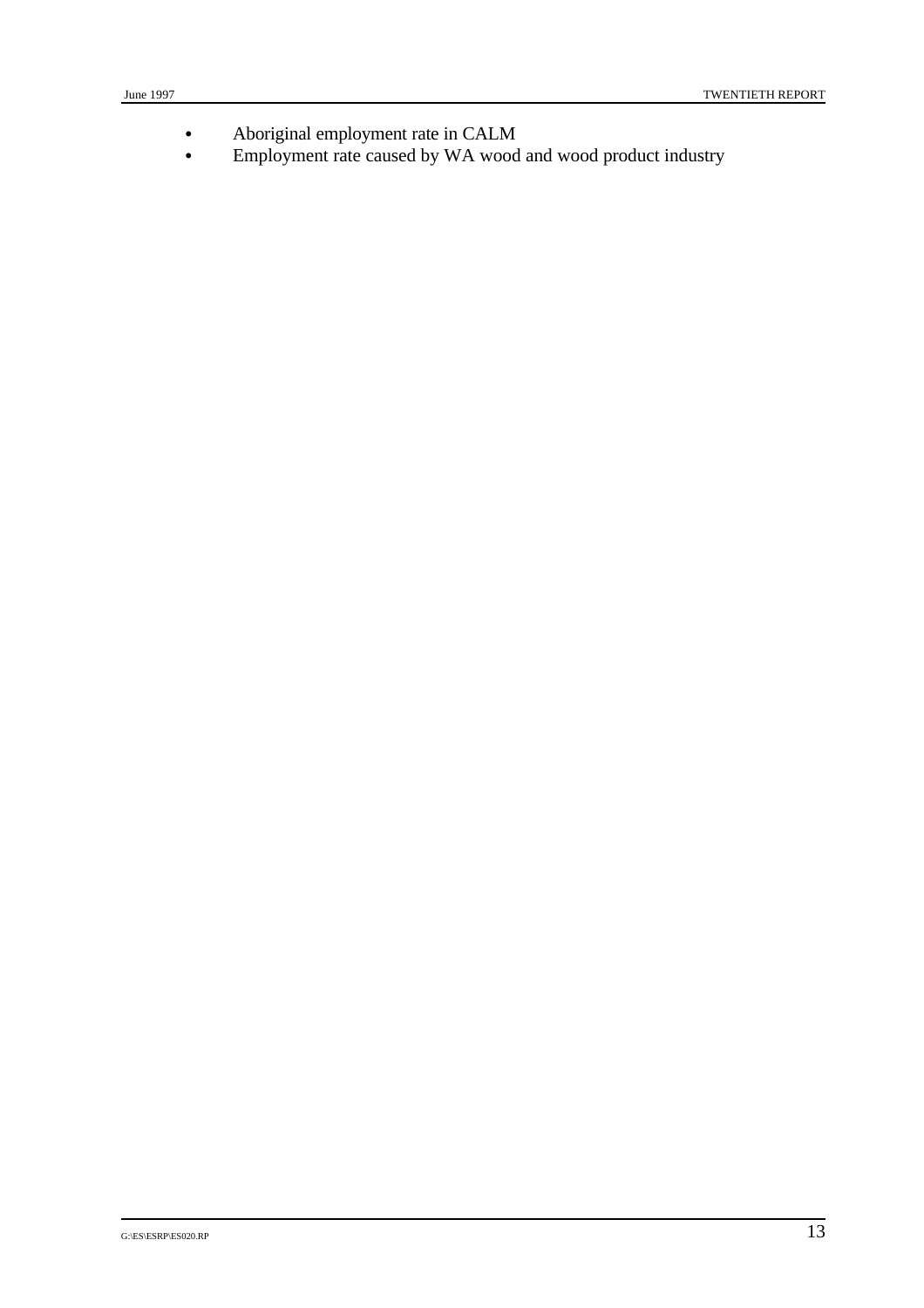## **3.6 EDUCATION (Div 25)**

## **3.6.1 Outline of Selected Issues and Topics**

#### **Audit Qualifications for Employee Entitlements and Non-Current Assets**

Education reports that appropriate valuation methods and procedures have been discussed and agreed to by the Auditor General, the Valuer General's office and the Department of Contract and Management Services, in regard to the method of valuation of buildings.

The agency states that due to its size and complexity, it was unable to disclose its long service liability on a discounted value basis as required by accounting standard AAS30. The agency has acted to engage an actuary to assist in the calculation of its long service leave liability for the 1996-97 financial statements and is also introducing a new human resource system called P2000.

#### **Accommodation of Schools in Leased Premises**

Education has established a "schools in shops and schools in houses" program. It reports that the program has received strong parent and student support and provides flexible accommodation solutions. The agency is looking at further leasing arrangements to ensure that neighbourhood schools are developed earlier, so as to promote "school spirit, culture and ethos" and provide earlier community participation.

#### **Internet Access**

The agency reported that a national directive provides a catalogue of the appropriate Internet Services for schools. It is continuing to act on this matter, believing that school guidelines and teacher supervision also provide additional security.

It was also stated that the curriculum contains a three year Internet project, which will allow schools to either purchase or lease a new computer, purchase a modem and pay for a connection, plus some Internet time, to a local Internet Service Provider. Schools have been made aware of the cost of Internet time and know how to manage it to ensure that their school budgets are not adversely affected by Internet Costs.

### **Resource Allocation to Drug Education programs**

Education reported that national and international research indicates the degree of drug usage by young people. The agency uses the Western Australia Child Health Institute Child Health Surveys as the critical source, and works very closely with it, to guide research for Drug Education programs.

### **3.6.2 Summary of Subjects**

- Increase in Education Budget
- Literacy net project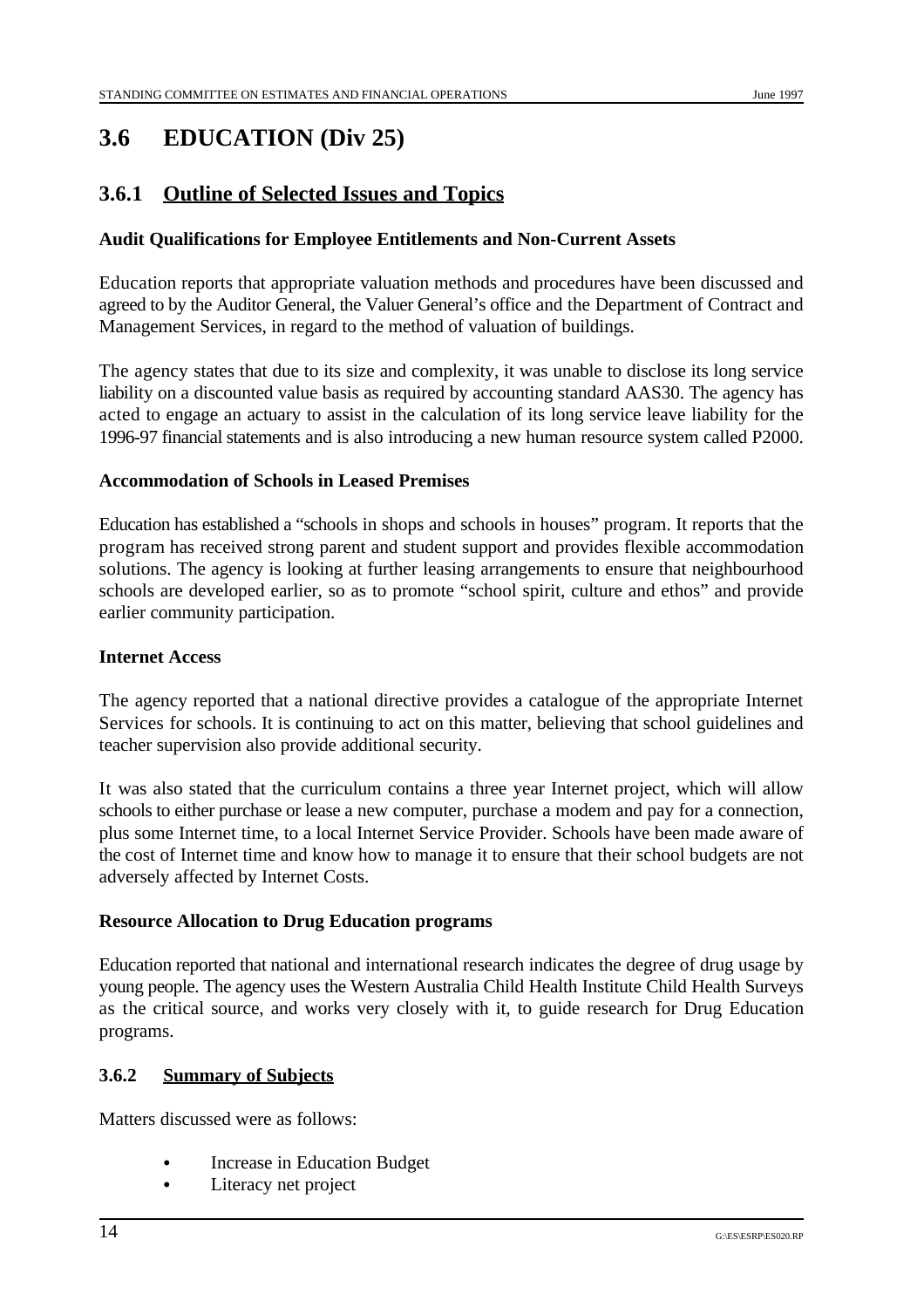- School grants
- Education of students with intellectual disabilities
- School watch and security
- Local Area Education Framework
- Students at educational risk
- Contracting out of four services
- Capital works projects in City of Wanneroo
- Student numbers at Ocean Reef and Clarkson High Schools
- Qualified audit report employee entitlements and non-current assets
- Self insurance policy
- Reinforcment of management structure in schools
- Professional development for School Administrators and Registrars
- Rural Integration Program
- Review of school psychology services
- Contracting out of pilot programs for child care centres
- Cost differences between adult and child toilets
- Musical instrument maintenance trust
- Local area education framework economic impact
- Amalgamation of Albany High Schools
- Albany Secondary Education review Committee
- Language Other Than English Program
- Workplace Agreements/ Salary Packaging
- Fringe Benefits Tax
- Schools accommodated in leased buildings
- Warnbro High School Capital Works
- Internet access & usage
- Mount Barker Primary School
- Interim sponsorship  $&$  promotion policy
- Aboriginal literacy program
- Relationship between Aboriginal health  $&$  education
- Remote teaching service package
- School of the air program remote/distance education services
- Drug education programs
- Agricultural education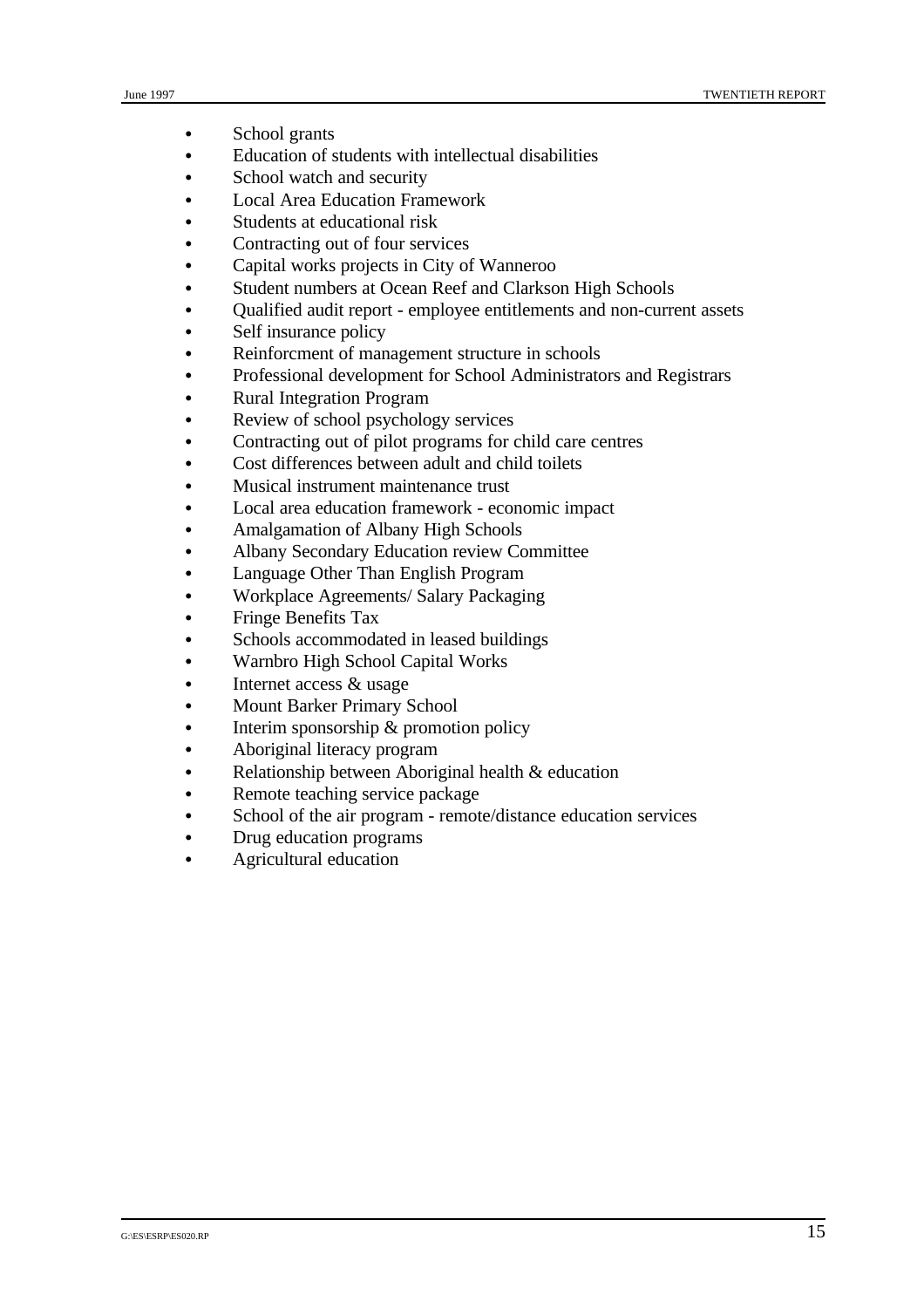## **3.7 JUSTICE (Div 55)**

## **3.7.1 Outline of Selected Issues and Topics**

### **Certificate of General Education**

Justice advised that no arrangements had been made regarding the withdrawal of funding for the Certificate of General Education provided to prisoners and funded by the Department of Training through the TAFE network. The agency and the Department of Training are intending to continue the services and no decision has been made on funding.

#### **Supervision of Juvenile Offenders in Northern Western Australia**

Justice reported that as a result of the amalgamation of the management structure of the adult corrections and juvenile community based services, the agency looks to efficiencies to strengthen the Kununurra office with an office manager and upgraded staff.

It was also noted that the standards of supervision contracts of juvenile offenders will be similar to adult offenders. Agreements with aboriginal communities will ensure that no person enters a community without the agreement of the aboriginal council and that a suitable person will be assigned to provide day to day supervision, with appropriate backup visits.

#### **Remand Prisoners**

Justice is currently looking at why there has been an expansion in the number of remand prisoners. It has raised the question with the Chief Stipendiary Magistrate because it believes that some people are being inappropriately remanded. It intends to give feedback information to the magistracy, so that they can look at it within their own arrangements and ensure that an appropriate practice is being followed. It is also looking at the matter of greater assistance to people to obtain bail.

## **3.7.2 Summary of Subjects**

- Allocation for Criminal Injuries Compensation
- Certificate of General Education for prisoners
- Additional prisoner accommodation
- Site of new prison
- Sale of information held by the Registrar General's Office
- Funding of the Legal Aid Commission
- Dietrich payments
- Contracting of provision of addiction behaviour training
- Supervision of juvenile offenders
- Increasing demand on guardianship and administration services
- Pardelup Prison Farm
- Bail and remand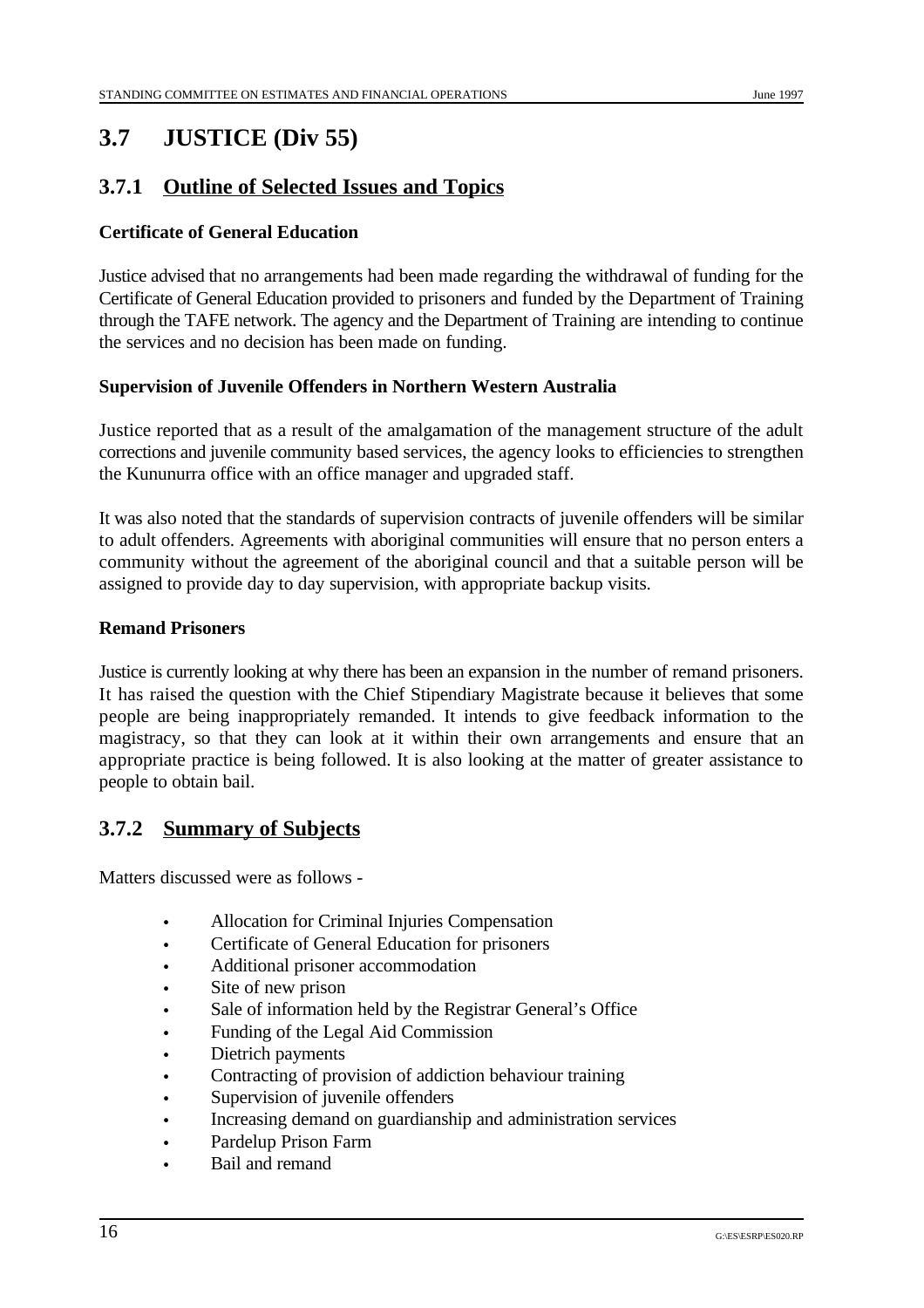# **3.8 PRODUCTIVITY AND LABOUR RELATIONS (Div 47)**

## **3.8.1 Outline of Selected Issues and Topics**

#### **Role of the Workplace Liaison Officers (WLO)**

The agency stated that the role of the Workplace Liaison Officer was to promote choice to employers and provide information about agreements and their rights and obligations. If a WLO is in a workplace and observes that an employer may not be complying with his or her obligations, the WLO will draw that to the employers attention, but their role is not to prosecute. The WLO is not obligated to take their observations back to an investigative section of the agency.

#### **Promotion of** *Labour Relations Legislation Amendment Act 1997*

The agency believes that the amount of money to be expended on the promotion of the legislation will be in the nature of \$200 000 to \$300 000.

## **3.8.2 Summary of Subjects**

- Funding of investigation of complaints of legislation breaches
- Prosecution of breaches of legislation
- Relationship with Building and Construction Industry Task Force
- Resourcing of Occupational Health and Safety
- New industrial legislation and implementation of Fielding Report
- Waiting time for investigation of complaints
- Role of Industrial inspectors
- Wageline telephone system
- Criminal Code prosecutions
- Targeting of industries
- Workplace Liaison Officer
- C Promotion of *Labour Relations Legislation Amendment Act 1997*
- Training of Industrial Inspectors
- Drafting of regulations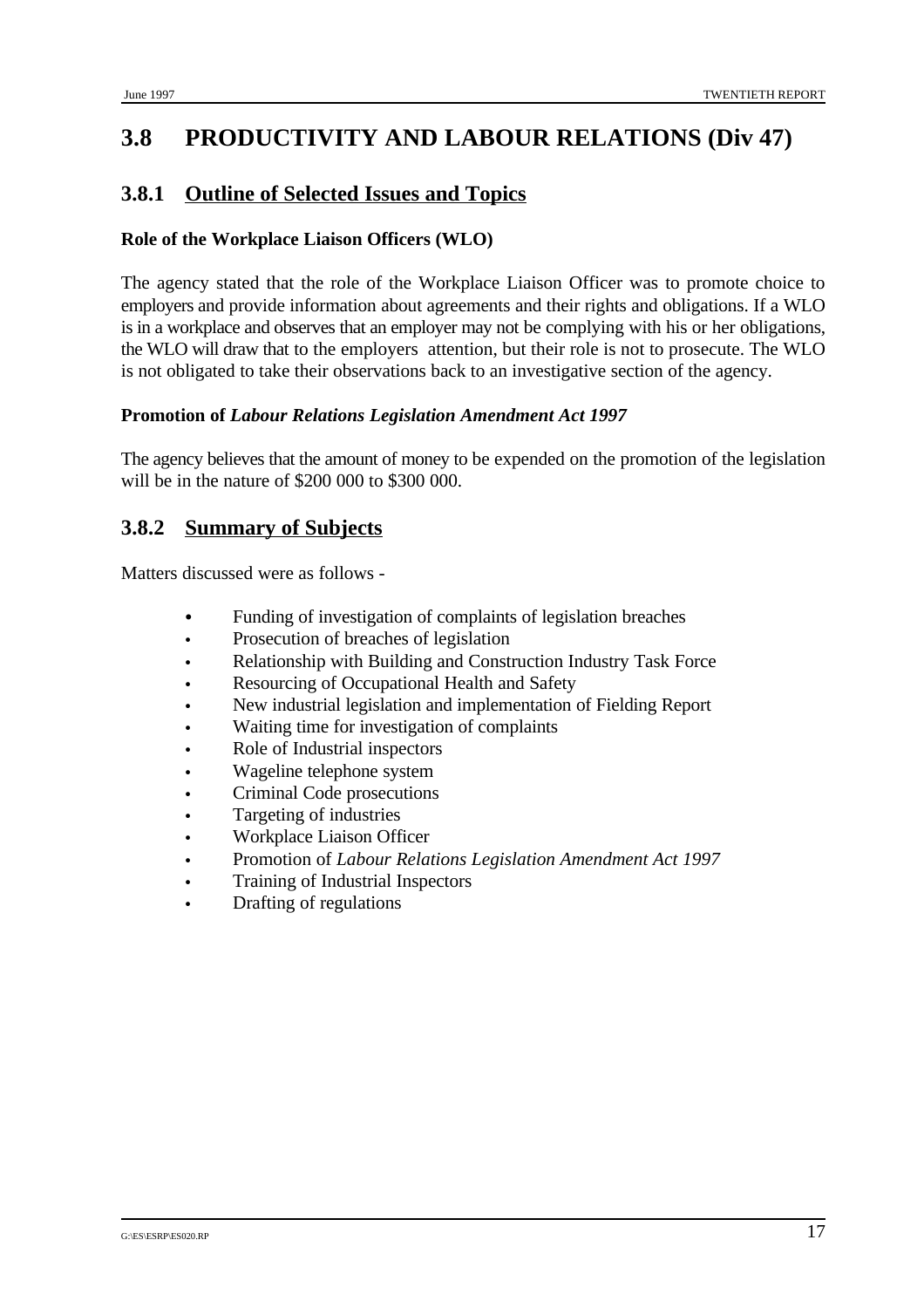## **3.9 TOURISM (Div 36)**

## **3.9.1 Outline of Selected Issues and Topics**

#### **Incentive payments to Tourist Operators**

Tourism is not aware of incentive payments to tourist operators to undertake visits to certain businesses, as they are probably an informal arrangement between operator and business site. It was acknowledged that this practice may not promote the tourist image of Western Australia.

#### **Backpackers**

While the agency does not market specifically to the backpackers, it recognises that they come into the high yield category of the tourist market, by reason of their length of stay. They are targeted as a part of the overall strategy of the agency marketing plan, with a particular emphasis on Japan.

#### **Development of Professionalism and Quality Assurance**

Tourism has entered into an arrangement with the Tourism Council of Australia (TCA) (WA Division) in supporting its attempts to become the peak industry body as the provider of tourism in Western Australia. The arrangement between the agency and TCA involves quality assurance for providers of tourism services. Providers will be accredited through programs being put in place. It is based on industry self-regulation through the Council as an association representing all industry and will link in with national quality assurance standards.

### **3.9.2 Summary of Subjects**

- Infrastructure upgrades to Rottnest Island
- Calculation of economic benefits
- Tourist bus operators
- Backpacker market
- Elle Racing Syndicate
- Elle advertising campaign
- Whitbread Yacht Race
- Nature based tourism strategy
- Development of professionalism and quality assurance in the tourism industry
- Private sponsorship of Rally Australia
- World Mining and Energy Games
- Star rating system
- Funding of Aerobica event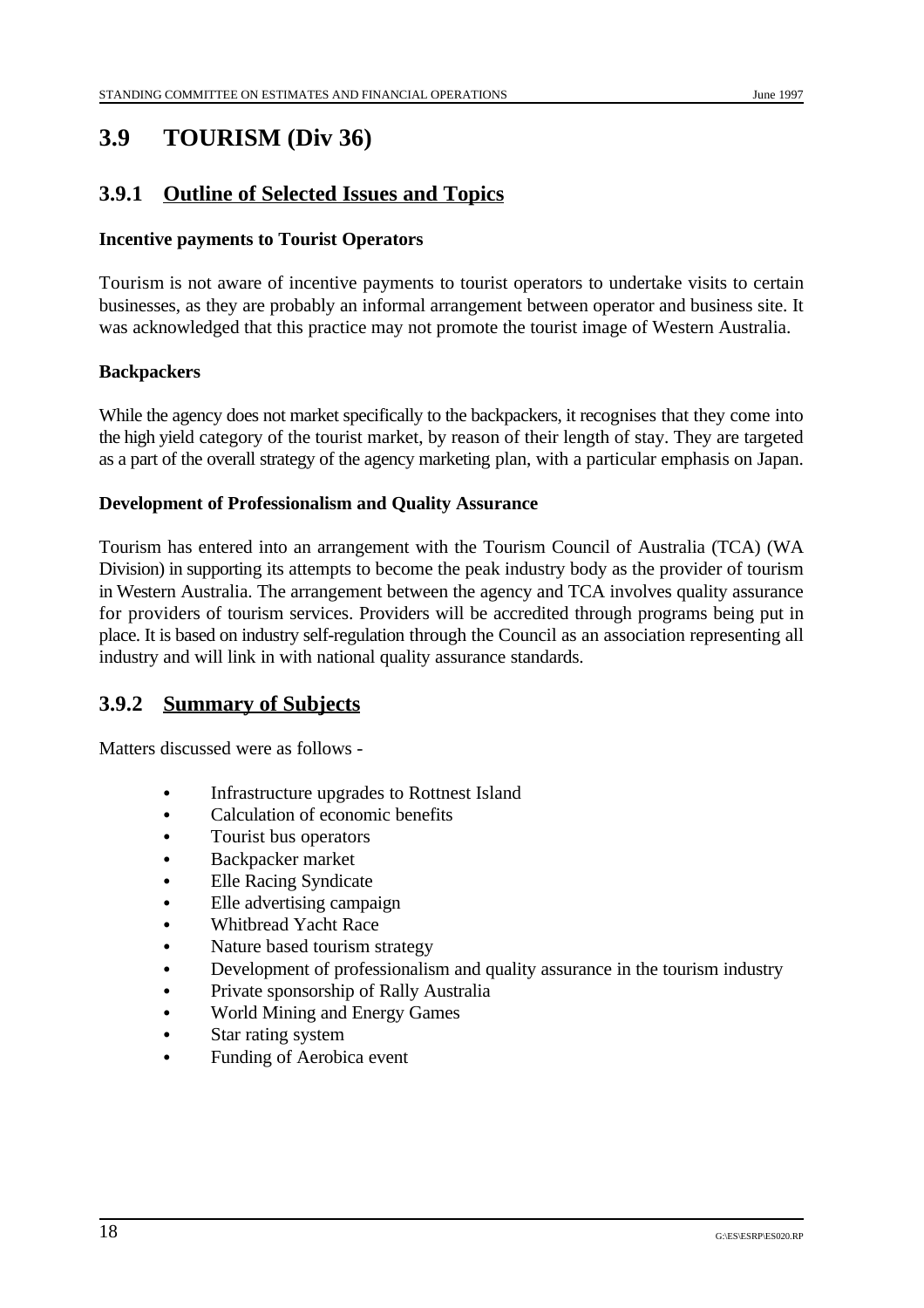# **3.10 TREASURY (Div 9)**

## **3.10.1 Outline of Selected Issues and Topics**

#### **Financial Federal-State Agreement**

Treasury reported that a principal improvement to the state financial position came about as a result of the introduction of the real per capita guarantee to our financial assistance grants. These are part of the state's agreement to the competition policy arrangements.

### **High Court Franchise Fee Case**

Treasury advised that the case brought by a wholesale cigarette distributor in the eastern states to challenge the legality of the state business franchise fee, may have significant financial impact. If the High Court ruled that all franchise fees were excises, the effect could be a loss of state revenue in the region of \$600 million.

#### **Role of Treasury in relation to Contracts and Contracting out of Tenders**

Treasury is intimately involved in the development of the guidelines that form the basis of the competitive tendering and contracting process that government agencies undertake. Treasury has a role in assisting agencies identify opportunities for making savings in their budgets, which can include contracting services. It has participated in a number of assessments of tenders as they have been submitted and in undertaking whole of government tenders. The agency role is one of assisting other agencies to ensure that the guidelines are properly applied. It is a matter for the Supply Commission and CAMS to ensure adequate compliance.

### **3.10.2 Summary of Subjects**

- Bankwest sale
- Commonwealth/State agreements
- $\bullet$  SGIO sale
- **Competition Reform Payments**
- WADC revenue
- General purpose v Specific purpose grants
- Tax Equivalent Receipts
- Replacement of statutory corporation levies
- Recording of public properties
- High Court appeal on tobacco products franchise fee
- Role of Treasury in whole of government contracting-out
- Competitive tendering
- Elle Racing contract
- Management of Comswest contract
- Kingstream project
- $\bullet$  Aboriginal employment  $\&$  career development
- Joondalup health campus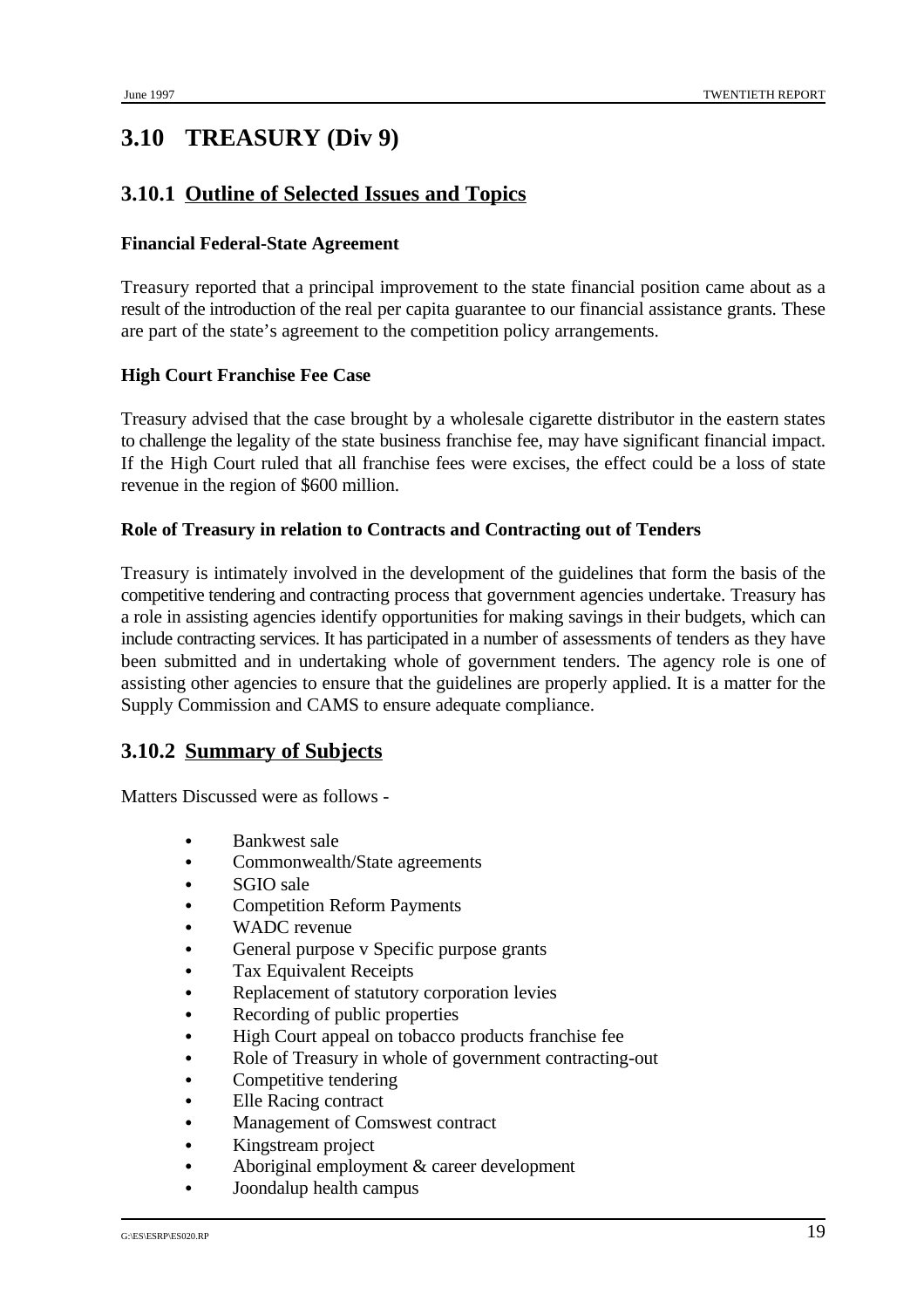- Act of grace payments
- Legal Aid Commission supplementation for 'Dietrich cases'
- $\bullet$  Grants to charitable  $\&$  other public bodies
- Treasury role in allocation of FTE numbers to agencies
- Tax equivalent payments LandCorp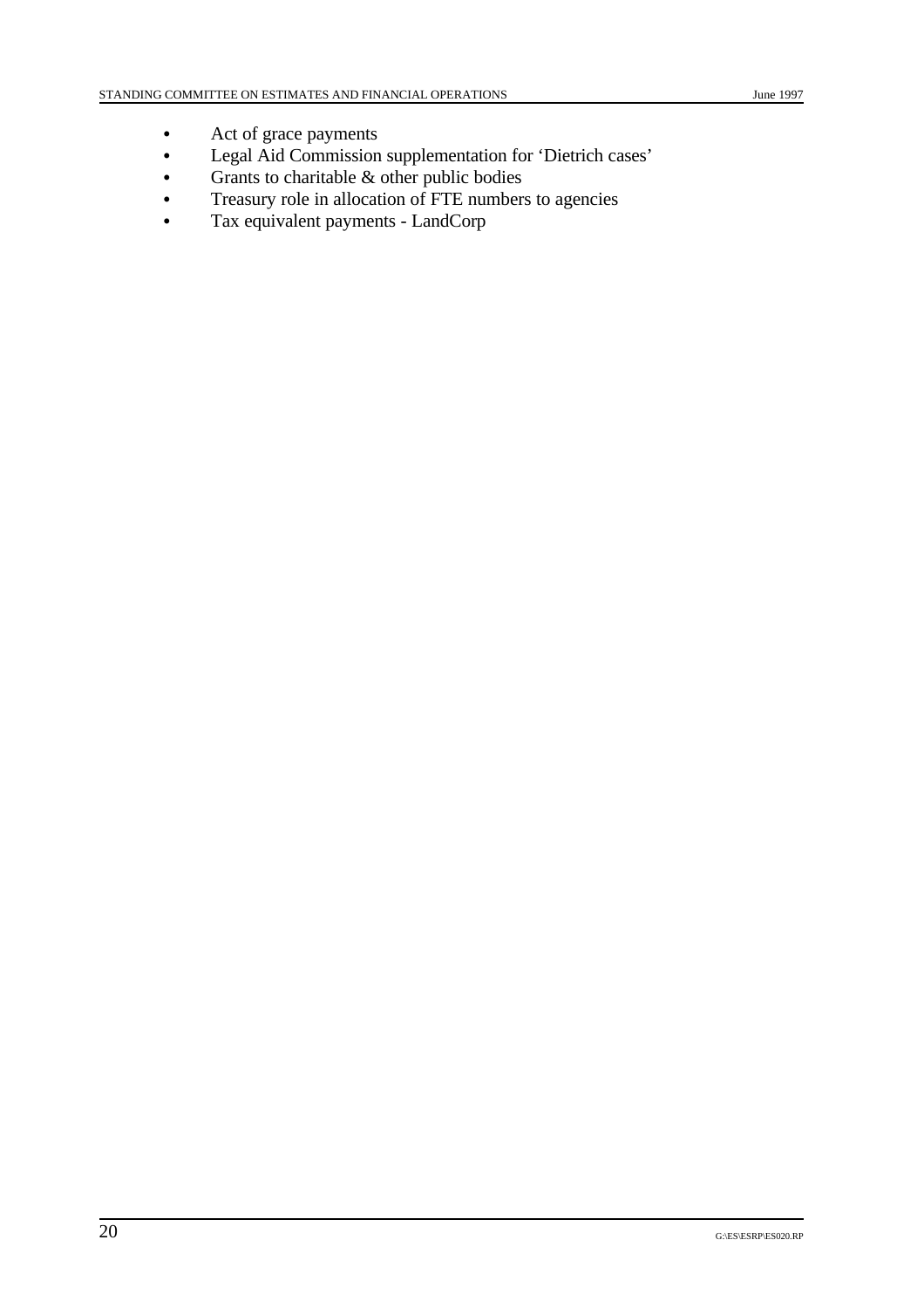# **3.11 TRANSPORT (Div 40)**

## **3.11.1 Outline of Selected Issues and Topics**

#### **Licensing Transactions by Vehicle Dealers**

Transport stated that the rationale for this initiative is to enable car dealers to licence a vehicle or complete a vehicle transfer when a vehicle is purchased. The dealer will have a computer terminal on their premises that provides a direct link to the licensing division and enables them to complete that transaction. There is no compromise in safety standards because all vehicles that are sold must be checked prior to sale.

### **Infrastructure for the Oakajee Industrial Park**

Transport indicated that any costs associated with this issue will be part of the government commitment to the project and not a part of Main Roads' or Westrail's operations.

#### **Taxi User Subsidy Scheme**

The agency reported that as part of an agreement with the Disability Services Commission, the allocation to the assistance program has increased from 50% to 75% and as a result an allocation in the order of \$6 million will be made. It was not included in the budget, but the agency acknowledges that it has the responsibility to provide that money.

### **3.11.2 Summary of Subjects**

- Closure of vehicle licensing centres
- Tendering of vehicle licencing services
- Licencing of vehicles at car dealers
- Job loss through rationalisation of licencing centres
- Alexander Drive-Walcott Street speed limit review
- Speed limits in remote country areas
- Number of licence suspensions due to fines enforcement legislation
- Infrastructure for Oakajee industrial park
- Bridgetown bypass
- Notification to businesses of road works near their premises
- Savings from reduction in FTEs
- Corporate service overheads
- Cost of fare evasion
- Effect of Commonwealth budget on road funding
- Northbridge Tunnel
- Haze and smog Belmont Park interchange
- Use of Public Transport
- Road maintenance cost and accident increases due to triple road trains
- Passing lanes Kojonup to Albany
- Port Hedland to Woodie Woodie road upgrade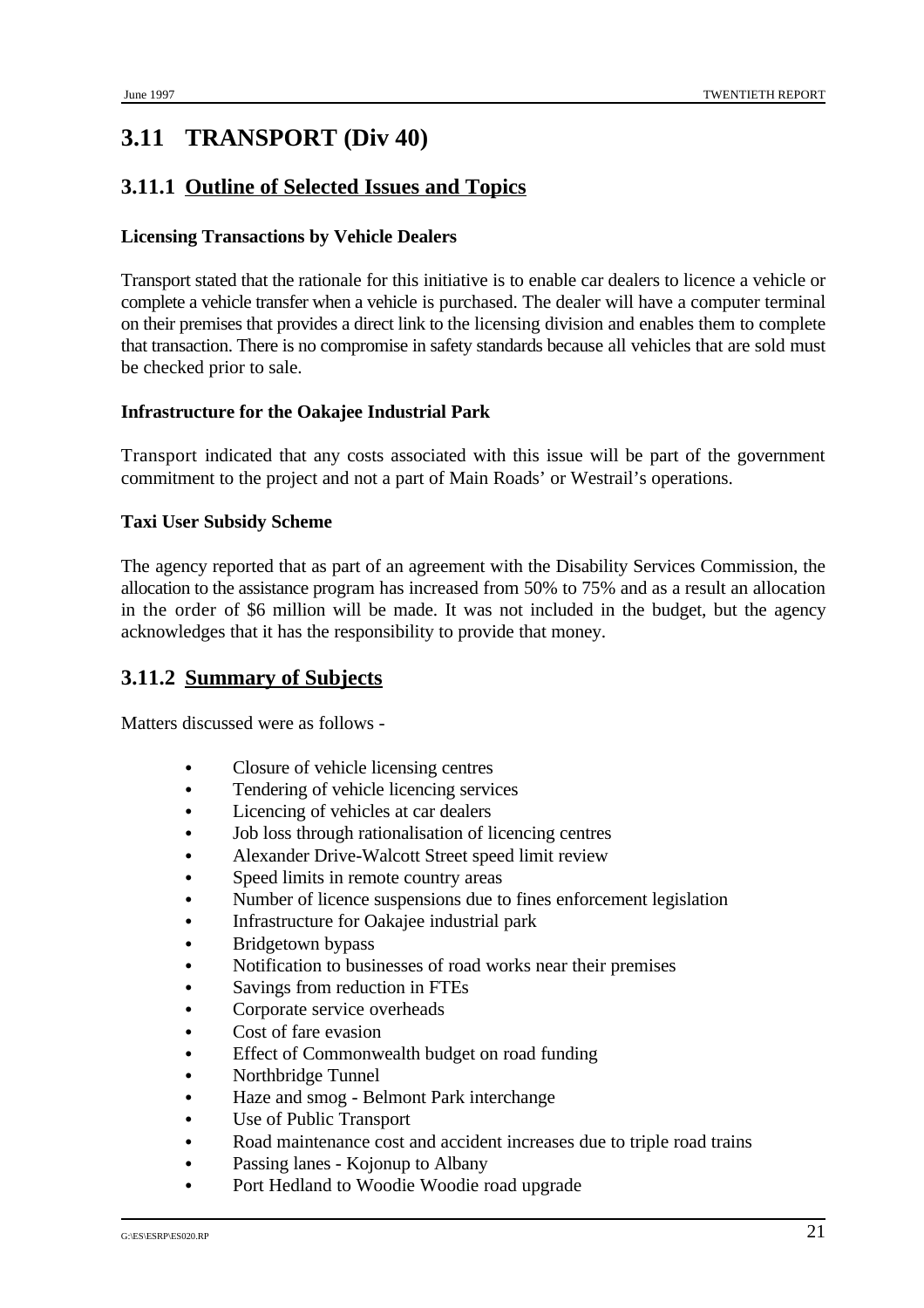- Reduction in taxi user subsidy scheme
- Comparison between MetroBus and private operator performance
- Westrail *Avonlink* workers productivity pay increase
- Monitoring of passenger satisfaction
- Value of surplus land above Northbridge Tunnel
- Train Service Subsidy
- Privatised passenger service staff in Perth, Kalgoorlie, and Northam
- Bus Service Subsidy
- Broome marina complex
- Ballast water flushing facilities
- Funding for safety conditions on cycle ways
- Decline in petroleum fuels
- Estimated traffic flows for city northern bypass area
- Comparison of cost of private and public transport
- Heavy vehicle driver fatigue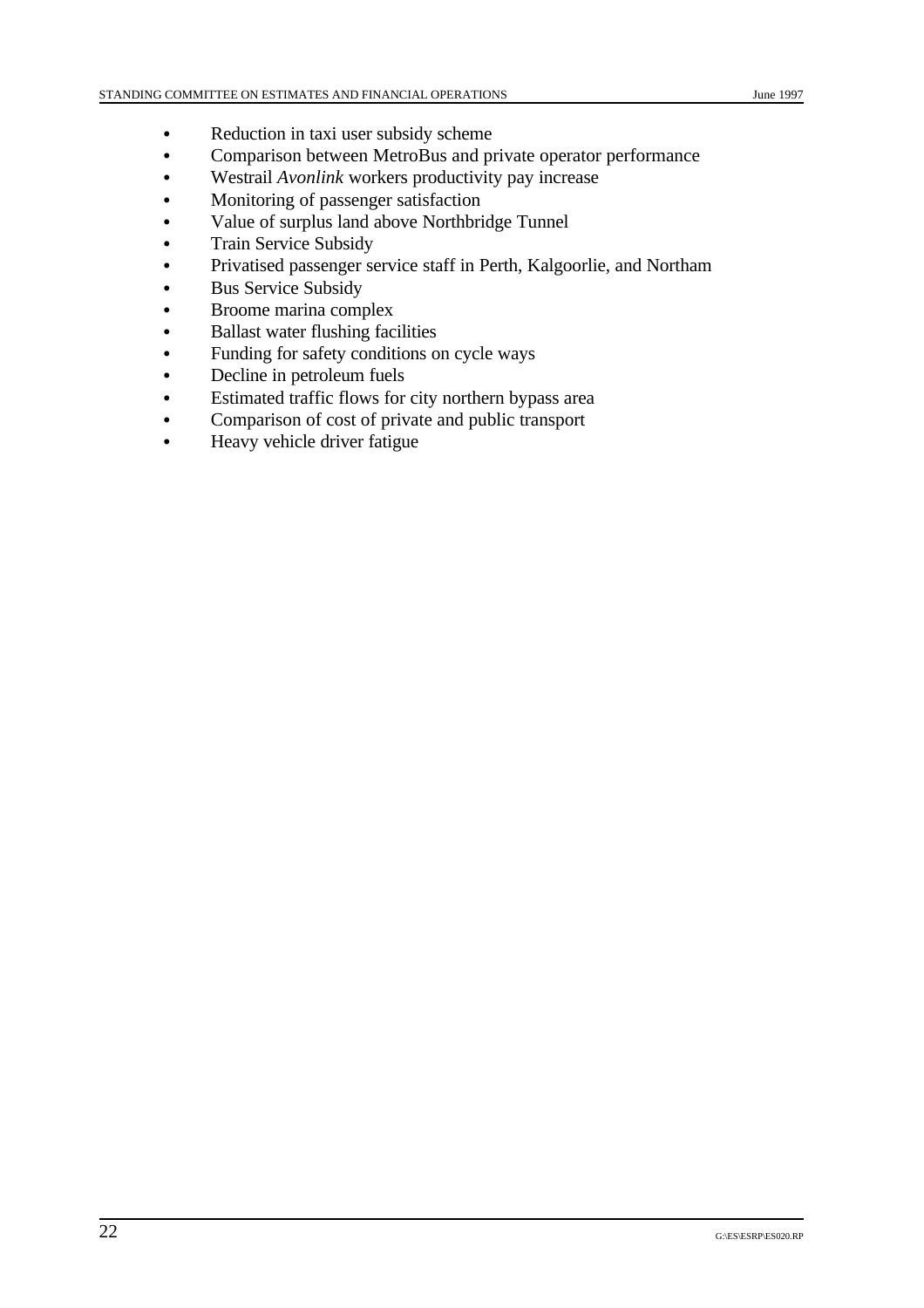# **3.12 PREMIER AND CABINET (Div 4)**

## **3.12.1 Outline of Selected Issues and Topics**

#### **Communications Unit**

The Communications Unit within Premier and Cabinet advises government agencies on how to develop public information and education campaigns and develops promotional strategies to meet public requirements. Examples provided included community services television campaigns advising women to adopt safety procedures when out at night and the campaign on anti-theft immobilisers. It is staffed by a Director who has access to the services of a contracted writer.

### **Computer Dispatch System for Emergency Services**

The agency reported that the Public Sector Management Office is seeking to co-ordinate an upgrade of emergency communications between the police, the fire brigades, the Bush Fires Board, the State Emergency Service, and some private sector organisations, such as St John's Ambulance. It is an attempt to bring together all the agencies using the same equipment and systems so that all can communicate with each other in emergencies.

## **3.12.2 Summary of Subjects**

- Communications, Advertising and Media Monitoring resourcing
- Contracting out of mainframe and computing services of BIPAC consortium
- Provision of staff and equipment for minor parties in the Legislative Council
- Upgrade of emergency communications
- Evaluation and management of government contracts
- Harvey-Yarloop Health Service
- Profile of the Western Australian State Government Work Force
- Resourcing of Native Title Unit
- Rationalisation of structure and functions of the public sector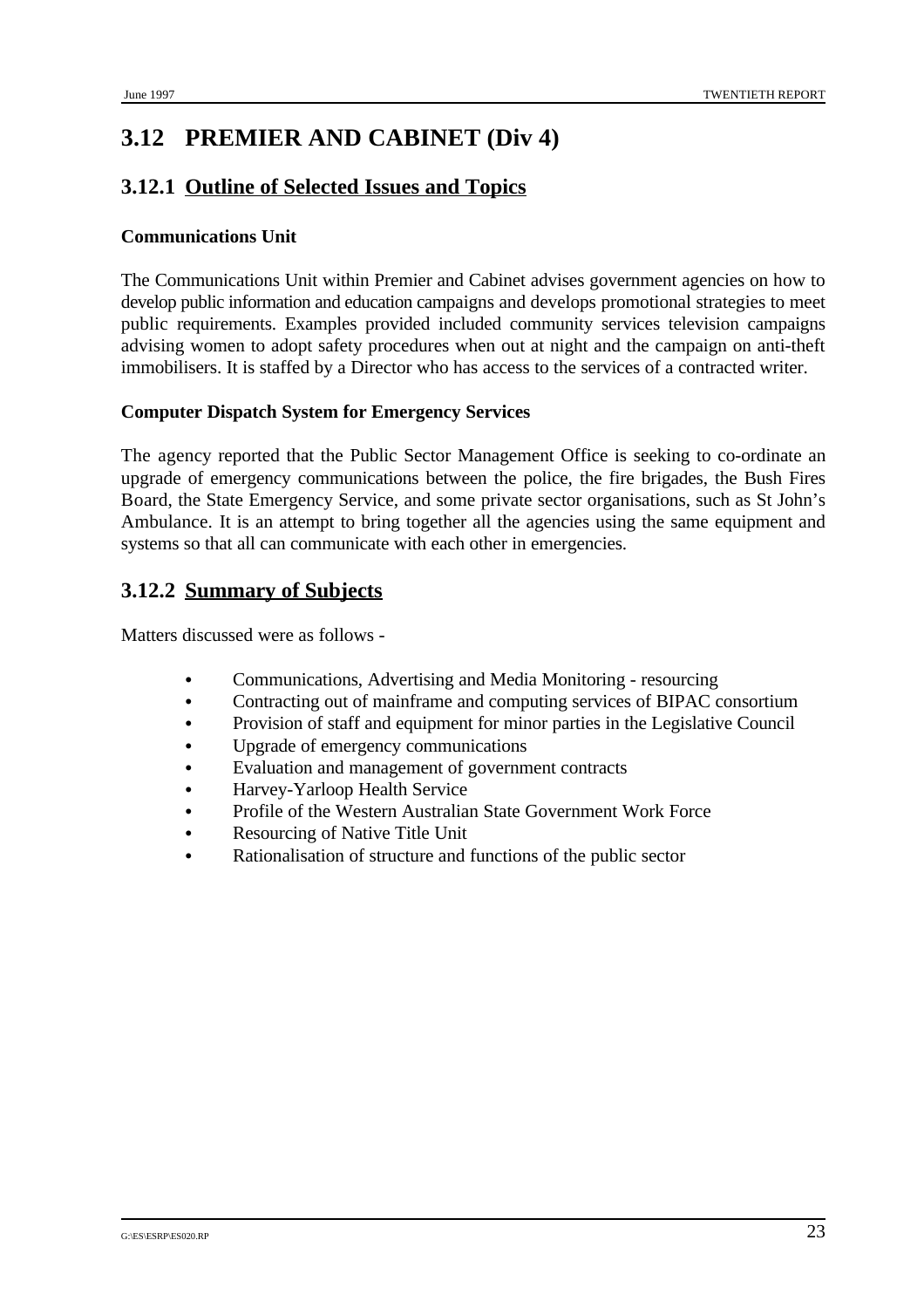# **3.13 TRAINING (Div 46)**

## **3.13.1 Outline of Selected Issues and Topics**

### **Information Technology (IT)**

The agency has established a task force to look specifically at the Year 2000 issue and is confident that it is addressing the problems. It is also examining software packages that are not part and parcel of their system-wide arrangement, to see if there are glitches in the arrangement.

### **Cost Effectiveness of Overseas Ventures of Individual Colleges**

The agency conducts evaluations and TAFE International has over the last three to four years tended to move away from overseas projects which are dependent upon funding from AusAID, World Bank or the Asian Development Bank, to a focus on overseas students and twinning arrangements.

## **3.13.2 Summary of Subjects**

- Overseas student intake into WA colleges
- FTE structure
- Workplace contracts
- Year 2000 issue
- TAFE Certificate of General Education for prisoners
- Identification of, and provision for, future high demand skill areas
- Upgrade of Rockingham TAFE campus
- Child care training in Rockingham
- Effectiveness of overseas ventures
- Vocational and education training in schools
- Fees and charges ("TAFE Fees and Charges Policy Guidelines" tabled)
- **Industry Training Councils**
- Management of autonomous colleges
- Funding of TAFE colleges non-teaching costs
- Access to Internet
- Replacement and upgrade of Information Technology
- Controls over public property
- Accrual accounting
- Private sector involvement in the functions of the agency
- **Skill Centre Funding**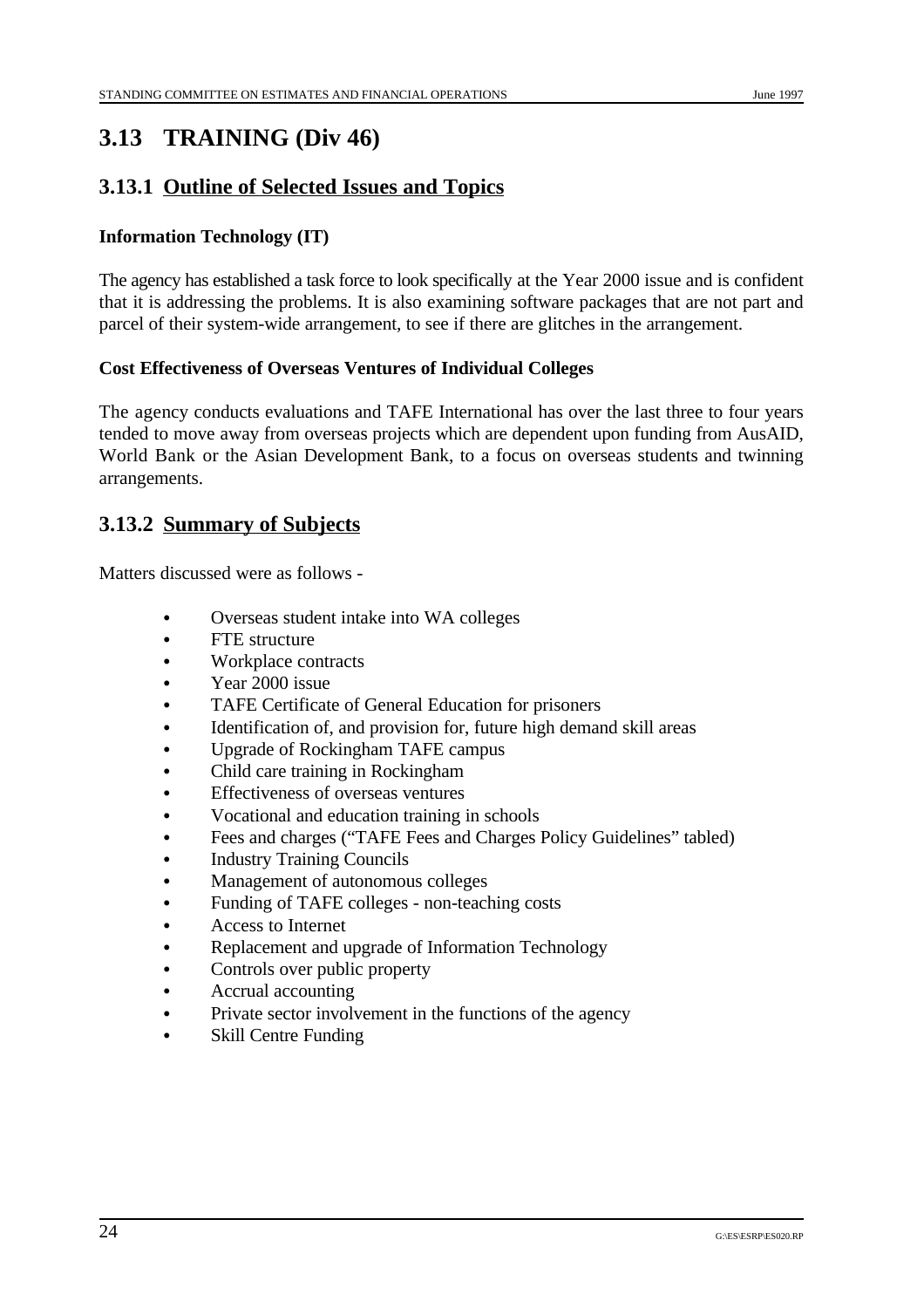# **3.14 HEALTH (Div 64)**

## **3.14.1 Outline of Selected Issues and Topics**

#### **Breast Cancer Screening program**

The agency confirmed that a review is currently being undertaken of all possible methods of delivering breast assessment services. Included in that is the possibility of part of the service being contracted out. The screening process is also being considered under the review.

#### **Central Waiting Lists**

Health advised that the concept of a Central Waiting List for patients is still an idea which it wishes to explore. It acknowledges that it is a sensitive issue on a number of grounds, but with cooperation between the metropolitan hospitals, it is a strategy that might enable the agency to utilise unused capacity.

#### **Laverton Health Clinic**

The agency reported that an Aboriginal Medical Service facility being built at Laverton is funded by the Commonwealth and all efforts are being made to co-ordinate these facilities with statedelivered services.

### **3.14.2 Summary of Subjects**

- Health Department cheques with no Payee
- Breast cancer screening review
- Recurrent expenditure increases
- Workplace agreements
- Flexible remuneration packages
- Fringe Benefits Tax
- Tax implications of salary packaging
- Nursing staff employment contracts
- Mental health
- Overseas recruitment of psychologists
- Psychology needs in Pilbara and Kimberley areas
- Fee for service breast cancer screening
- Funding for teaching hospitals
- Hospital waiting lists/central wait list bureau
- Privatisation of services in hospitals patient care and savings
- Family planning services
- Aboriginal health clinic in Laverton
- Methadone program wait list
- Short term contract staff
- Management of Geraldton Regional Hospital
- ACT legalised heroin program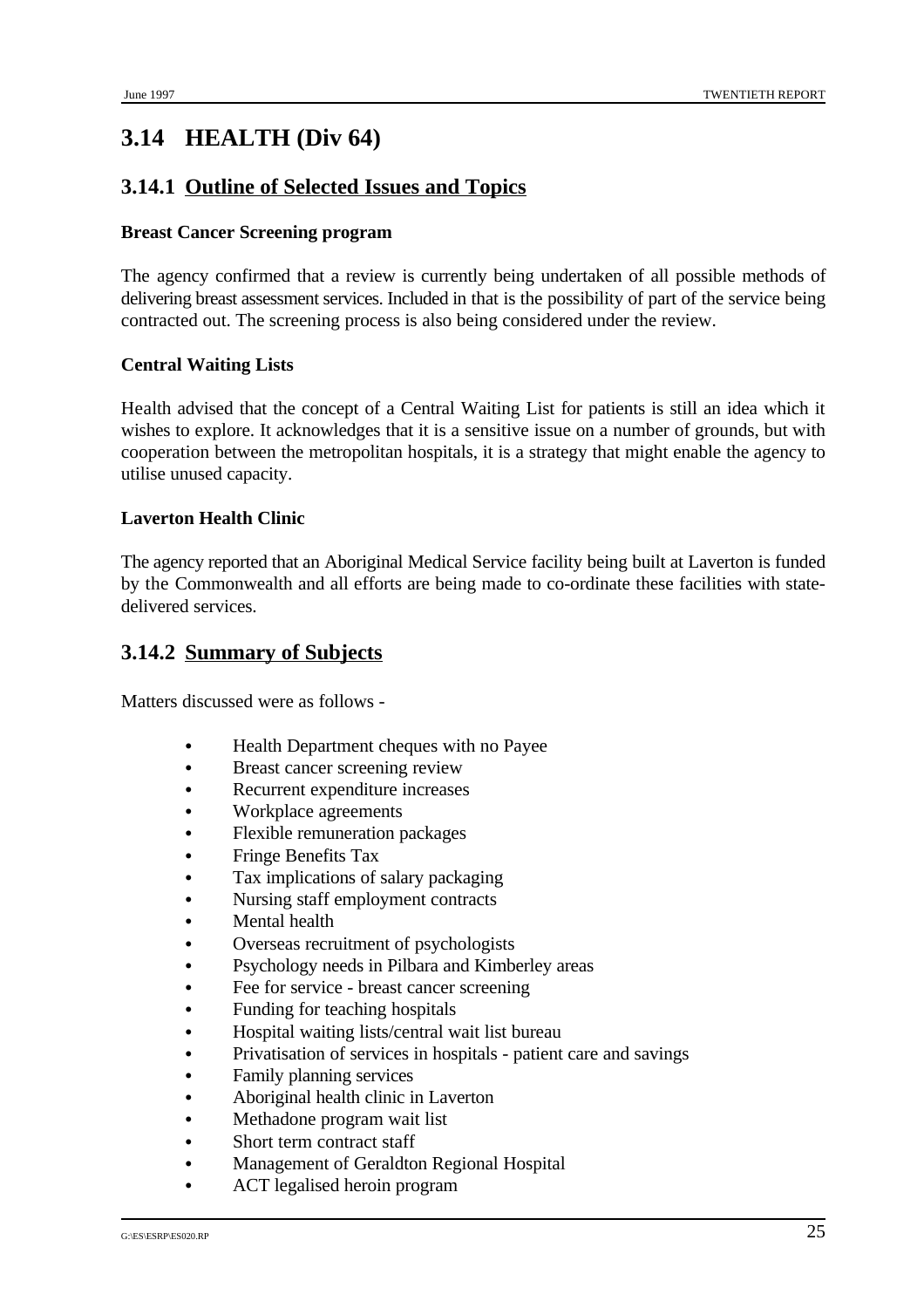- Gas fired boiler in Kalgoorlie Regional Hospital laundry
- Immunisation for measles and whooping cough
- Fee for service for Home and Community Care services
- C Deferral of capital works programs in Armadale-Kelmscott, Kalamunda, Narrogin and Pemberton
- Site and size of capital works in the Armadale Kelmscott area
- Provision of MPS for Pemberton
- Reduction in elective surgery procedures/waiting lists
- Use of baits and chemicals to control Argentine ants/incidences of poisoning
- Aboriginal liaison officer, women's health
- Services to promote health enhancing or risk reduction behaviour
- Deaths in the aboriginal population resulting from digestive, endocrine and immunity disorders
- Survey to assess community attitudes to gun ownership and control
- Break down of rates of smoking by age group
- Decrease in budget for smoking and health programs over last five years
- Health Regulation amendment meat inspectors employed by private companies
- Importation of meat produced at Victorian standards
- Remuneration of visiting medical practitioners
- Limits on functions and powers of hospital boards/charges to health care system by medical practitioners and others
- Research and planning to offset health problems caused by air pollution
- Vitamin A therapy program
- Restriction of medical practitioners able to prescribe dermatology drugs under the Poisons Act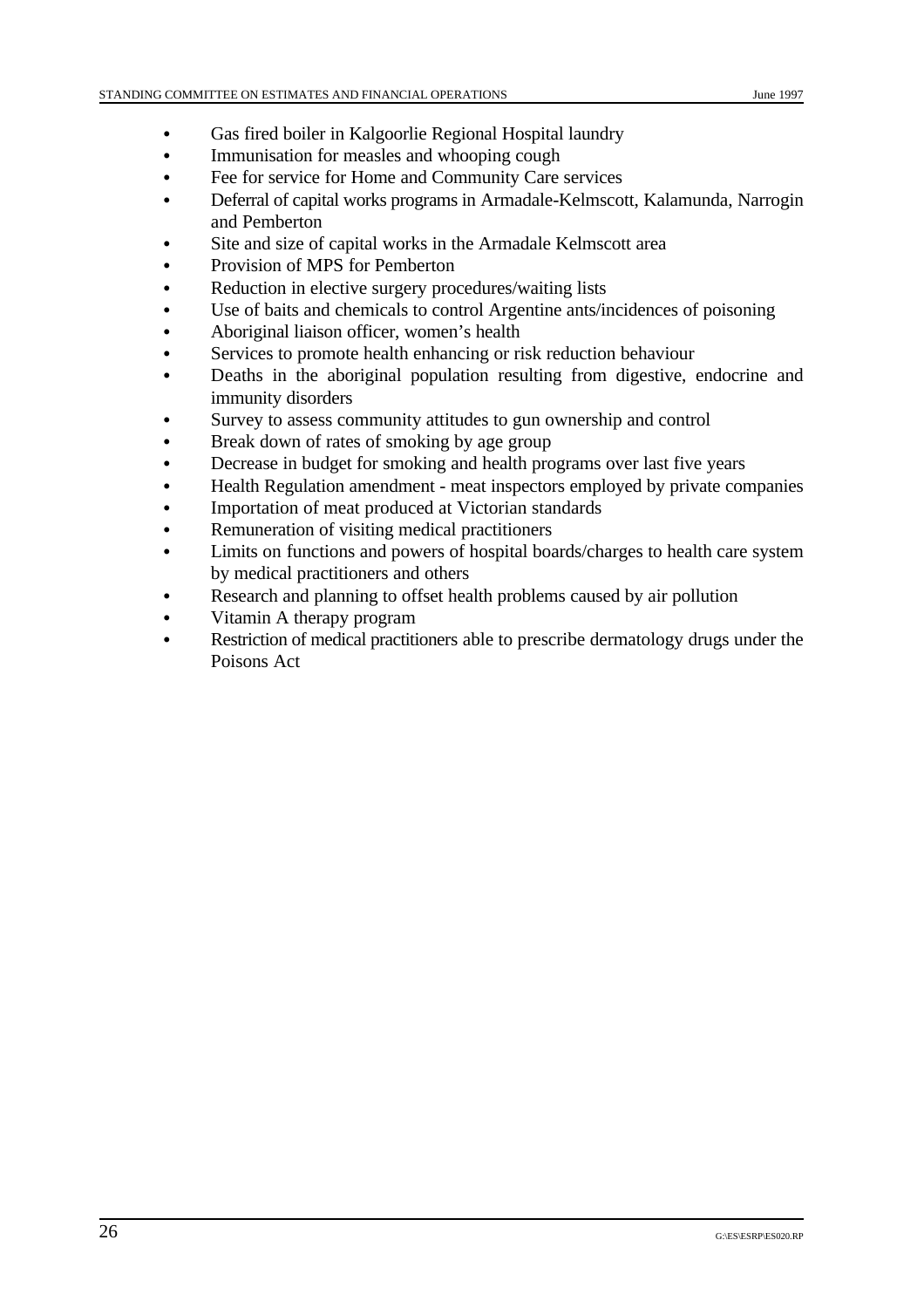# **3.15 LAND ADMINISTRATION (DOLA) (Div 65**)

## **3.15.1 Outline of Selected Issues and Topics**

### **Native Title**

DOLA reported that it is extensively involved in the Native Title process. It assists in the mapping of claims as they are lodged, which has major resource implications, and it must comply with the requirements of the Commonwealth Native Title Act.

In many cases a fairly involved investigation of the history of land tenure is required. The agency may also conduct negotiations with Native Title or potential Native Title claimants. At this stage 400 land acts are being assessed which require processing under the Native Title Act. Native Title business has retarded the normal stream of bringing onto the marketplace developed crown land.

### **Information Technology (IT)**

The agency advised that the manager of its systems development has been appointed to look at the Year 2000 issue closely. It has also approached various private sector organisations to investigate the matter.

Accountability of the continued outsourcing of IT is being managed by the Information Systems Division which looks after the Strategic Planning for the agency IT.

## **3.15.2 Summary of Subjects**

- Native Title Claims
- Transfer of DOLA to Midland
- Net appropriations
- Contract for publishing and distributing the Metropolitan Street Directory
- $\cdot$  Year 2000 issue
- Outsourcing of Information Technology needs
- Access to the Internet
- Upgrading of Information Technology to address technological change
- Level of Information Technology training
- Incorporation of Valuer General's Office into DOLA
- Public liability insurance on crown land
- Outsourcing of electronic data processing
- Charging for services
- Westrail property sales
- Controls over public property
- Accounting for sale of land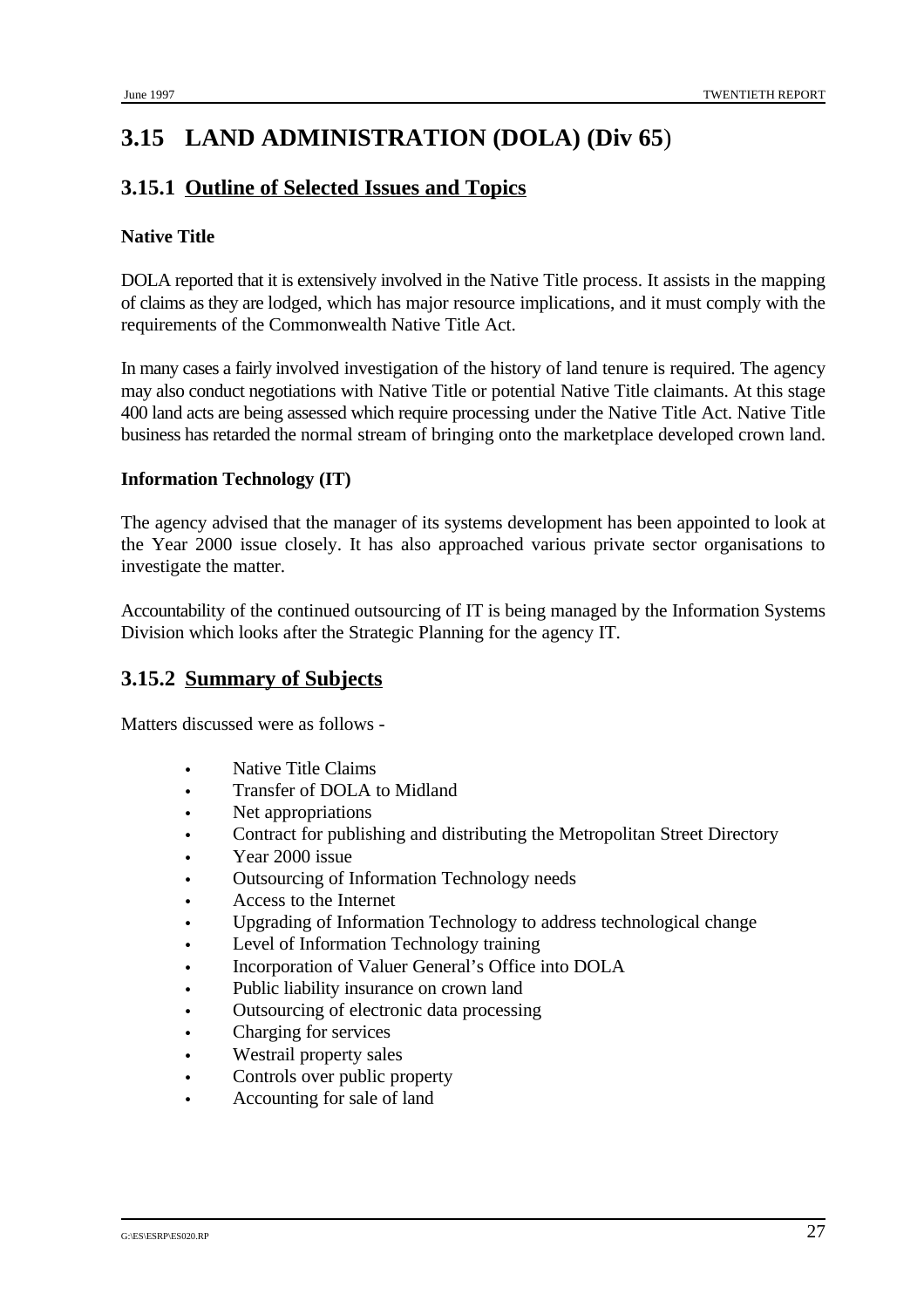**APPENDIX I**



### **PARLIAMENT OF WESTERN AUSTRALIA**

### **STANDING COMMITTEE ON ESTIMATES AND FINANCIAL OPERATIONS**

**1997/98 ESTIMATES HEARINGS**

#### **LIST OF AGENCIES**

- 1. HOMESWEST
- 2. MINISTRY OF JUSTICE
- 3. HEALTH DEPARTMENT
- 4. POLICE SERVICE
- 5. CONSERVATION AND LAND MANAGEMENT
- 6. DEPARTMENT OF EDUCATION
- 7. DEPARTMENT OF TRAINING
- 8. DEPARTMENT OF PRODUCTIVITY AND LABOUR RELATIONS
- 9. TOURISM COMMISSION
- 10. TREASURY
- 11. DEPARTMENT OF TRANSPORT
- 12. MINISTRY OF THE PREMIER AND CABINET
- 13. FISHERIES DEPARTMENT
- 14. AGRICULTURE
- 15. DEPARTMENT OF LAND ADMINISTRATION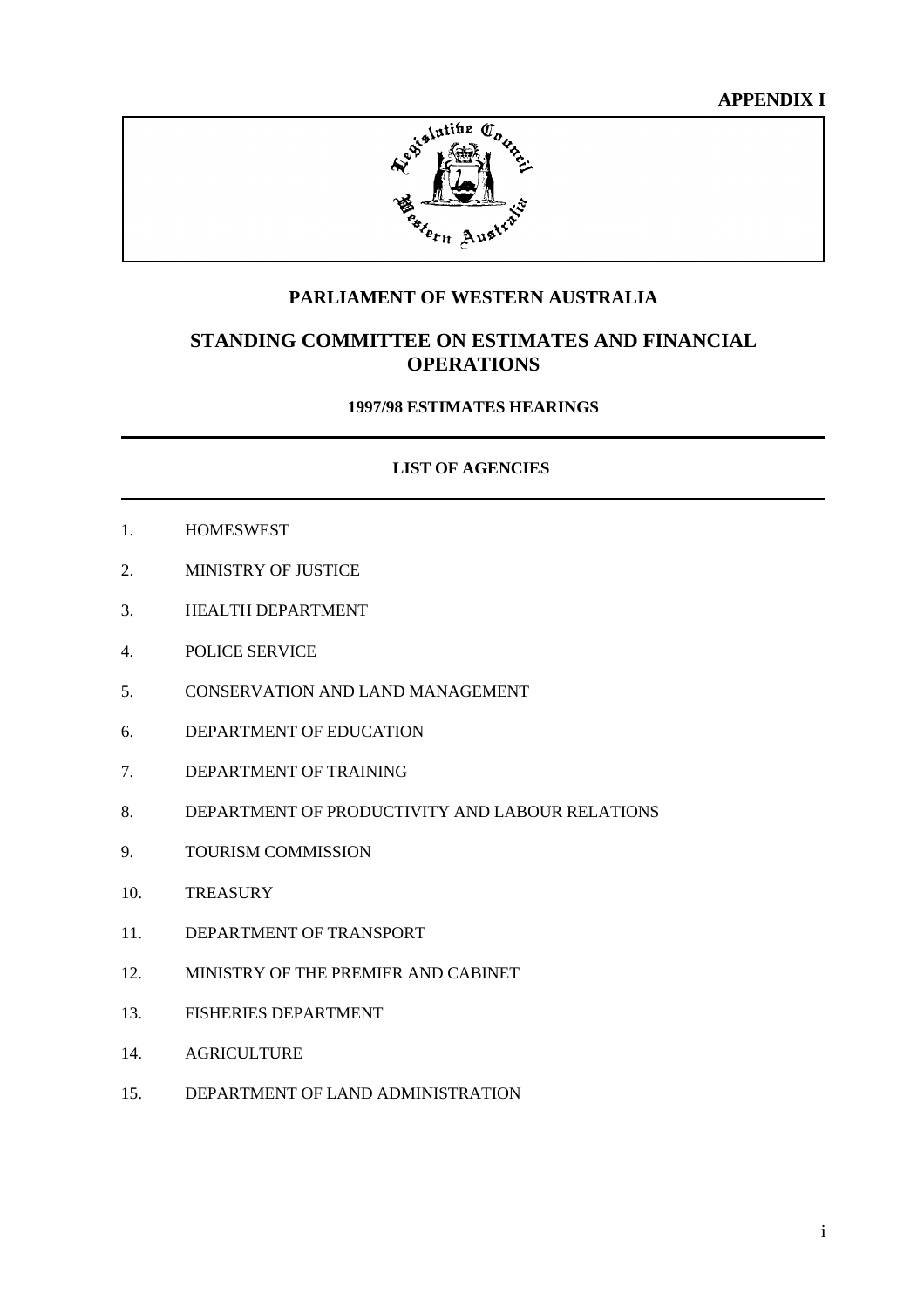

### **PARLIAMENT OF WESTERN AUSTRALIA**

## **LEGISLATIVE COUNCIL ESTIMATES HEARINGS 1997/98**

# **TIMETABLE FOR HEARINGS**

*(Revised 26/5/97)*

| <b>TIME</b>   | WEDNESDAY - 28 MAY 1997                           | THURSDAY - 29 MAY 1997                                           | <b>FRIDAY - 30 MAY 1997</b>                          |  |  |
|---------------|---------------------------------------------------|------------------------------------------------------------------|------------------------------------------------------|--|--|
| 9.45-10.00    | <b>MORNING TEA</b>                                |                                                                  |                                                      |  |  |
| 10.00-11.00   | <b>Homeswest</b>                                  | <b>Department of Education</b>                                   | <b>Ministry of the Premier and</b><br><b>Cabinet</b> |  |  |
| 11.00-12.30   | <b>Fisheries Department</b>                       |                                                                  | <b>Department of Training</b>                        |  |  |
| 12.30-2.00    | <b>LUNCH</b>                                      |                                                                  |                                                      |  |  |
| 2.00-3.00     | <b>Agriculture</b>                                | <b>Ministry of Justice</b>                                       | <b>Health Department</b>                             |  |  |
| $3.00 - 4.00$ |                                                   | <b>Department of Productivity and</b><br><b>Labour Relations</b> |                                                      |  |  |
| 4.00-4.15     | <b>AFTERNOON TEA</b>                              |                                                                  |                                                      |  |  |
| 4.15-5.00     | <b>Police Service</b>                             | <b>Tourism Commission</b>                                        | <b>Department of Land</b><br>Administration          |  |  |
| 5.00-6.00     |                                                   | <b>Treasury</b>                                                  |                                                      |  |  |
| 6.00-7.00     | <b>DINNER</b>                                     |                                                                  |                                                      |  |  |
| 7.00-9.30     | <b>Conservation and Land</b><br><b>Management</b> | <b>Department of Transport</b>                                   |                                                      |  |  |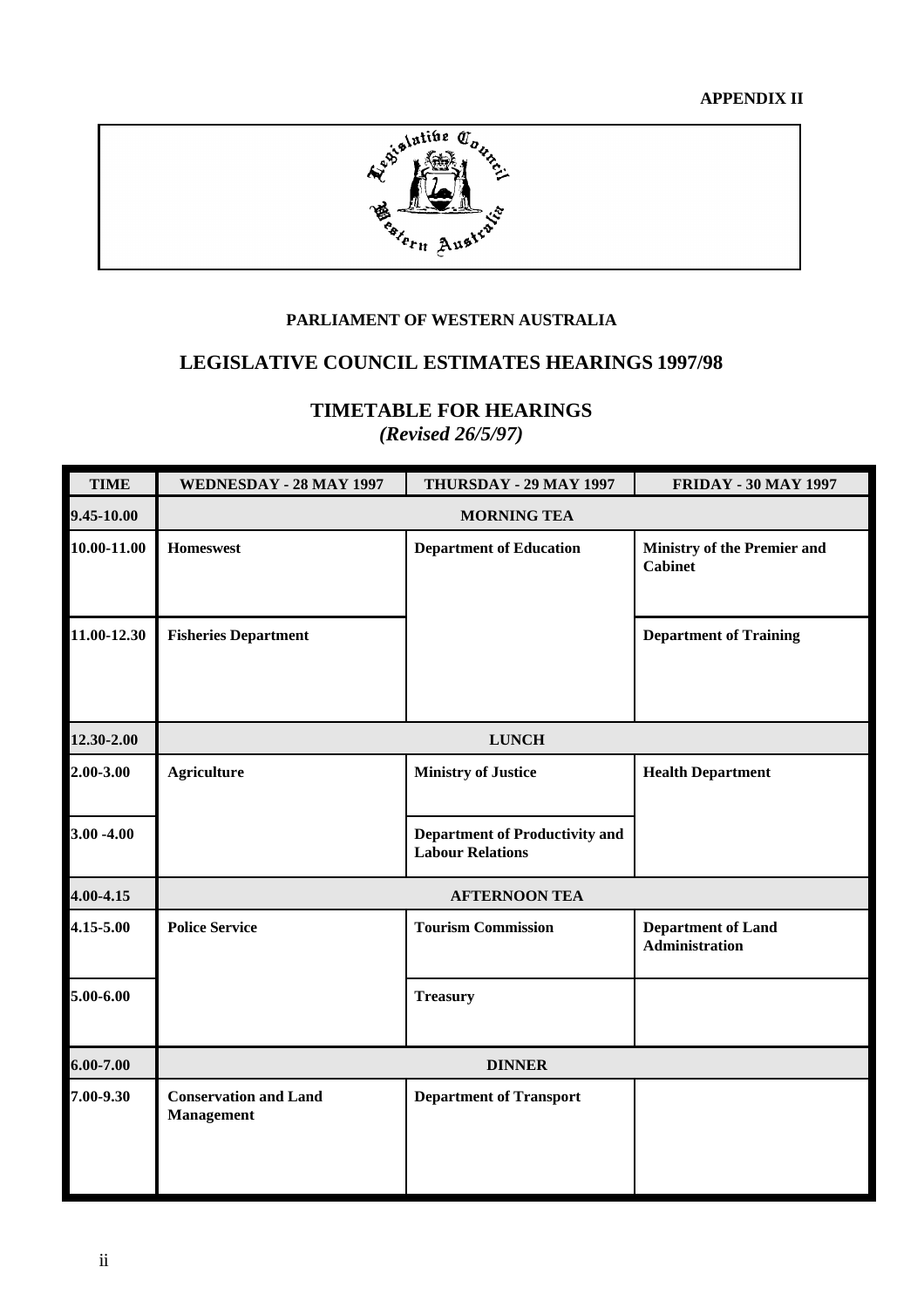#### **LEGISLATIVE COUNCIL STANDING COMMITTEE ON ESTIMATES AND FINANCIAL OPERATIONS**

#### **1997/98 ESTIMATES HEARINGS PROCEDURE POLICY**

**1. Circulation of invitations and procedural guidelines prior to the hearings**

**The Committee will issue invitations and procedural guidelines as follows:**

**(a) Agency representatives**

**The Chief Executive Officer (CEO) and the responsible Minister for each agency included in the review will be issued invitations to attend the relevant hearing approximately one month in advance of the hearing date. Where however, conditions dictate otherwise, a shorter time frame may be necessary. Should this occur, the Committee will endeavour to advise the CEO and Minister at the earliest possible opportunity.**

**Consistent with the spirit of Standing Order 358, the invitation will indicate the general area of interest to the Committee.** 

**(b) Members of the Legislative Council**

**Members of the Legislative Council will be issued invitations to attend the hearings approximately one month in advance of the date of the hearing. Where however, conditions dictate otherwise, a shorter time frame may be necessary. Should this occur, the Committee will endeavour to advise the Members at the earliest possible opportunity.**

**Once the Committee has determined which agencies will appear before it, Members of the Legislative Council will be informed of the agencies to be reviewed.** 

**2. Witness Information Sheet**

**Ministerial advisors appearing before the hearings will be requested to complete a 'Witness Information Sheet' (copy attached at appendix A). All the information sought is necessary to allow Hansard to meet various requirements involved in producing a final and correct document.**

**3. Opening statements by agency representatives**

**Opening statements by the Minister and CEO will be collectively limited to no more than five minutes.**

**4. Order of questions**

**Precedence will be given to questions from Committee members.**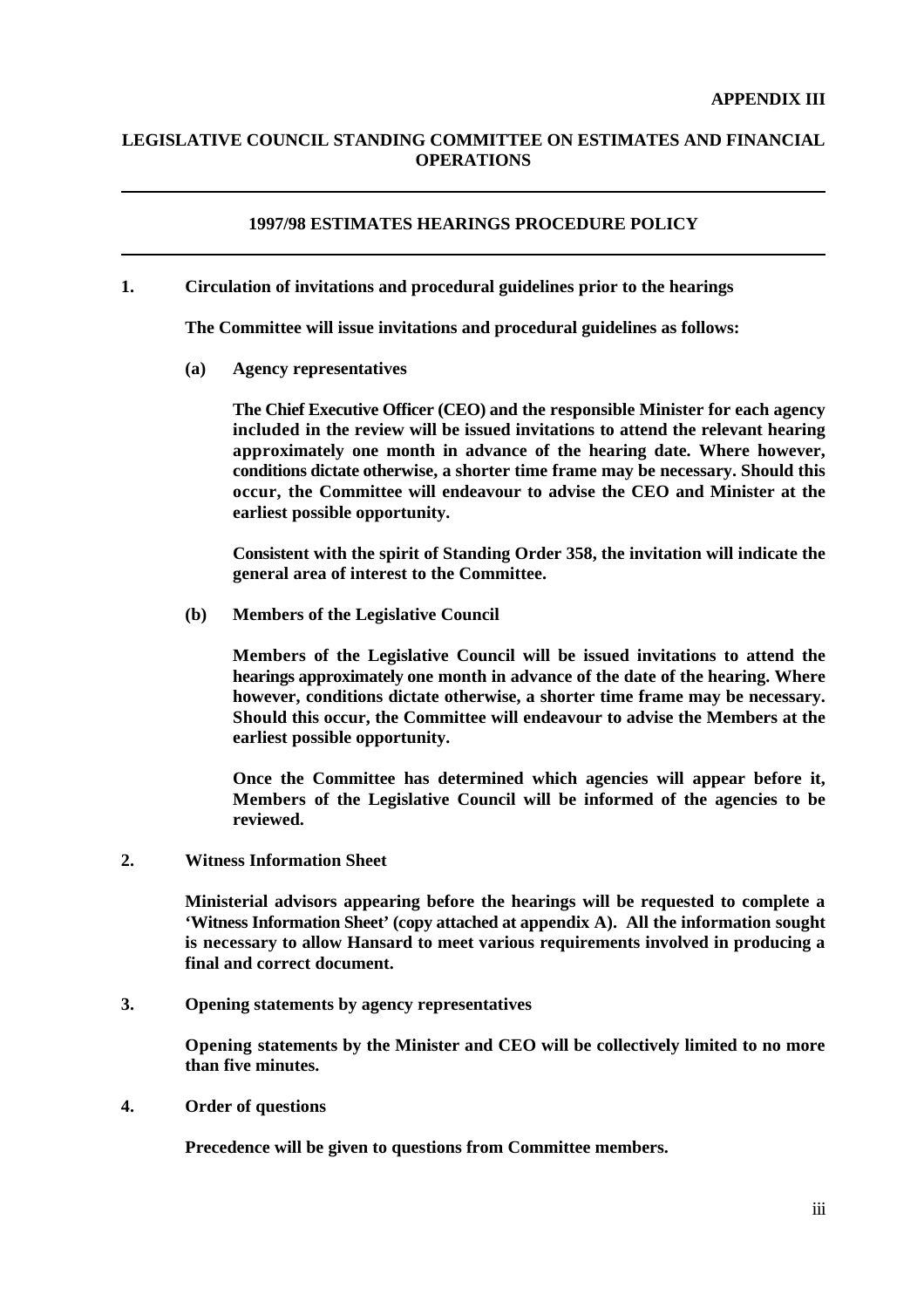**Precedence will also be given to questions relating to reports or on-going areas of investigation of the Committee.**

**Questions will only be permitted during the time allocated for the hearing.**

**At the Chair's discretion, questions outstanding at the close of the hearing may be directed to the agency in writing through the Committee. Outstanding questions should be forwarded in writing to the Advisory/Research Officer (ARO) within 24 hours of the close of each hearing for forwarding to the agency via the responsible Minister. Response to the question should be forwarded to the ARO within five working days of receipt of the question.**

**5. Procedure for asking questions**

**During the hearings, questions should be directed through, and be acknowledged by, the Chair appointed for the particular hearing.**

**Responses to questions will be limited to one agency representative.**

**6. Type of questions permitted**

**Questions can be in regard to any matter relating to the financial administration of the State and should not:**

- **. be hypothetical or based on personal observation; or**
- **. be questions regarding Government policy, unless directed toward the responsible Minister (SO359).**
- **7. Questions taken on notice**

**Questions that agency representatives are unable to answer during the hearing will be taken on notice.** 

**Following the hearing, the ARO will forward a (faxed) copy of the question as it appears in the uncorrected Hansard to the office of the Minister responsible for the relevant agency. The responsible Minister must then on-forward such question to the relevant agency CEO.** 

**Agencies responding to questions on notice should do so through their responsible Minister.**

**Agencies are asked to respond to questions on notice in the manner outlined in Appendix B.**

**Responses should be received by the ARO within five working days of the ARO's initial forwarding date of questions to the responsible Minister.**

**In any case where delays are expected to agency responses, the responsible Minister must immediately advise of the circumstances and the new response date.**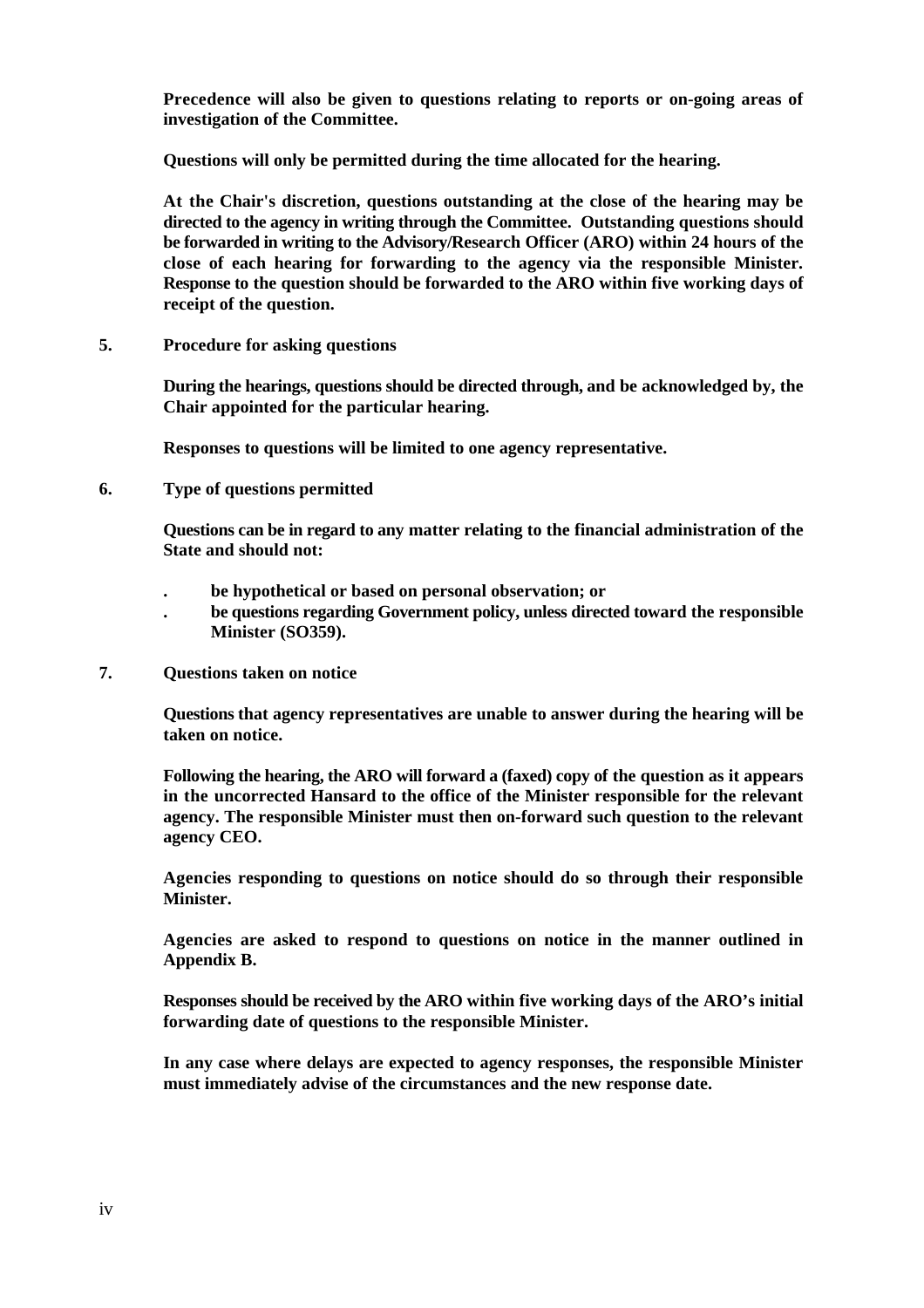#### **Appendix A**

#### **Committee Hearings Information for Witnesses**

*Important: Please read the following notes before giving evidence.*

| <b>Full Name:</b> (Title)         | (First Name) | (Last Name) |  |
|-----------------------------------|--------------|-------------|--|
| <b>Title of Position Held:</b>    |              |             |  |
| <b>Business Name and Address:</b> |              |             |  |
|                                   |              |             |  |
|                                   |              |             |  |
| <b>Telephone:</b>                 |              | <b>Fax:</b> |  |
| <b>Signature:</b>                 |              | Date:       |  |

#### **Introduction**

1. A committee hearing is a proceeding in Parliament. As such, you must not deliberately mislead the committee and you must respect the members of the committee and the committee's orders and procedures. If you do not comply with these requirements, you may be subject to legal penalties.

#### **What happens at a hearing?**

- 2. Committees are made up of members of Parliament. Usually there are 3 5 members of a committee.
- 3. You will be escorted to the committee's meeting room by one of the committee's staff. After you are seated, the chairperson of the committee will ask you:
	- 3.1 to state your full name, address and the capacity in which you appear before the committee; and
	- 3.2 if you have read and understood these notes.
- 4. The chairperson may invite you to make an opening statement to the committee.
- 5. The chairperson will then ask you a series of questions, following which other members of the committee may ask you more questions. If other members of the Legislative Council are present, they may also ask you questions. With limited exceptions (discussed below) you must answer questions you are asked.
- 6. The chairperson may invite you to make any additional comments you consider necessary.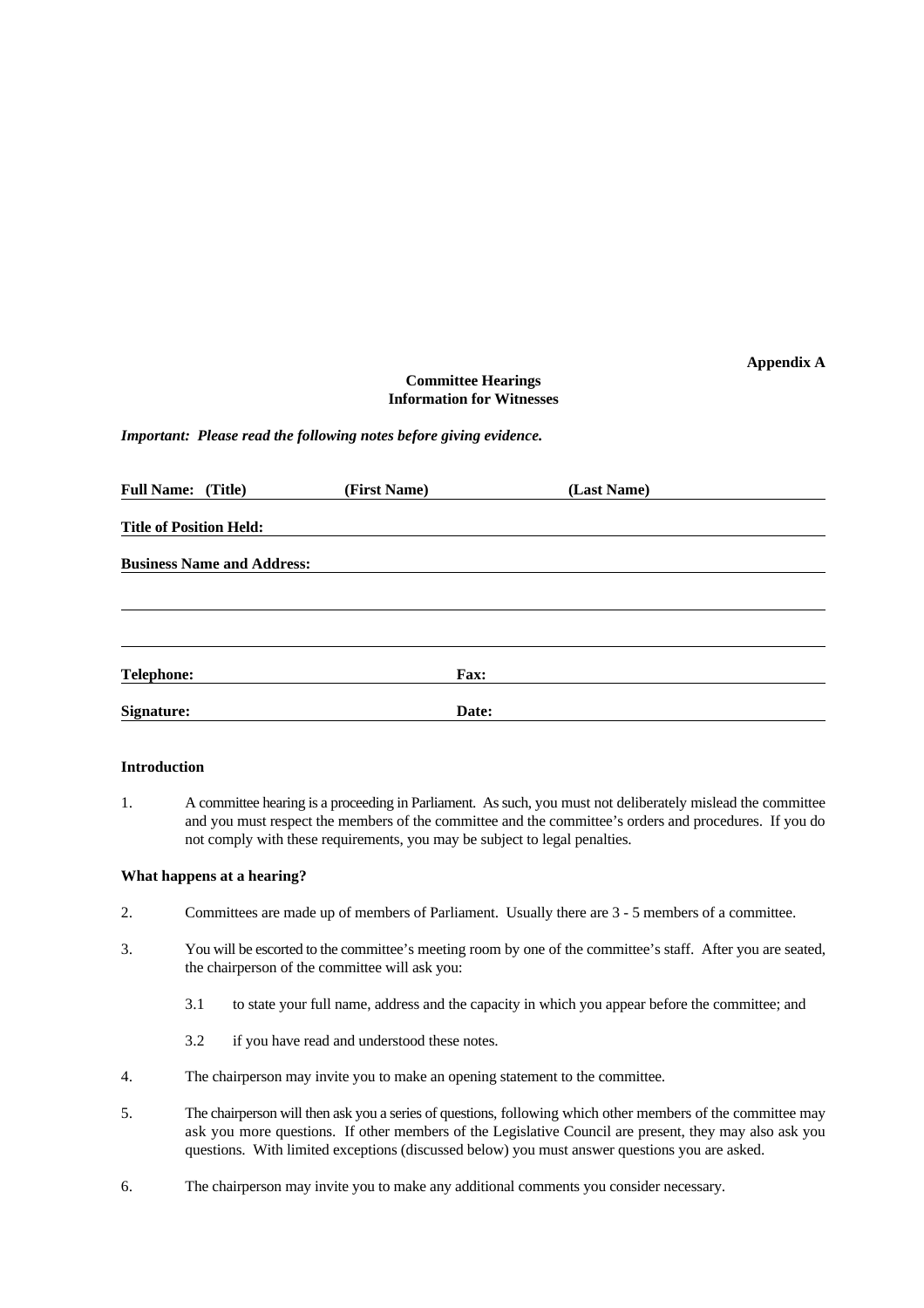#### **Parliamentary privilege**

7. Your evidence given to a committee is protected by parliamentary privilege. This means that your evidence, among other things, cannot be used against you in subsequent related proceedings in a court or tribunal.

#### **Your entitlements**

- 8. Unless the committee determines otherwise, in giving your evidence you are entitled to:
	- (a) access to relevant documents;
	- (b) raise any matter of concern to you relating to evidence to be given or documents produced;
	- $(c)$  benefit of counsel<sup>1</sup>;
	- (d) apply for all or part of your evidence to be given in private session and for an order restricting publication of, or access to, that evidence;
	- (e) decline to answer a question or produce a document on the grounds that the question is unlawful or outside the scope of the matters in issue or under inquiry;
	- (f) be informed before your evidence is given that if part of it might incriminate you or another person, that fact should be made known to the committee before that part is actually given;
	- (g) know of and, if desired, rebut any allegations made against you whether or not those allegations amount to criminal conduct or dealing;
	- (h) a reasonable opportunity to correct errors in a transcript of evidence; and
	- (I) provide supplementary or new evidence.

#### **Evidence in private session may be reported to the Legislative Council**

9. Note that, even if your evidence is given to a committee in private session, or your evidence is subject to an order restricting publication of it or access to it, the committee can still report your evidence to the Legislative Council if it considers it necessary to do so. This means that your evidence may become public.

#### **If you are a public servant**

10. Public servants appearing before a committee in that capacity are entitled to refuse to answer questions on matters of policy. The committee must direct all such questions to the responsible Minister.

#### **You must not disclose evidence**

- 11. You must not publish or disclose any evidence given to a committee in private session unless that evidence has been reported to the Legislative Council in a public document. Premature publication or disclosure may:
	- a. constitute a contempt of the Legislative Council; and
	- b. mean that the publication or disclosure of the relevant material is not subject to parliamentary privilege.

#### **Transcript of your evidence**

12. A transcript of your evidence will be made and sent to you for correction of typographical and transcription errors.

#### **Threats or intimidation**

13. If you have been threatened or intimidated by any person in respect of giving your evidence to the committee, you should immediately inform the committee or one of its staff.

<sup>&</sup>lt;sup>1</sup> This means that you are entitled to have counsel (a legal or other adviser) present with you to advise you. It does not mean that you are entitled to be represented by counsel who responds to the committee on your behalf.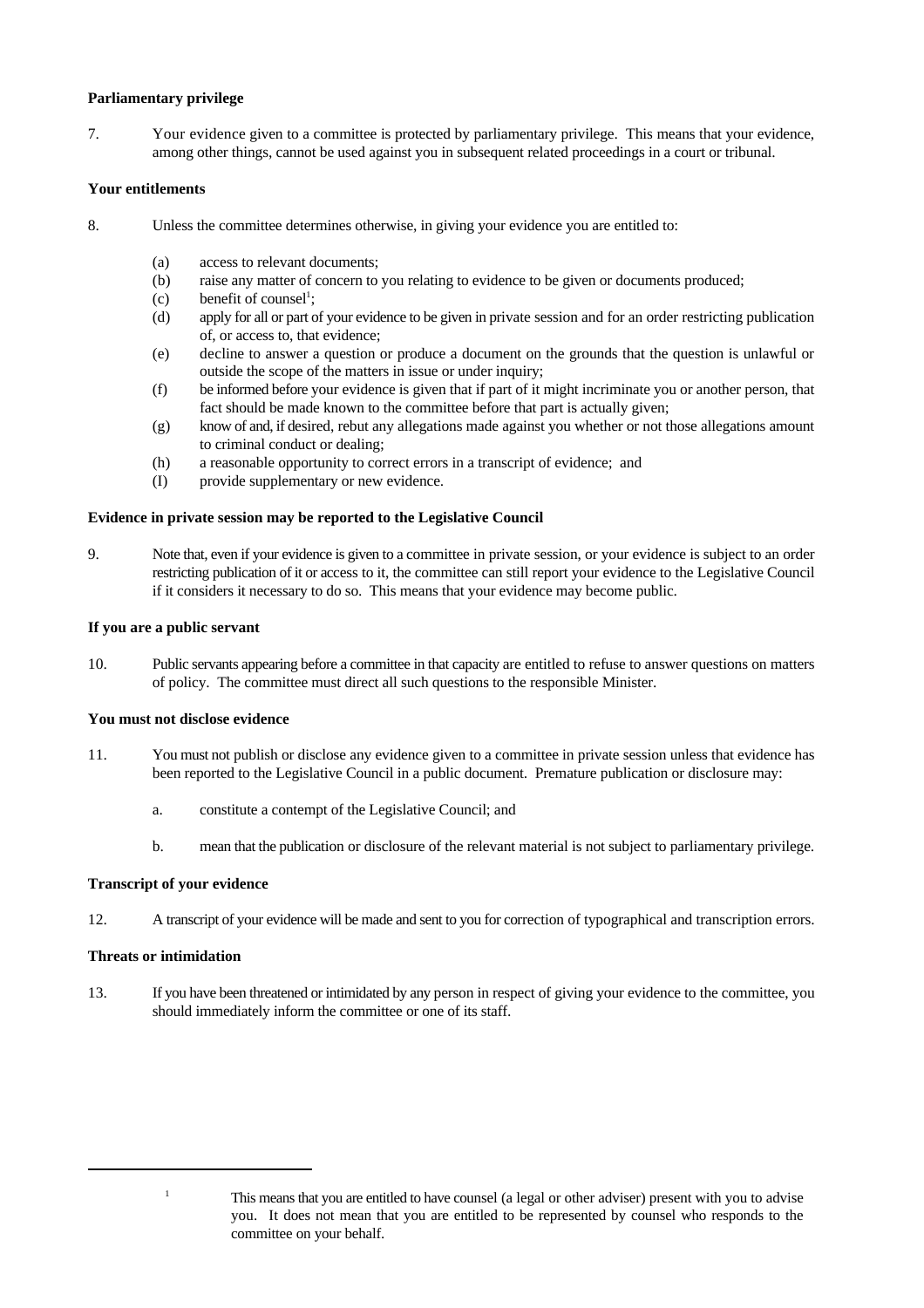### **LEGISLATIVE COUNCIL ESTIMATES AND FINANCIAL OPERATIONS COMMITTEE**

### **QUESTIONS ON NOTICE SUPPLEMENTARY INFORMATION**

Ministerial officers should follow the format shown below when supplying questions on notice related supplementary information.

| DAY:             | Day, Date Month 1997                                          |
|------------------|---------------------------------------------------------------|
| <b>DIVISION:</b> | 99 (if applicable) - Ministry of Good Fortune                 |
| <b>QUESTION:</b> | Hon A.B. Brown (not "The Member for West Metropolitan") asked |
| <b>ANSWER:</b>   | The actual expenditure                                        |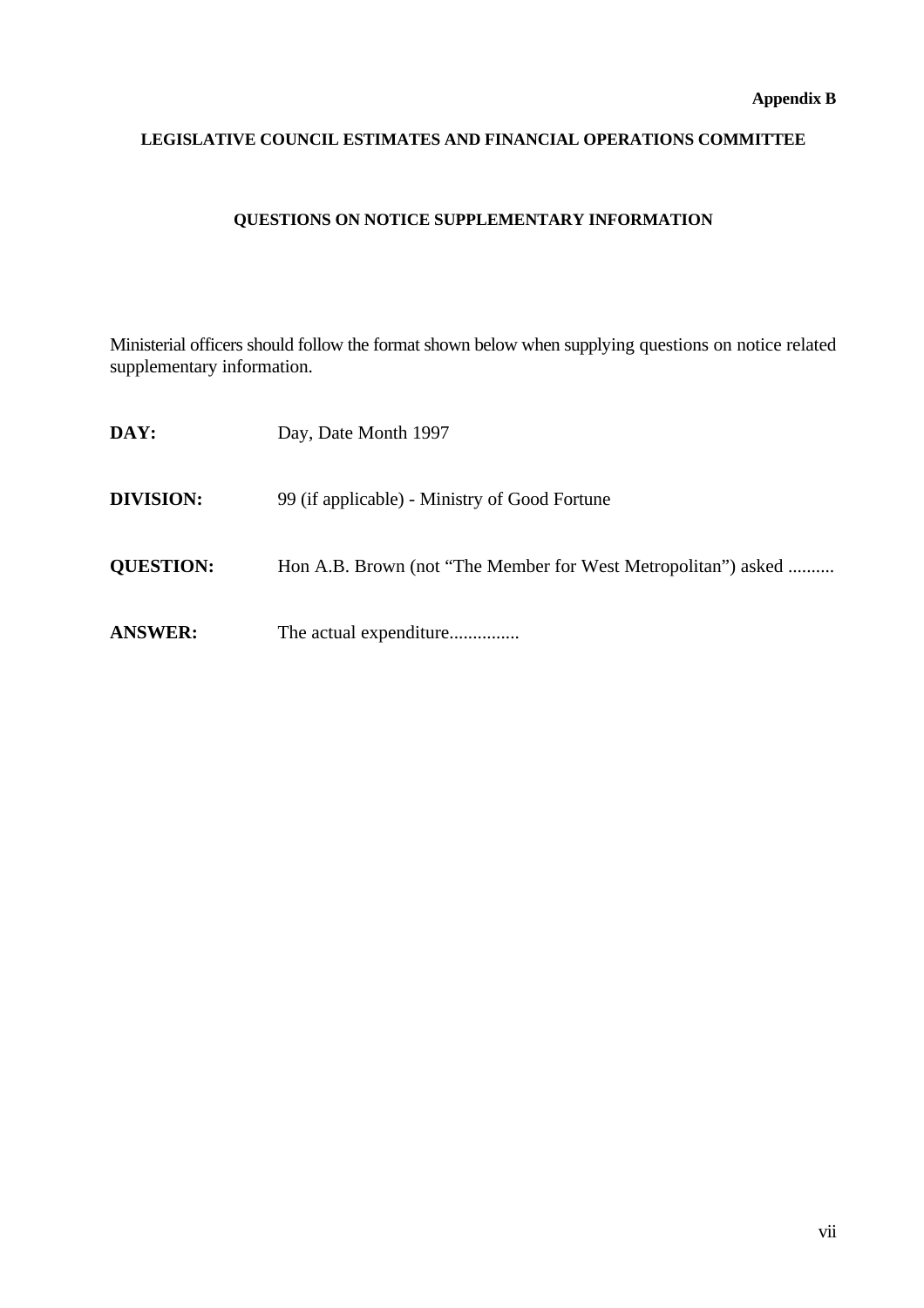

#### **PARLIAMENT OF WESTERN AUSTRALIA**

#### **1997/98 LEGISLATIVE COUNCIL ESTIMATES HEARINGS**

#### **GENERIC QUESTIONS**

- (1) Are there any new policies being introduced or scheduled for introduction in the 1997/98 financial year?
- (2) If yes to  $(1)$ :
	- (a) what are they; and
	- (b) how are they to be funded?
- (3) If any new policies outlined in (2) are being funded from Consolidate Revenue, can you identify those funds in the Estimates?
- (4) Of the services to be provided by your Department/agency in the 1996/97 financial year, are any being considered for discontinuance, ie, the services will be terminated or progressively discontinued?
- (5) If yes to  $(4)$ :
	- (a) what are they; and
	- (b) how are they described in the Estimates?
- (6) Of the services to be provided by your Department/agency in 1997/98, is it your intention, or has a decision been made, to contract out ("outsource") any services?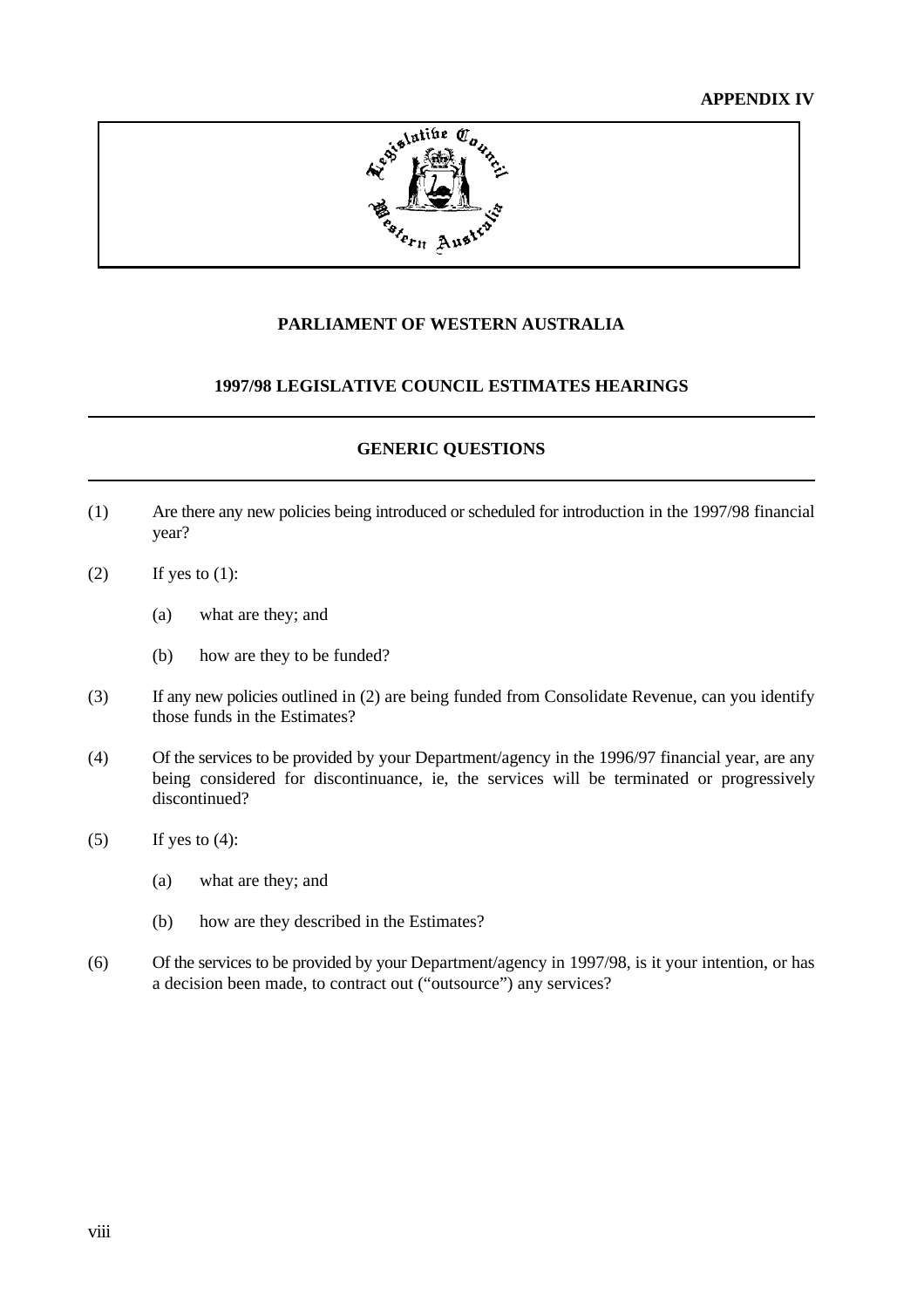- $(7)$  If yes to  $(6)$ :
	- (a) Can you describe those services to be contracted out and identify them in the Estimates?
	- (b) Is the figure of the Estimates for providing those services based on the costs of provision by the Department or the anticipated costs of contracting out or, depending on the time frame, a combination of both?
	- (c) Was this as a result of a specific policy decision by the Government, the Minister, or a Departmental decision?
	- (d) If the decision arises from a policy decision, can you state when that decision was made and what it contained?
	- (e) If the decision was departmental, what factors were taken into account in making it?
	- (f) Will contracts be awarded as a result of formal tenders, negotiations with one of more suppliers, or by other means? If not by tender or formal negotiations, what means will be used?
	- (g) Will the Department monitor performance under the contract, how will that be done, and what performance criteria, if any, are, or will be, specified in the contract?
	- (h) Has the Department sought legal advice in relation to the contract, particularly in matters such as performance specifications, grounds for termination, and whether the contractor might be viewed in law as a servant or agent of the Crown, and if so:
		- (i) what was the nature of the advice; and
		- (ii) has it caused you to alter any provision in the contract?
	- (i) Under the contract, who bears the costs of such matters as insurance and workers' compensation, and does the department agree to indemnify the contractor against losses?
	- (j) Will the Department need to subsidise contract performance, and if so, where is that provision shown in the Estimates?
	- (k) What is the total value of works contracted out?
	- (l) What has been the FTE reduction caused by contracting out?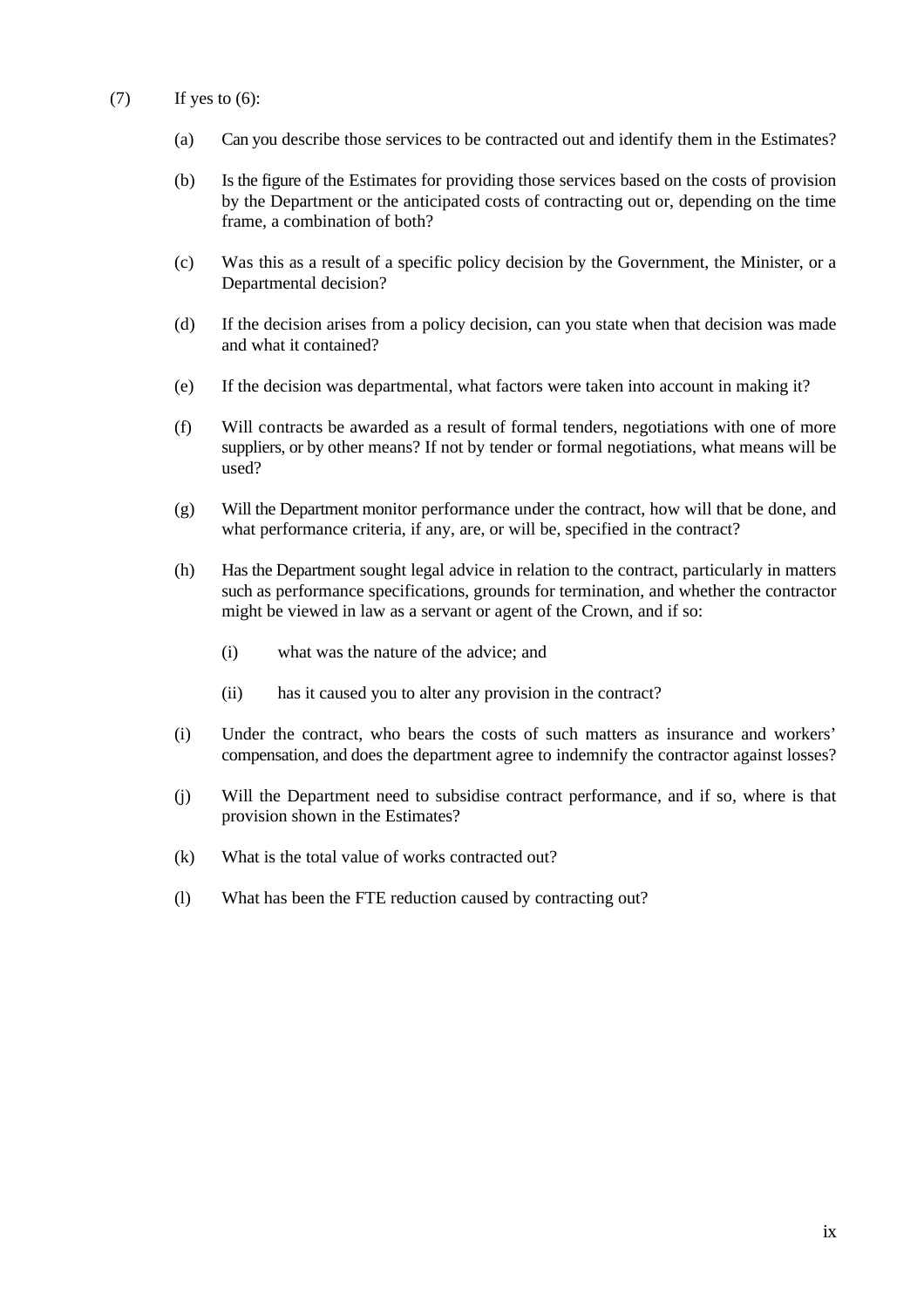- (8) With regard to Commonwealth Specific Purpose Grants:
	- (a) how much of your Department/agency's budget in 1996/97 was made up of Commonwealth Specific Purpose Grants;
	- (b) what programs were these grants used for in 1996/97;
	- (c) how many FTE's are- provided for from this source;
	- (d) what amount of money do you expect to receive in the 1997/98 financial year from this source; and
	- (e) how is this figure arrived at and when will it be confirmed?
- (9) How much money was spent in 1996/97 by your Department on advertising?
- (10) List the Performance Indicators in table form for your department or agency and those relevant Performance Indicators from its predecessor since the introduction of the *Financial Administration and Audit Act 1985.*
- (11) Has the Auditor-General provided a qualified Audit Opinion with respect to your Performance Indicators and if so:
	- (a) which Performance Indicators?
	- (b) in what years?
- (12) Please provide any other comments on the usefulness and relevance of these indicators in assessing the performance of your department or agency.
- (13) What have been the effects of the Commonwealth governments 1996/1997 funding arrangements on your department or agencies operations in 1996/1997?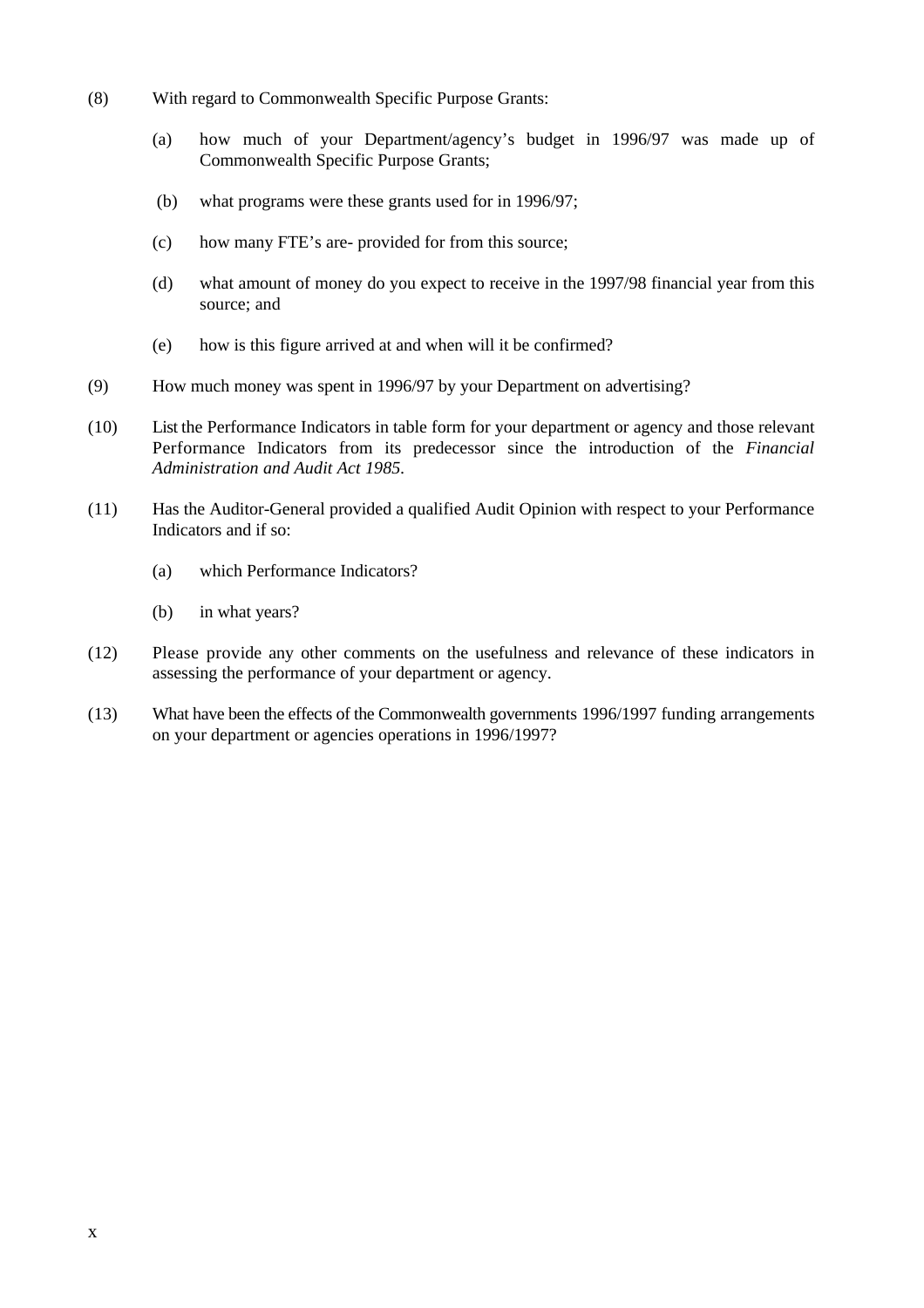#### **COMMITTEE QUESTIONS (HEARINGS)**

#### **HOMESWEST**

14. What processes has the agency adopted to implement appropriate Information Technology systems for its functions and needs?

- (i) Has the agency ensured that any problems associated with the Year 2000 have been addressed?
- (ii) Proper accountability for ongoing outsourcing of Information Technology needs?
- (iii) Appropriate access to the Internet for employees of the agency?
- (iv) Continuing need to replace and/or upgrade Information Technology to address technological change?
- (v) Information Technology training for employees?
- 15. What action has the agency taken to ensure that the controls over the recording of public property are adequate to ensure for the appropriate asset control?
- 16. What processes has the agency adopted to ensure appropriate accountability of continued outsourcing such as the internal audit function and project management of land development projects?
- 17. What processes has the agency adopted to ensure appropriate accountability of private sector involvement in the functions of the agency?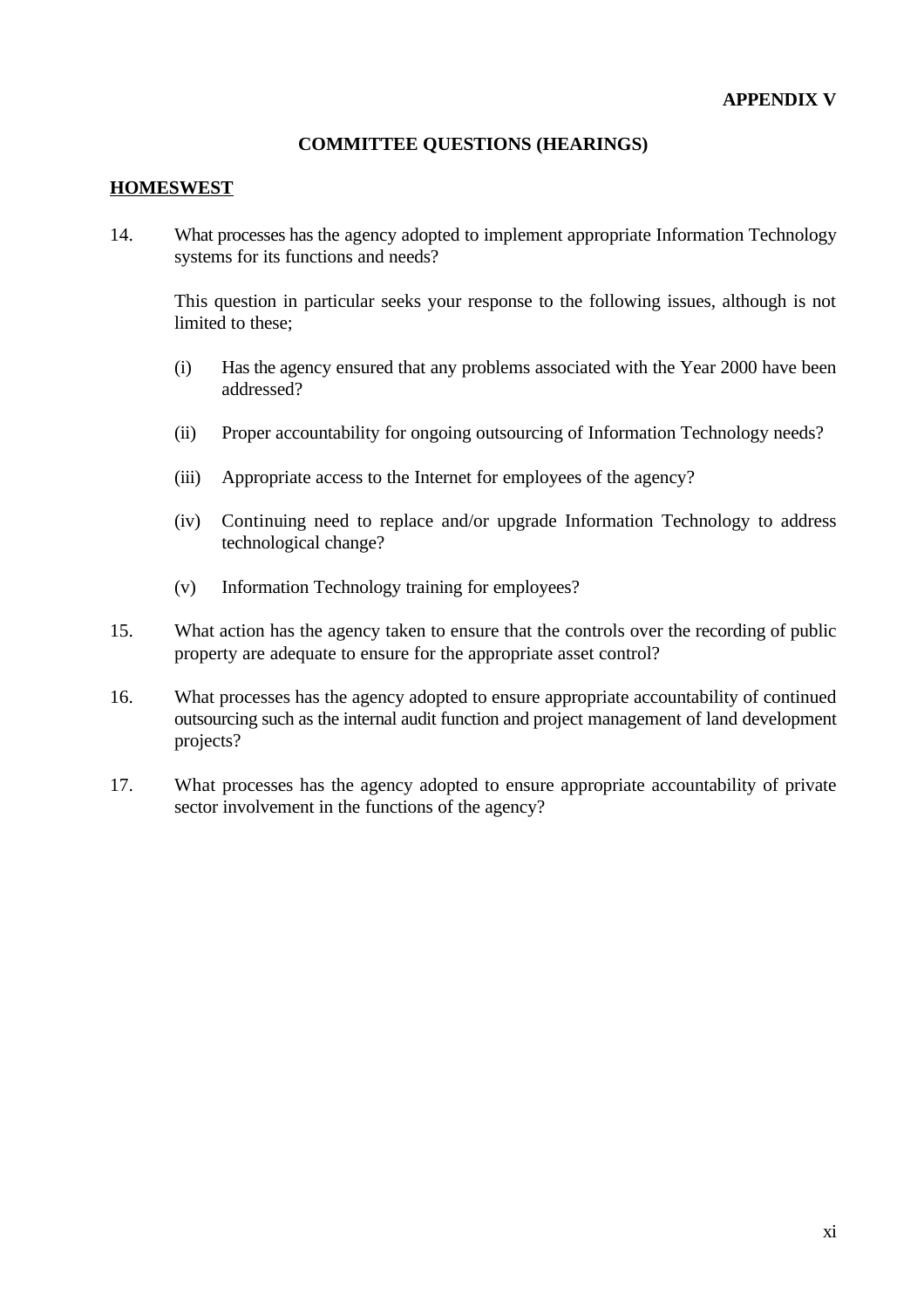#### **FISHERIES**

1. What processes has the agency adopted to implement appropriate Information Technology systems for its functions and needs?

- (i) Has the agency ensured that any problems associated with the Year 2000 have been addressed?
- (ii) Proper accountability for ongoing outsourcing of Information Technology needs?
- (iii) Appropriate Access to the Internet for employees of the agency?
- (iv) Continuing need to replace and/or upgrade Information Technology to address technological change?
- (v) Information Technology training for employees?
- 2. What action has the agency taken to ensure that the controls over the recording of public property are adequate to ensure for the appropriate asset control?
- 3. What steps have been taken by the agency to ensure that a full accrual accounting system and fixed asset system will be implemented by June 30 1997?
- 4. What processes has the agency adopted to ensure appropriate accountability of private sector involvement in the functions of the agency?
- 5. What processes have been adopted to ensure that the introduction of cost recovery for pearling and Western Rock Lobster, Exmouth Gulf Prawn, Shark Bay Prawn, Shark Bay Scallop and Abalone Fisheries lead to improved accountability and transparency of cost allocation flow back to industry groups?
- 6. What resources has the agency devoted to ensure the sustainable management of fish resources for future recreational and commercial fishing?
- 7. What action has the agency taken to ensure the development of fish stock enhancement programs for identified waters or stocks?
- 8. What programs have been developed to protect fish habitats through a focus on aquatic environmental management and do such programs have a component of ongoing public education for both commercial and recreational fishing?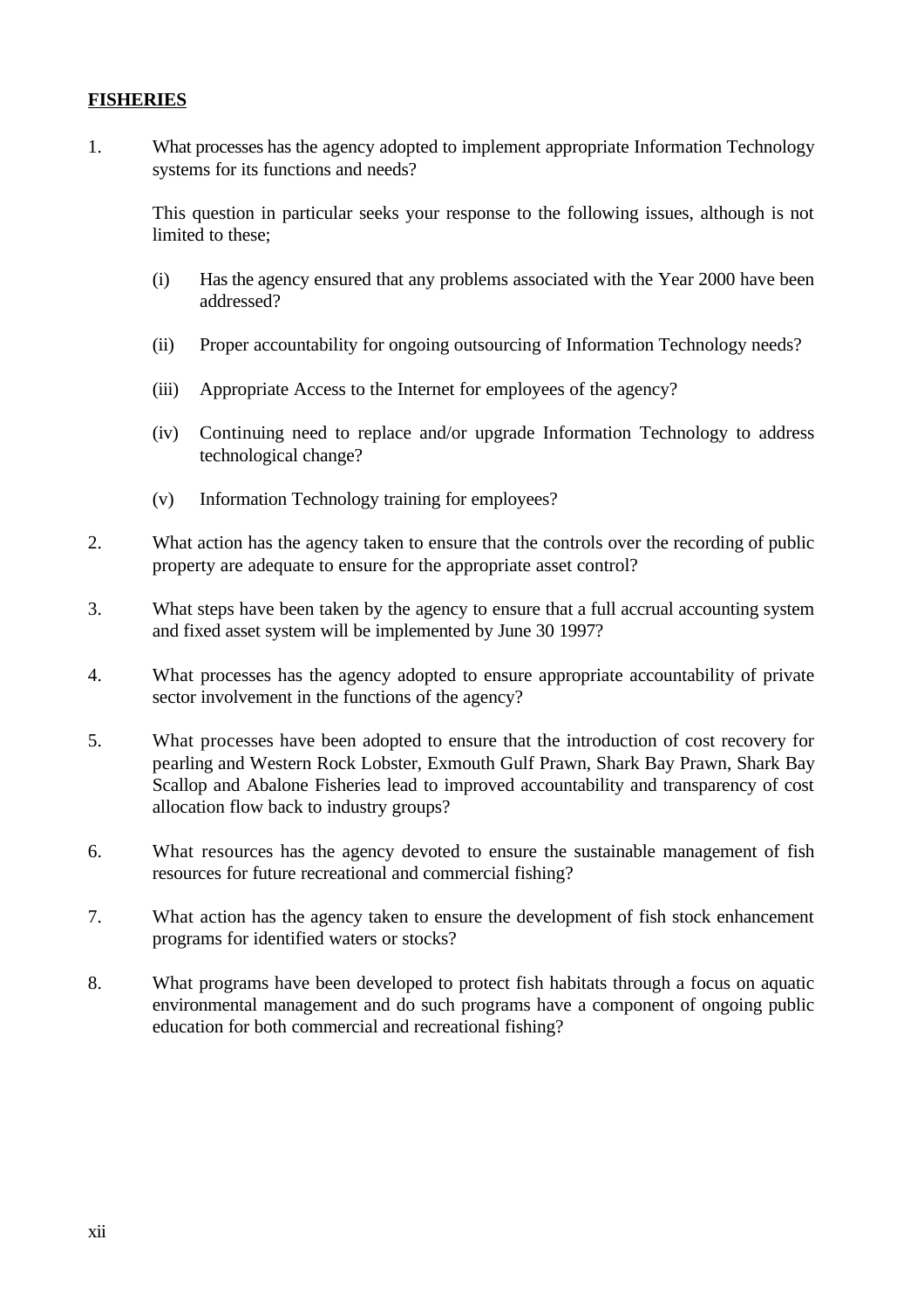### **AGRICULTURE**

1. What processes has the agency adopted to implement appropriate Information Technology systems for its functions and needs?

This question in particular seeks your response to the following issues, although is not limited to these;

- (i) Has the agency ensured that any problems associated with the Year 2000 have been addressed?
- (ii) Proper accountability for ongoing outsourcing of Information Technology needs?
- (iii) Access to the Internet for employees of the agency?
- (iv) Continuing need to replace and/or upgrade Information Technology to address technological change?
- (v) Information Technology training for employees?
- 2. What action has the agency taken to ensure that the controls over the recording of public property are adequate to ensure for the appropriate asset control?
- 3. What processes have been introduced to ensure management control effectiveness as a consequence of the implementation of a recent financial management systems and the devolution of accounting functions?
- 4. What processes has the agency adopted to ensure appropriate accountability of private sector involvement in the functions of the agency?

5.What is the financial impact to the agency of the Service agreements with the Agriculture Protection Board and the Rural Adjustment and Finance Corporation for the operational management of these agencies?

6.What resource allocation has the agency committed to finding and implementing solutions to salinity and chemical contamination threats?

- 7. What financial planning has the agency undertaken to meet the expenditure requirements on research, protection and industry promotion?
- 8. What risk management processes have been implemented to address the "risk" from exotic species and diseases?
- 9. What processes have been introduced to protect the intellectual property rights of patents and genetic engineering of crop species and animal species?
- 10. What processes has the agency taken to assist Industry Development of value adding strategies for agricultural products?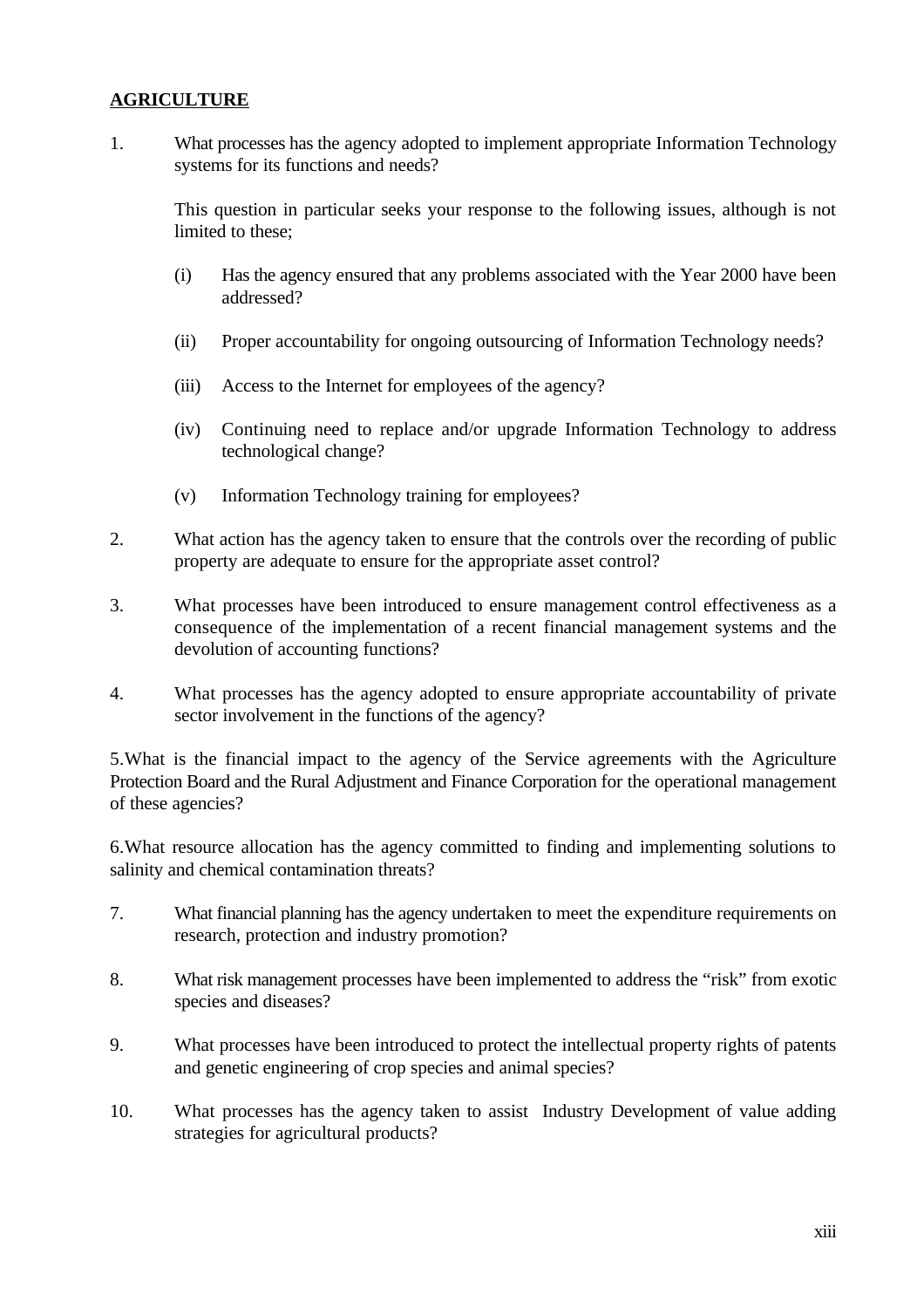## **POLICE**

1. What processes has the agency adopted to implement appropriate Information Technology systems for its functions and needs?

- (i) Has the agency ensured that any problems associated with the Year 2000 have been addressed?
- (ii) Proper accountability for ongoing outsourcing of Information Technology needs?
- (iii) Appropriate access to the Internet for employees of the agency?
- (iv) Continuing need to replace and/or upgrade Information Technology to address technological change?
- (v) Information Technology training for employees?
- 2. What action has the agency taken to ensure that the controls over the recording of public property are adequate to ensure for the appropriate asset control?
- 3. What processes has the agency adopted to implement a new financial management system, replacing GAS in 1997-1998?
- 4. What processes has the agency adopted to ensure appropriate accountability of private sector involvement in the functions of the agency?
- 5. The following questions refer to the national quarterly survey "Community Satisfaction with Police Services".
	- (i) Which agency undertook the survey?
	- (ii) What were the total number of respondents from Western Australia?
	- (iii) What number of respondents were from the Metropolitan area?
	- (iv) What was the methodology adopted in the survey?
	- (v) What were the specific questions asked?
- 6. What processes has the agency adopted to ensure the development of satisfactory performance indicators with regard to *Satisfaction with Services Provided by the Police Service, Community Perceptions of Contact with the Police*, *Ratio of Sworn Police Officers to Population and Influencing Safer Driver Behaviour*?
- 7. What processes has the agency adopted to ensure that controls over the information system providing data for the effectiveness indicators *Offences Reported and Detected, and Offence Clearance Rates* are adequate?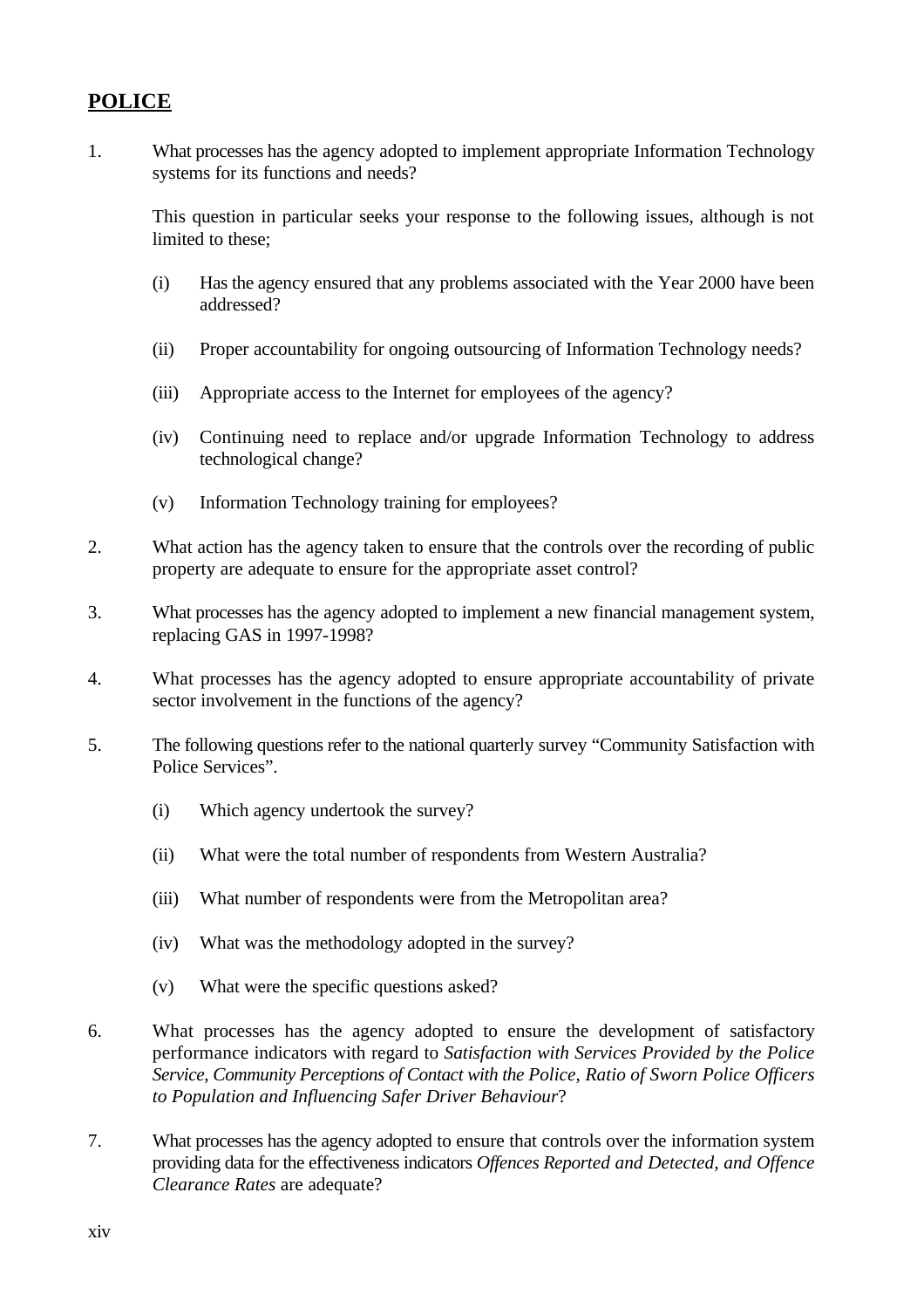- 8. What processes has the agency undertaken to effectively manage the implementation of the Vehicle Immobiliser Subsidy Program?
- 9. In the implementation of the State Crime prevention Strategy what processes has the agency adopted to ensure the effective management of the State Community Policing Crime Prevention Council and its actions?
- 10. In the formation of strategic partnerships with commerce, industry and community groups to address issues relating to crimes against property, what processes has the agency adopted to ensure the effective development of these partnerships?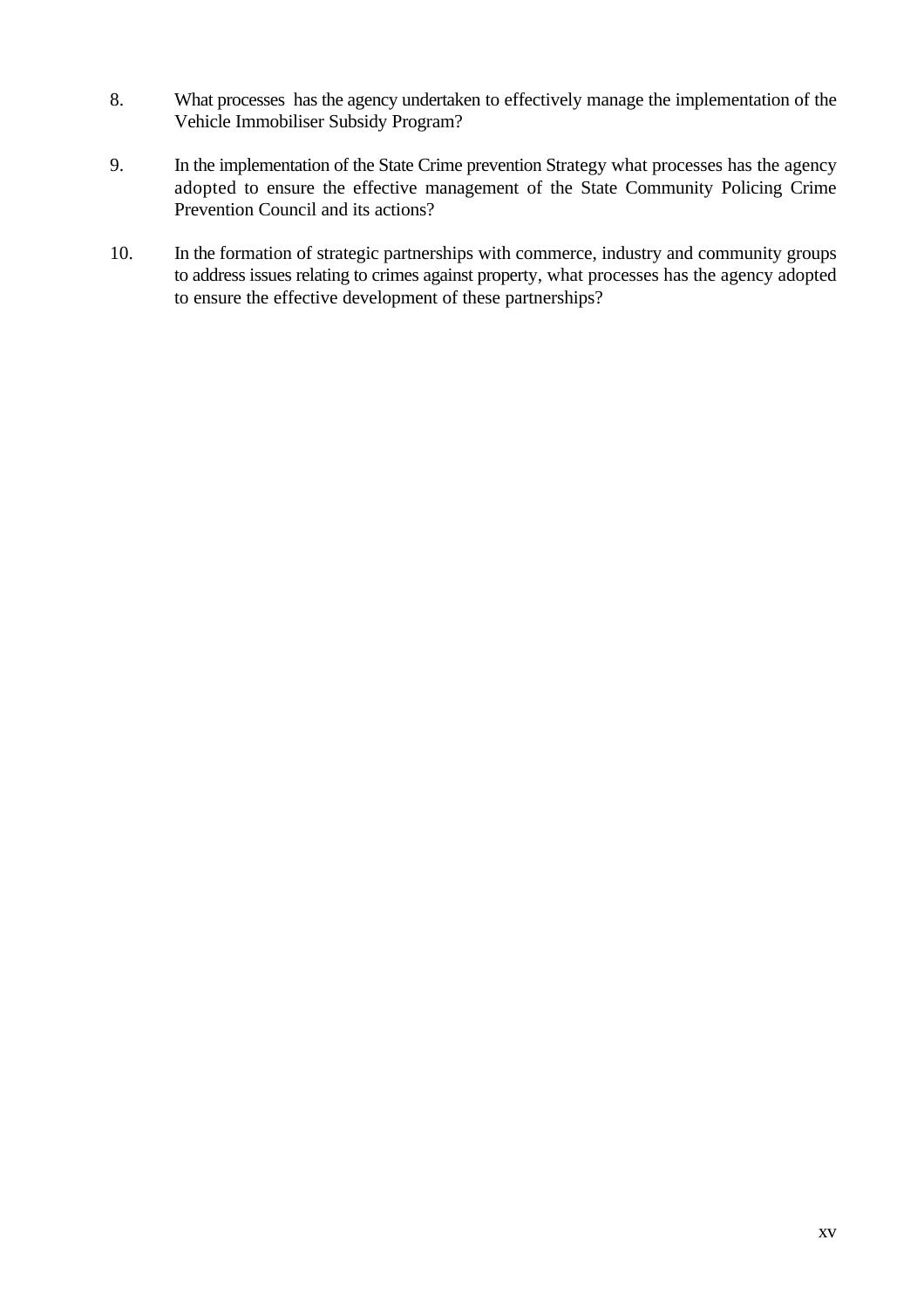## **CALM**

1. What processes has the agency adopted to implement appropriate Information Technology systems for its functions and needs?

- (i) Has the agency ensured that any problems associated with the Year 2000 have been addressed?
- (ii) Proper accountability for ongoing outsourcing of Information Technology needs?
- (iii) Appropriate access to the Internet for employees of the agency?
- (iv) Continuing need to replace and/or upgrade Information Technology to address technological change?
- (v) Information Technology training for employees?
- 2. What action has the agency taken to ensure that the controls over the recording of public property are adequate to ensure for the appropriate asset control?
- 3. What action has the agency taken to ensure that the decentralisation of accounting and management functions to country areas has adequate support from the central agency office?
- 4. What processes has the agency adopted to ensure appropriate accountability of private sector involvement in the functions of the agency?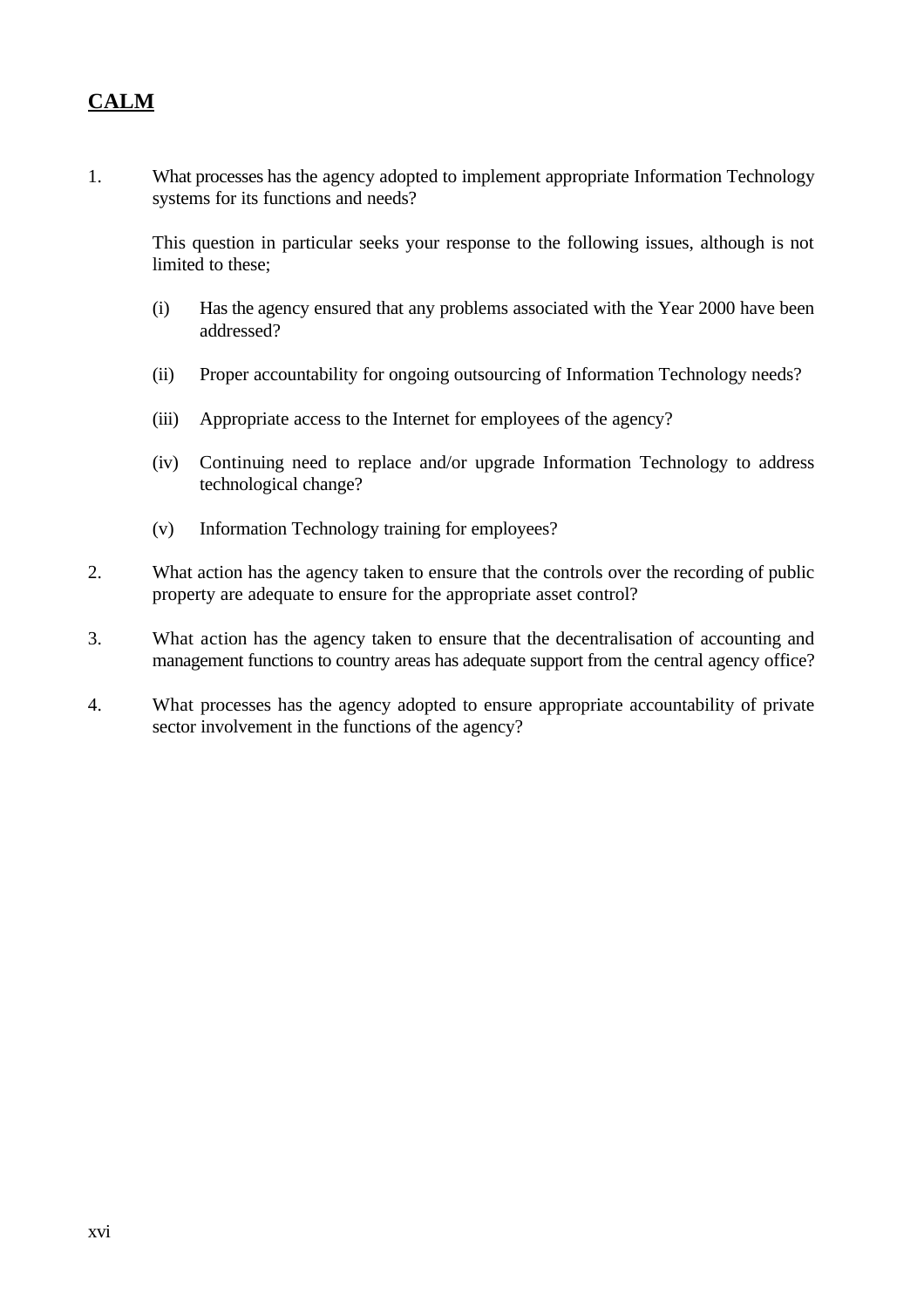## **EDUCATION**

1. What processes has the agency adopted to implement appropriate Information Technology systems for its functions and needs?

- (i) Has the agency ensured that any problems associated with the Year 2000 have been addressed?
- (ii) Proper accountability for ongoing outsourcing of Information Technology needs?
- (iii) Appropriate access to the Internet for employees of the agency?
- (iv) Continuing need to replace and/or upgrade Information Technology to address technological change?
- (v) Information Technology training for employees?
- 2. What action has the agency taken to ensure that the controls over the recording of public property are adequate to ensure for the appropriate asset control?
- 3. What processes have been adopted to ensure management control effectiveness as a consequence of the implementation of a new financial management information system?
- 4. What processes has the agency adopted to ensure appropriate accountability of private sector involvement in the functions of the agency?
- 5. What processes has the agency adopted to ensure appropriate accountability in the implementation of the new payroll/Human resource system?
- 6. What processes has the agency adopted to provide for effective mechanisms for rewarding agency employees on the basis of "merit"?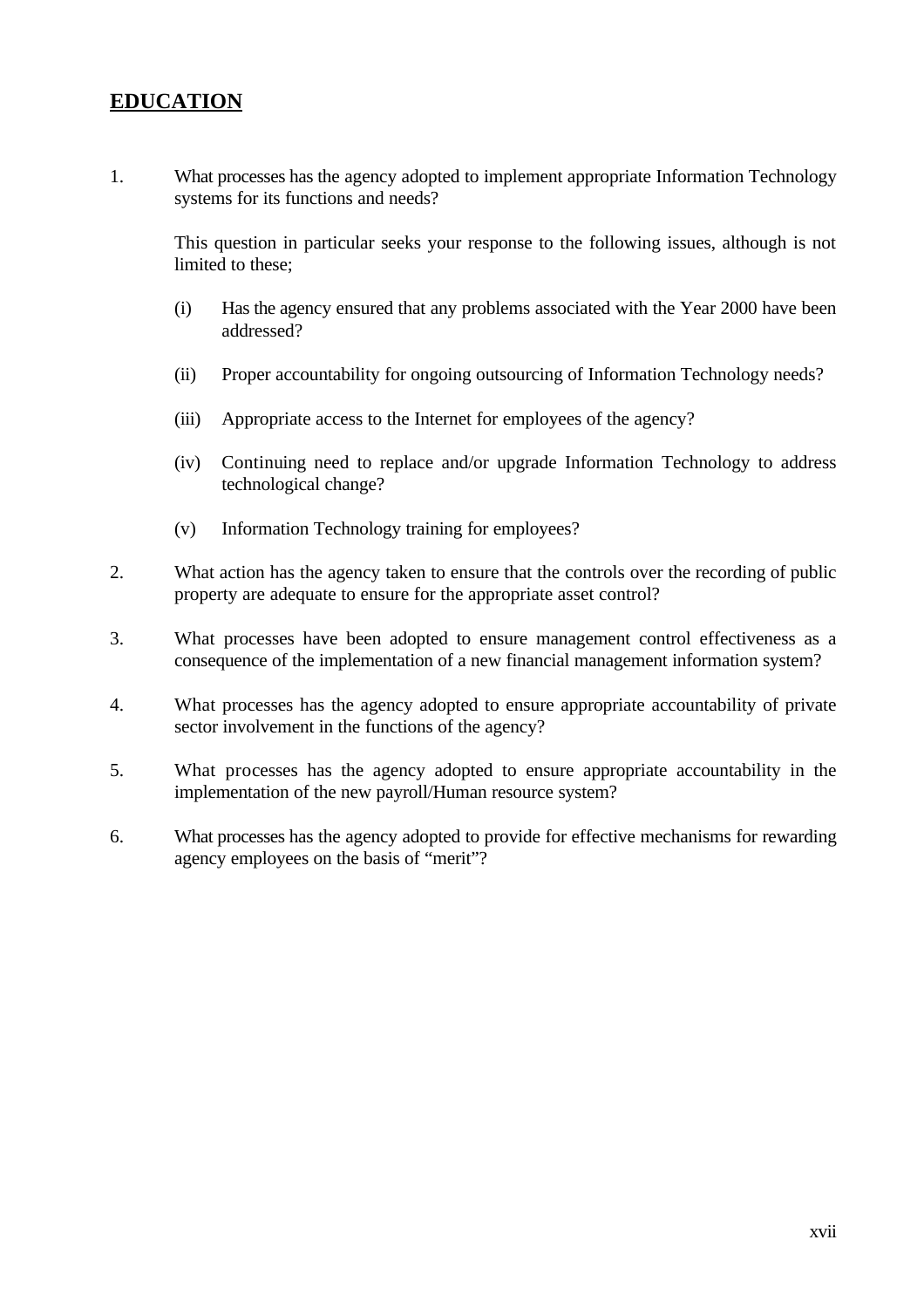## **JUSTICE**

1. What processes has the agency adopted to implement appropriate Information Technology systems for its functions and needs?

- (i) Has the agency ensured that any problems associated with the Year 2000 have been addressed?
- (ii) Proper accountability for ongoing outsourcing of Information Technology needs?
- (iii) Appropriate access to the Internet for employees of the agency?
- (iv) Continuing need to replace and/or upgrade Information Technology to address technological change?
- (v) Information Technology training for employees?
- 2. What action has the agency taken to ensure that the controls over the recording of public property are adequate to ensure for the appropriate asset control?
- 3. What processes has the agency adopted to ensure adequate accountability for the administration of the Fines Enforcement Registry?
- 4. What processes has the agency adopted to ensure appropriate accountability of private sector involvement in the functions of the agency?
- 5. What processes has the agency followed to ensure the development of satisfactory performance indicators ?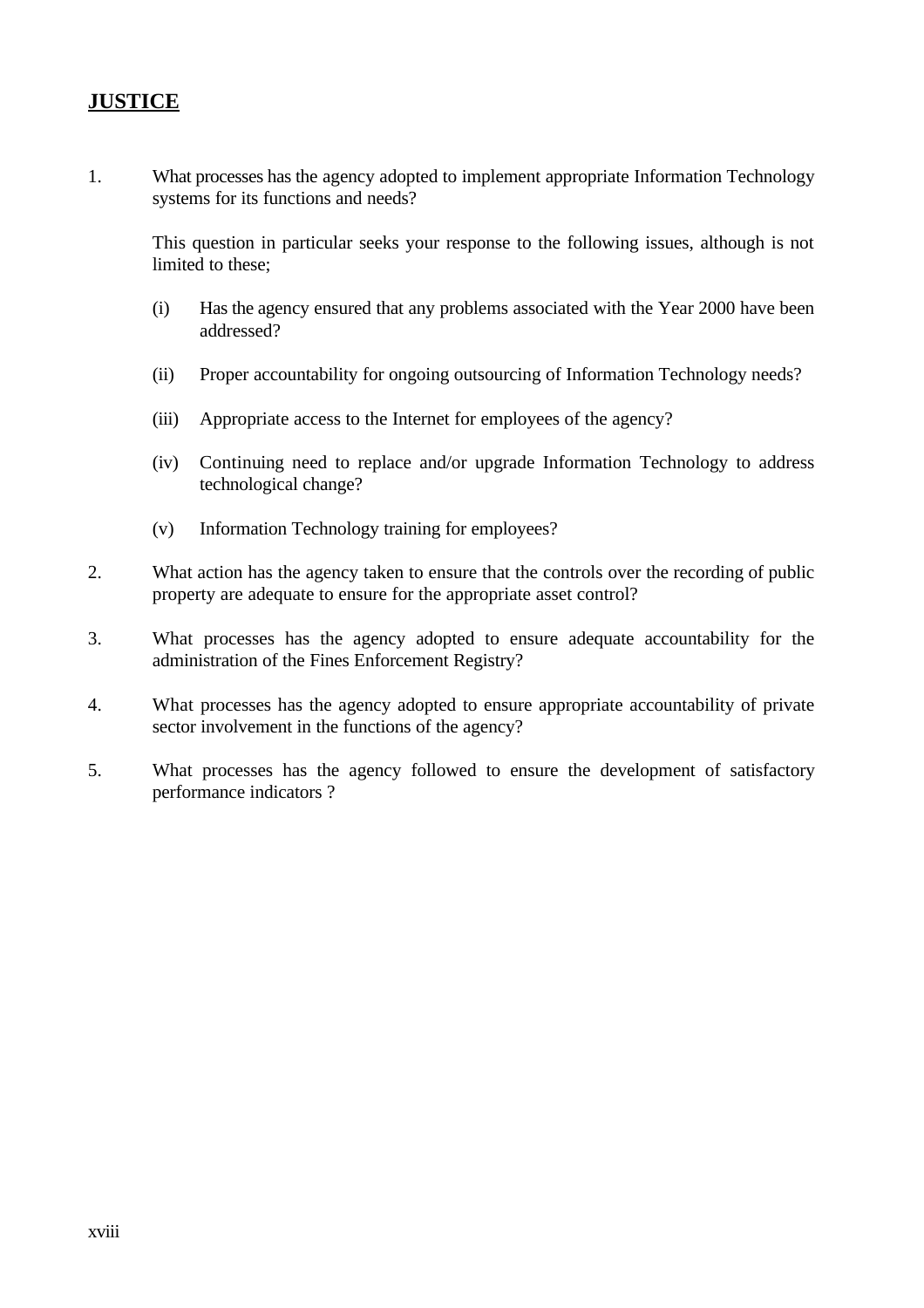## **PRODUCTIVITY AND LABOUR RELATIONS**

1. What processes has the agency adopted to implement appropriate Information Technology systems for its functions and needs?

- (i) Has the agency ensured that any problems associated with the Year 2000 have been addressed?
- (ii) Proper accountability for ongoing outsourcing of Information Technology needs?
- (iii) Appropriate access to the Internet for employees of the agency?
- (iv) Continuing need to replace and/or upgrade Information Technology to address technological change?
- (v) Information Technology training for employees?
- 2. What action has the agency taken to ensure that the controls over the recording of public property are adequate to ensure for the appropriate asset control?
- 3. What action has the agency taken to ensure that appropriate valuations over land and buildings are obtained for external reporting purposes?
- 4. What processes has the agency adopted to ensure appropriate accountability of private sector involvement in the functions of the agency?
- 5. What processes have been adopted to ensure management control effectiveness as a consequence of the implementation of a new financial management information system?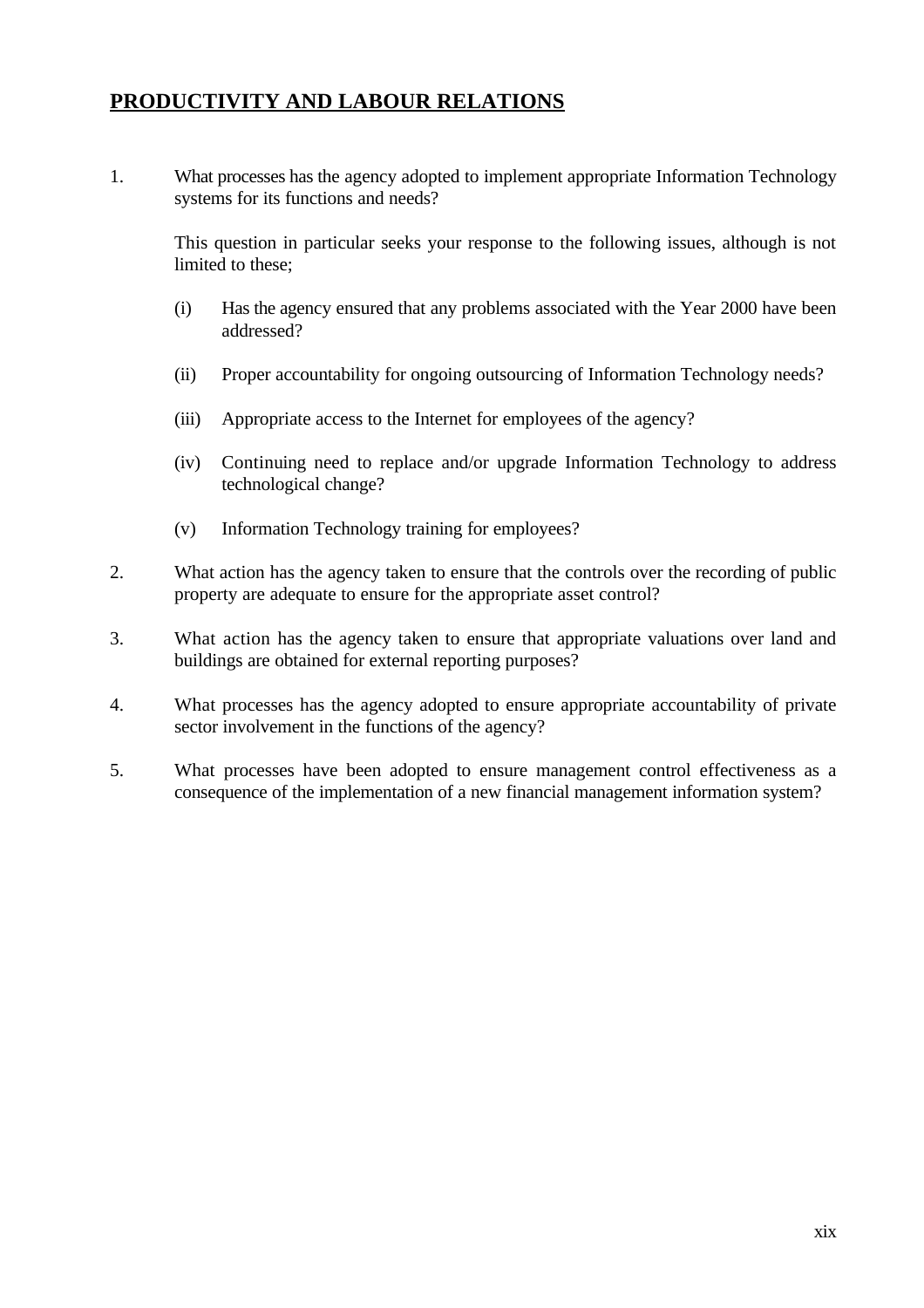## **TOURISM**

1. What processes has the agency adopted to implement appropriate Information Technology systems for its functions and needs?

- (i) Has the agency ensured that any problems associated with the Year 2000 have been addressed?
- (ii) Proper accountability for ongoing outsourcing of Information Technology needs?
- (iii) Appropriate access to the Internet for employees of the agency?
- (iv) Continuing need to replace and/or upgrade Information Technology to address technological change?
- (v) Information Technology training for employees?
- 2. What action has the agency taken to ensure that the controls over the recording of public property are adequate to ensure for the appropriate asset control?
- 3. What action has the agency taken to ensure that appropriate valuations over land and buildings are obtained for external reporting purposes?
- 4. What processes has the agency adopted to ensure appropriate accountability of private sector involvement in the functions of the agency?
- 5. What processes has the agency adopted to ensure that the risks concerned with agency involvement in "high profile" sporting and leisure events is managed?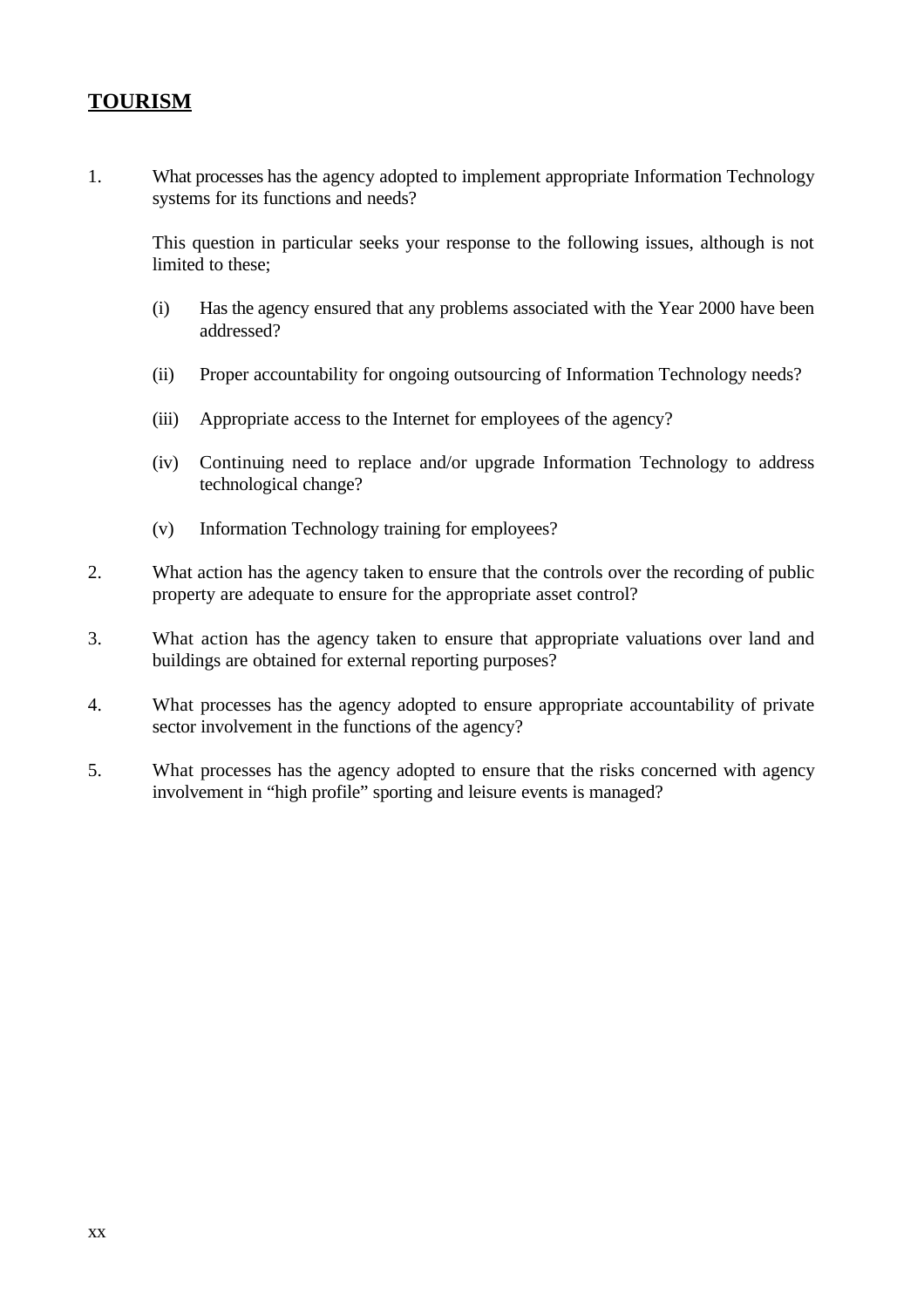## **TREASURY**

1. What processes has the agency adopted to implement appropriate Information Technology systems for its functions and needs?

- (i) Has the agency ensured that any problems associated with the Year 2000 have been addressed?
- (ii) Proper accountability for ongoing outsourcing of Information Technology needs?
- (iii) Appropriate access to the Internet for employees of the agency?
- (iv) Continuing need to replace and/or upgrade Information Technology to address technological change?
- (v) Information Technology training for employees?
- 2. What action has the agency taken to ensure that the controls over the recording of public property are adequate to ensure for the appropriate asset control?
- 3. What role does the agency perform to ensure that appropriate valuations over land and buildings are obtained for external reporting purposes by itself and other agencies?
- 4. What processes has the agency adopted to ensure appropriate accountability of private sector involvement in the functions of the agency?
- 5. What processes have been adopted to ensure management control effectiveness as a consequence of the implementation of a new financial management information system?
- 6. How is the agency ensuring that agencies are implementing suitable financial management systems to replace GAS?
- 7. Has the agency evaluated the costs and benefits of moving from GAS to a system of each agency having responsibility for its own financial management?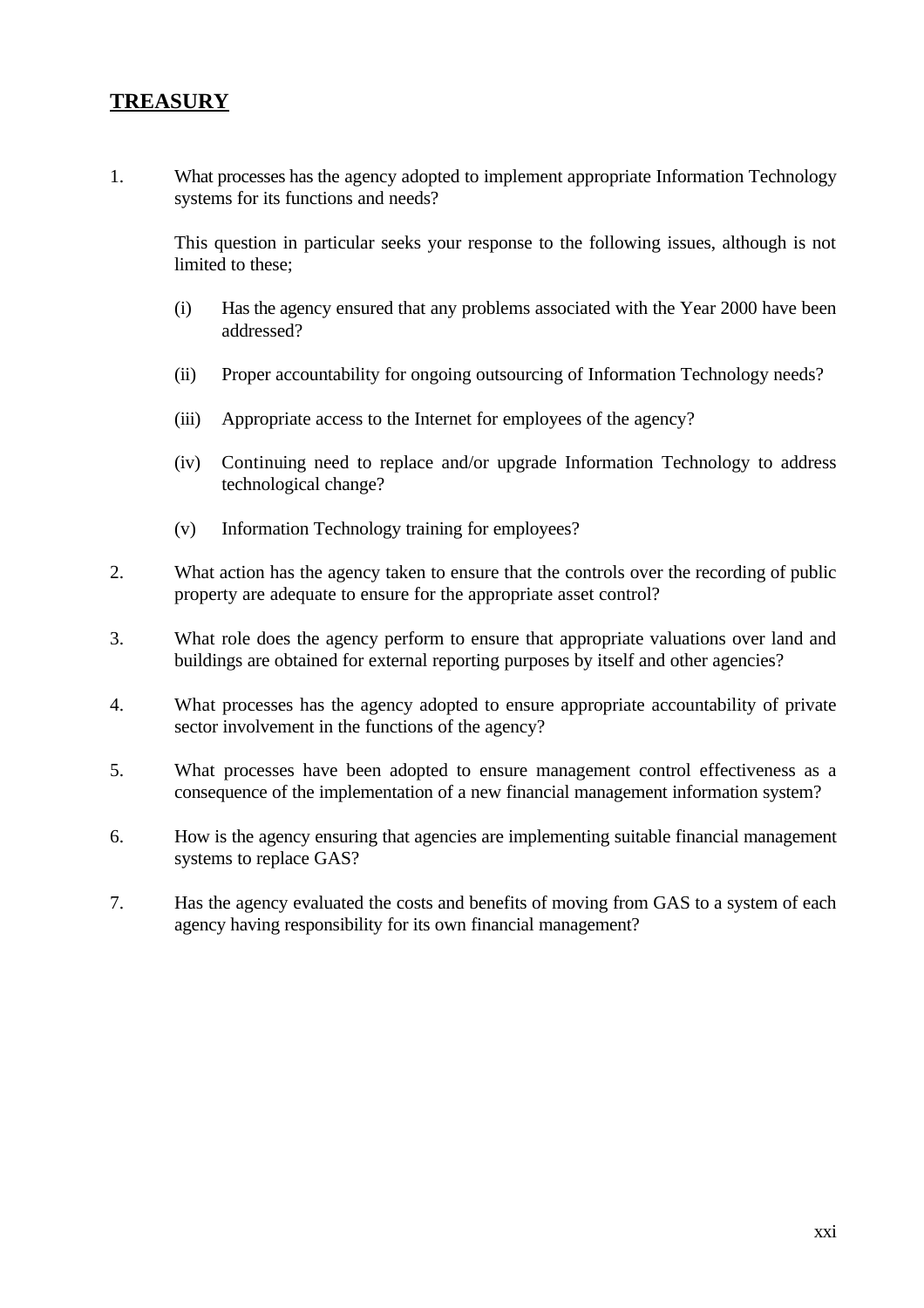## **TRANSPORT**

1. What processes has the agency adopted to implement appropriate Information Technology systems for its functions and needs?

- (i) Has the agency ensured that any problems associated with the Year 2000 have been addressed?
- (ii) Proper accountability for ongoing outsourcing of Information Technology needs?
- (iii) Appropriate access to the Internet for employees of the agency?
- (iv) Continuing need to replace and/or upgrade Information Technology to address technological change?
- (v) Information Technology training for employees?
- 2. What action has the agency taken to ensure that the controls over the recording of public property are adequate to ensure for the appropriate asset control?
- 3. What action has the agency taken to ensure that appropriate valuations over land and buildings are obtained for external reporting purposes?
- 4. What processes has the agency adopted to ensure appropriate accountability of private sector involvement in the functions of the agency?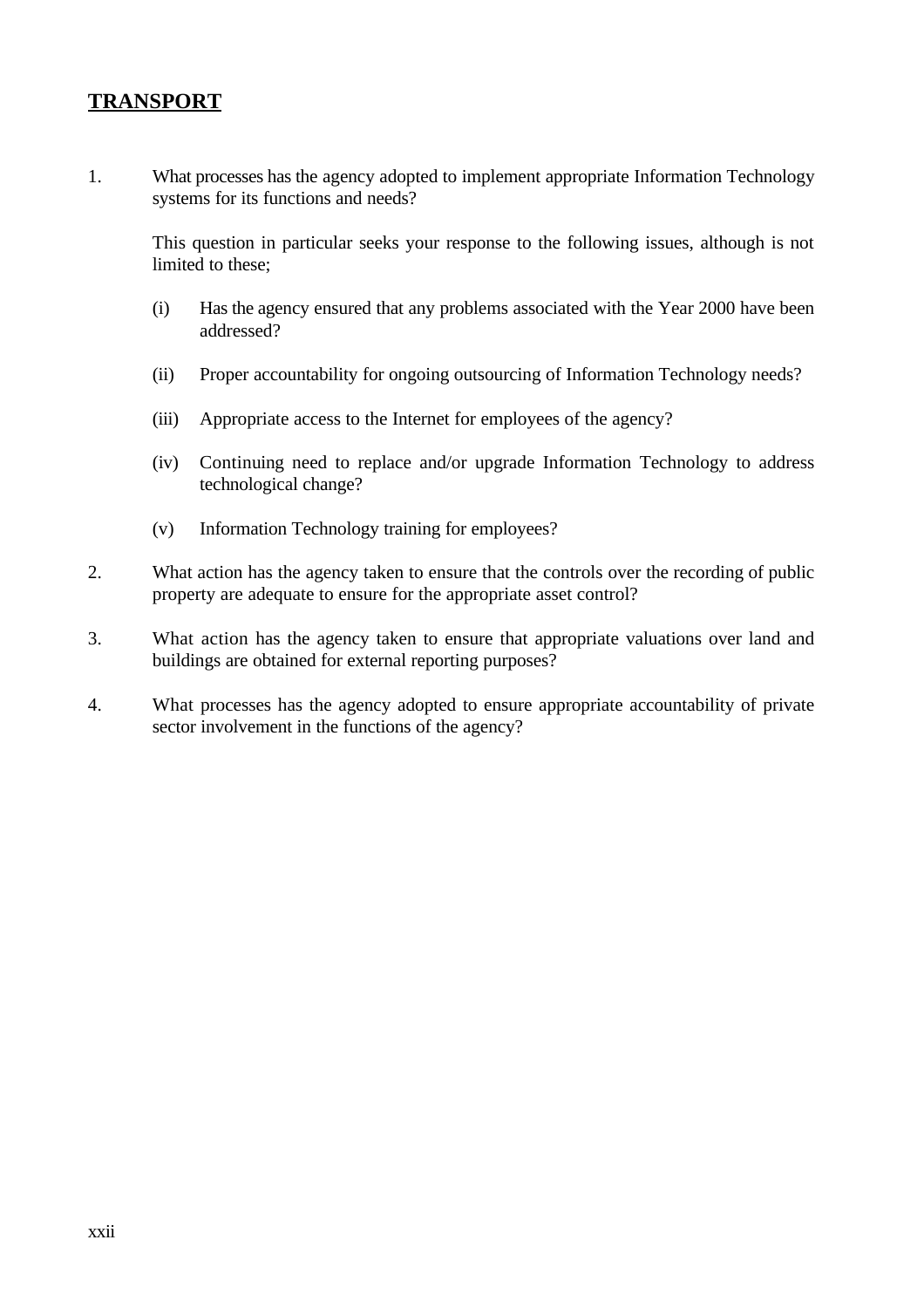## **PREMIER AND CABINET**

1. What processes has the agency adopted to implement appropriate Information Technology systems for its functions and needs?

- (i) Has the agency ensured that any problems associated with the Year 2000 have been addressed?
- (ii) Proper accountability for ongoing outsourcing of Information Technology needs?
- (iii) Appropriate access to the Internet for employees of the agency?
- (iv) Continuing need to replace and/or upgrade Information Technology to address technological change?
- (v) Information Technology training for employees?
- 2. What action has the agency taken to ensure that the controls over the recording of public property are adequate to ensure for the appropriate asset control?
- 3. What processes has the agency adopted to ensure adequate accountability for the administration of Ministerial and Parliamentary entitlements of the Western Australian parliament?
- 4. What processes has the agency adopted to ensure appropriate accountability of private sector involvement in the functions of the agency?
- 5. What processes has the agency followed to ensure the development of satisfactory performance indicators ?
- 6. What initiatives has the agency pursued in assisting in the coordination of risk management practices by agencies?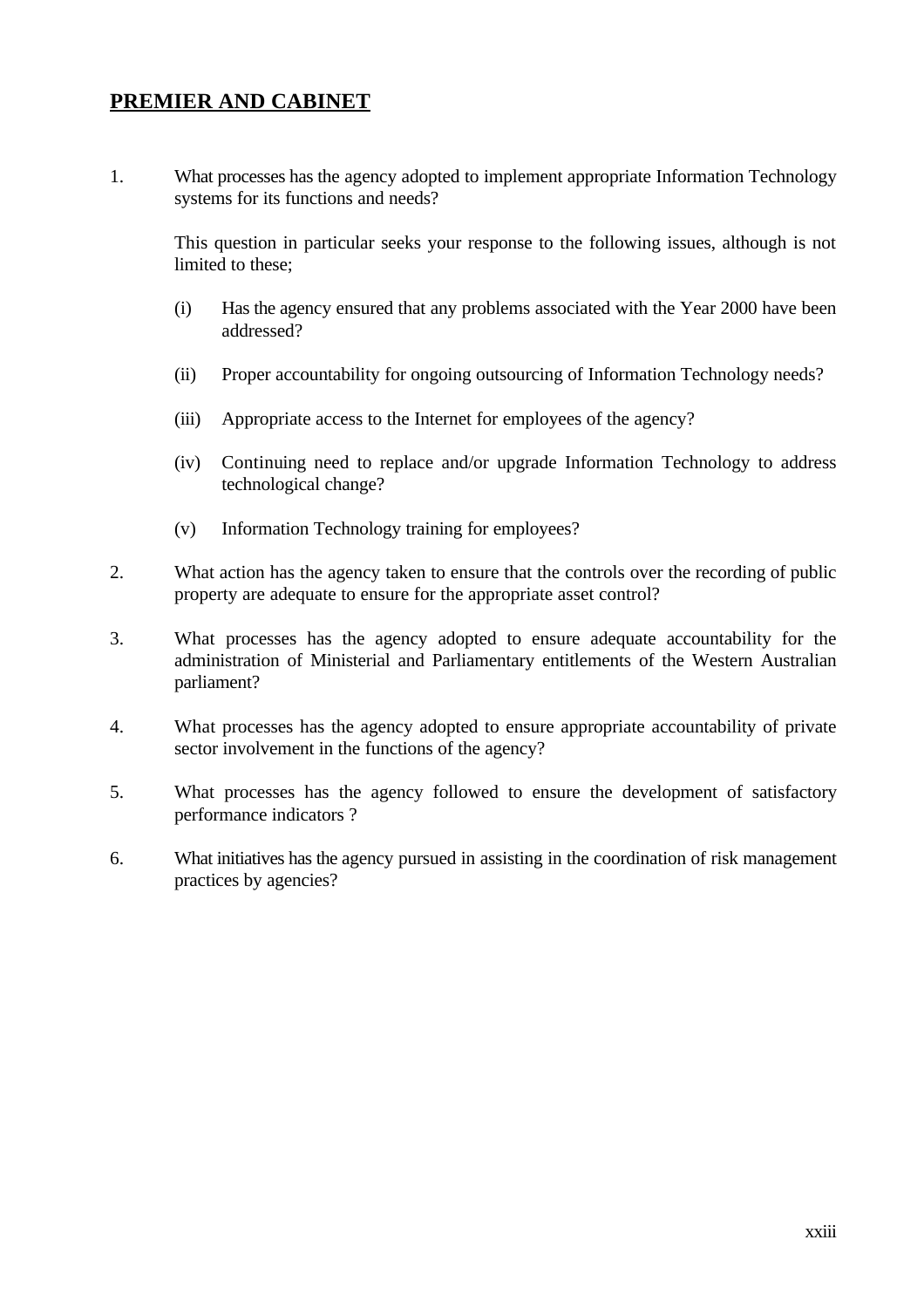## **TRAINING**

1. What processes has the agency adopted to implement appropriate Information Technology systems for its functions and needs?

- (i) Has the agency ensured that any problems associated with the Year 2000 have been addressed?
- (ii) Proper accountability for ongoing outsourcing of Information Technology needs?
- (iii) Appropriate access to the Internet for employees of the agency?
- (iv) Continuing need to replace and/or upgrade Information Technology to address technological change?
- (v) Information Technology training for employees?
- 2. What action has the agency taken to ensure that the controls over the recording of public property are adequate to ensure for the appropriate asset control?
- 3. What action has the agency taken to ensure that appropriate valuations over land and buildings are obtained for external reporting purposes?
- 4. What processes has the agency adopted to ensure appropriate accountability of private sector involvement in the functions of the agency?
- 5. What processes have been adopted to ensure management control effectiveness as a consequence of the implementation of a new financial management information system?
- 6. What processes have been adopted to ensure for financial and systems management accountability following the devolution of the newly autonomous colleges?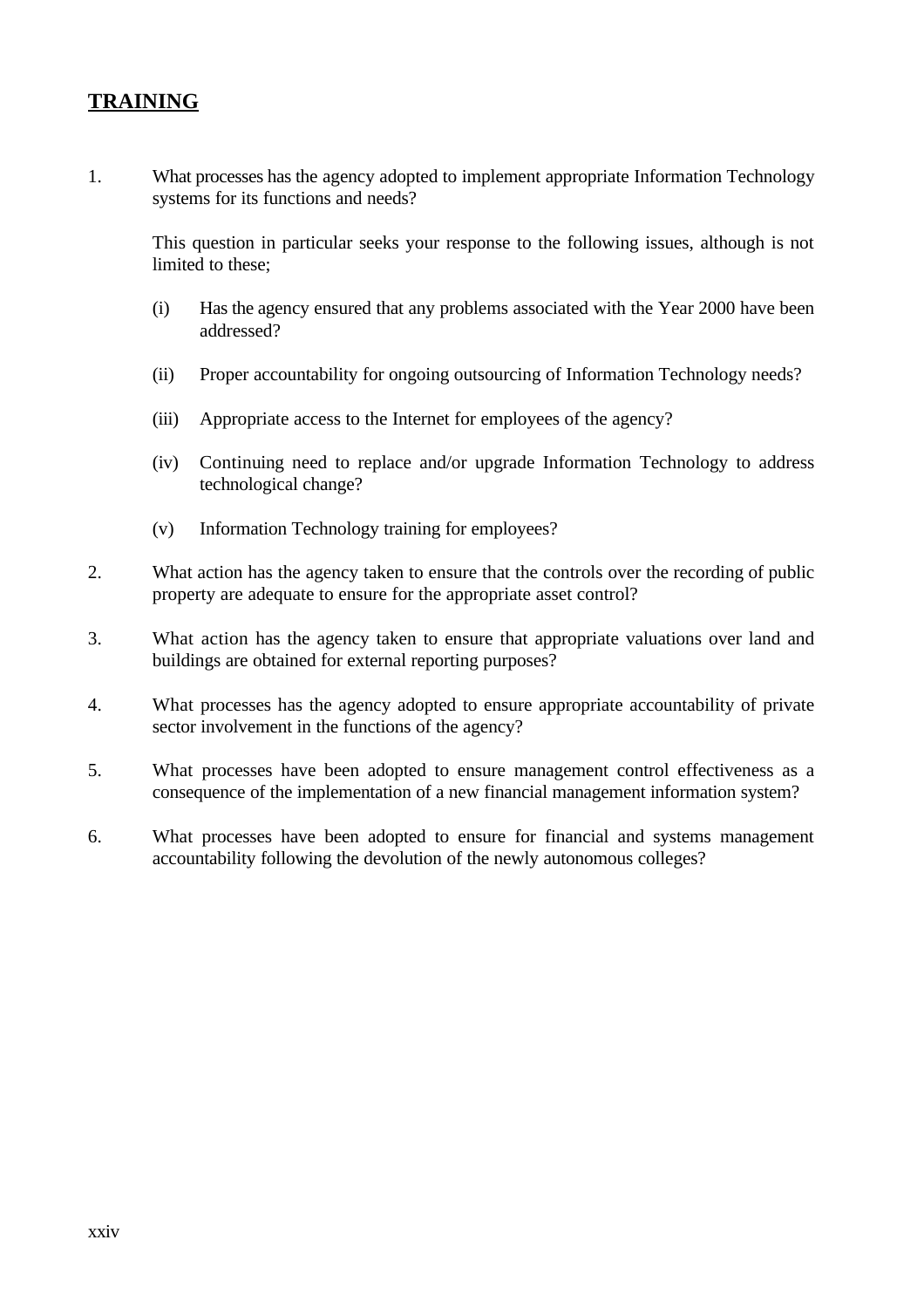## **HEALTH**

1. What processes has the agency adopted to implement appropriate Information Technology systems for its functions and needs?

- (i) Has the agency ensured that any problems associated with the Year 2000 have been addressed?
- (ii) Proper accountability for ongoing outsourcing of Information Technology needs?
- (iii) Appropriate access to the Internet for employees of the agency?
- (iv) Continuing need to replace and/or upgrade Information Technology to address technological change?
- (v) Information Technology training for employees?
- 2. What action has the agency taken to ensure that the controls over the recording of public property are adequate to ensure for the appropriate asset control?
- 3. What processes has the agency adopted to ensure appropriate accountability of continued outsourcing, such as the internal audit function?
- 4. What processes has the agency adopted to ensure appropriate accountability of private sector involvement in the functions of the agency?
- 5. What processes has the agency followed to ensure the development of satisfactory performance indicators, particularly given the introduction of the new disease based program structure?
- 6. What processes has the agency adopted to ensure that the risks involved in the provision of medical services in the WA hospital system are appropriately managed?
- 7. What processes has the agency adopted to ensure the development of accounting policies, practices and procedures to achieve the timely completion of annual financial statements?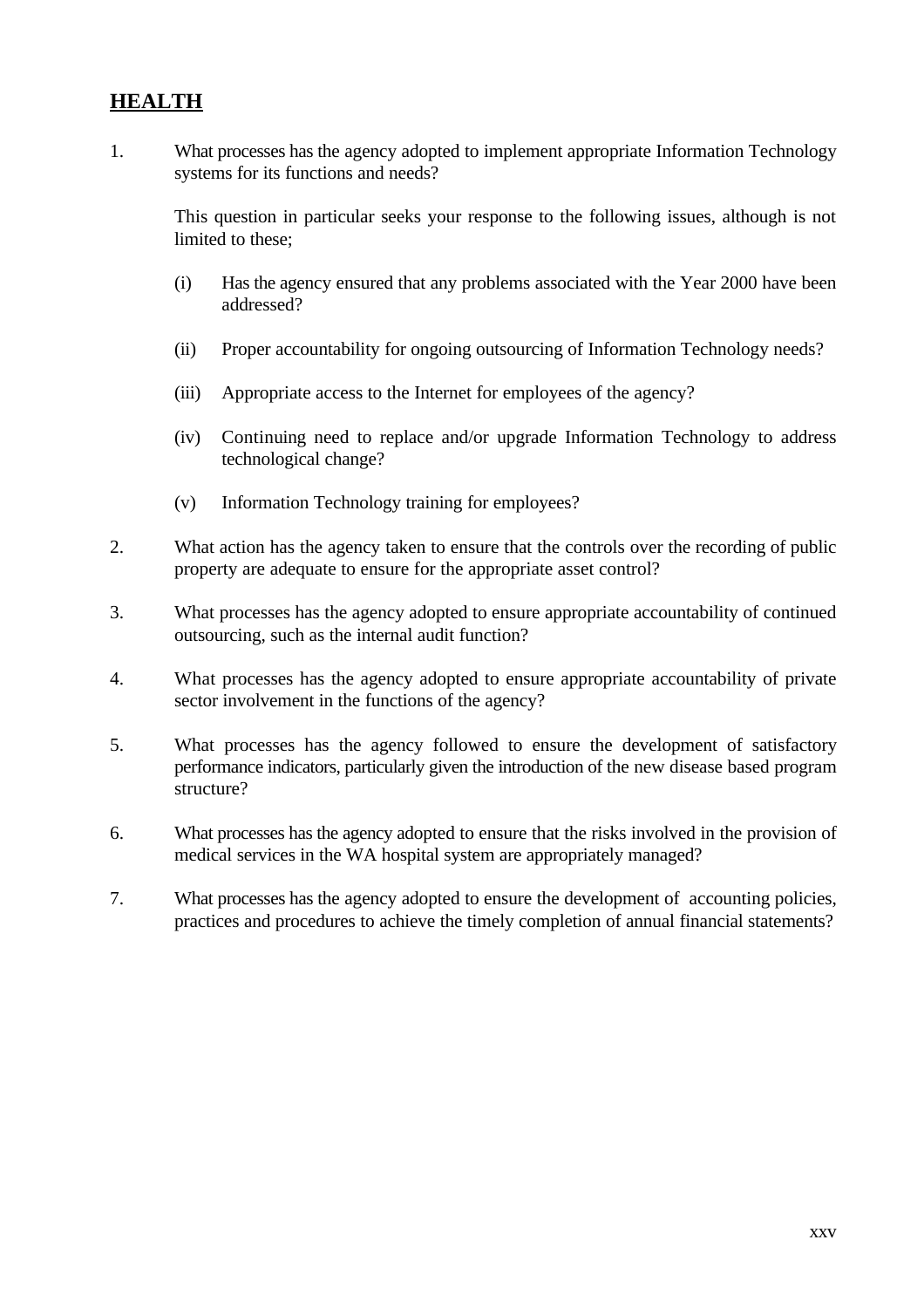## **DOLA**

1. What processes has the agency adopted to implement appropriate Information Technology systems for its functions and needs?

- (i) Has the agency ensured that any problems associated with the Year 2000 have been addressed?
- (ii) Proper accountability for ongoing outsourcing of Information Technology needs?
- (iii) Appropriate access to the Internet for employees of the agency?
- (iv) Continuing need to replace and/or upgrade Information Technology to address technological change?
- (v) Information Technology training for employees?
- 2. What action has the agency taken to ensure that the controls over the recording of public property are adequate to ensure for the appropriate asset control?
- 3. What processes has the agency adopted to ensure appropriate accountability of continued outsourcing, such as the EDP function?
- 4. What processes has the agency adopted to ensure appropriate accountability of private sector involvement in the functions of the agency?
- 5. What action has the agency taken to ensure that appropriate valuations of undeveloped Crown Land are obtained for external reporting purposes?